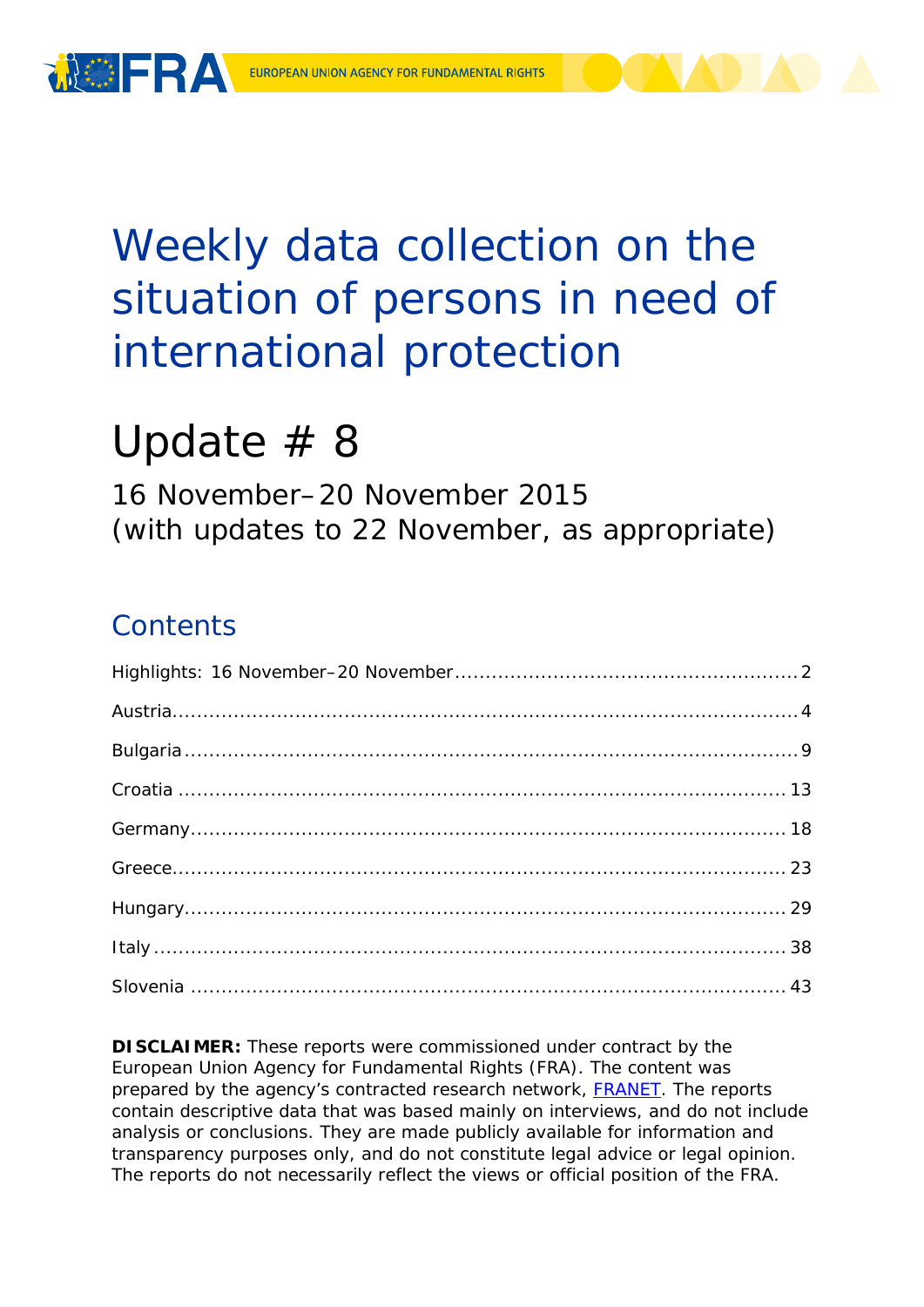## <span id="page-1-0"></span>Highlights: 16 November–20 November

### New arrivals

- After the Former Yugoslav Republic of Macedonia (FYROM) decided to admit only Syrian, Afghan and Iraqi nationals, some 1,000 people are stranded in northern Greece.
- Fences continue to be set up at the southern and northern borders of Slovenia.
- In Bulgaria, the number of new arrivals almost doubles in the period between 13 and 20 November, with many leaving before being registered.

### Initial registration and processing

- Practices of profiling new arrivals on the basis of nationality emerge in Croatia, Italy and Slovenia, in some cases resulting in refusal of entry to people coming from countries "not affected by war".
- In Croatia, humanitarian organisations indicate they have witnessed pushbacks of new arrivals who could not demonstrate that they were from Syria, Afghanistan or Iraq. The authorities do not confirm such measures.
- Transit through Croatia becomes faster, making it more difficult to provide necessary care; due to lack of medical attention, for example, a new-born baby ended up in intensive care later on in Slovenia.
- Procedures in initial reception facilities in Sicily, Italy, remain inadequate for the identification of persons with vulnerabilities and in need of international protection.

### Reception conditions

- At the Austrian- Germany border, new arrivals in Wegscheid have to walk through the snow without winter clothing.
- In Greece, the screening centre in Samos is overcrowded hosting 981 people when its official capacity is 285.
- The Greek authorities plan to issue medical cards to facilitate access to healthcare for new arrivals as part of a pilot project by the International Organization for Migration.
- Overcrowding and the need to adapt sanitary conditions are reported in Slovenia and Germany. At provisional facilities in Berlin, epidemics (diarrhoea and scabies) break out. In Slovenia, running water is not yet available at the main transit train station.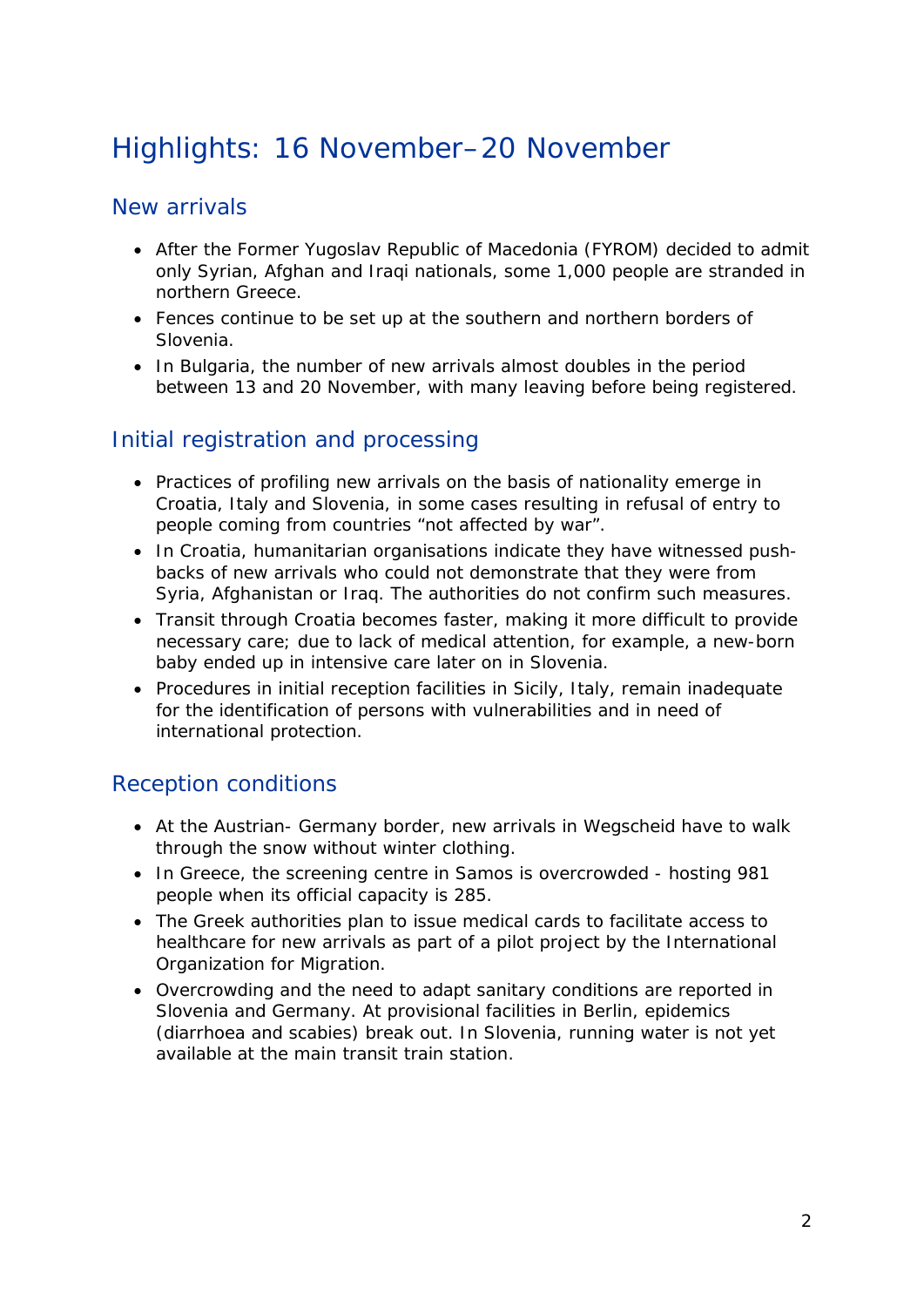### Child protection

- In Austria, the Styrian Child and Youth Ombudsperson criticises the multiple transfers of unaccompanied children before they are placed in a reception facility in one of the provinces.
- In Croatia, many babies do not receive food due to the accelerated onward transfer of families.
- In Berlin, delays in appointing guardians for unaccompanied children defer asylum registrations.

### Legal, social and policy response

- Repercussions of the Paris attacks result in anti-migrant rhetoric at rallies and through online channels in Austria, Bulgaria, Germany and Slovenia.
- Germany proposes a three-week asylum procedure for manifestly unfounded applicants. Slovenia also plans to accelerate and restrict asylum procedures.
- The Hungarian Parliament adopts a law to bring the EU relocation scheme to the Court of Justice.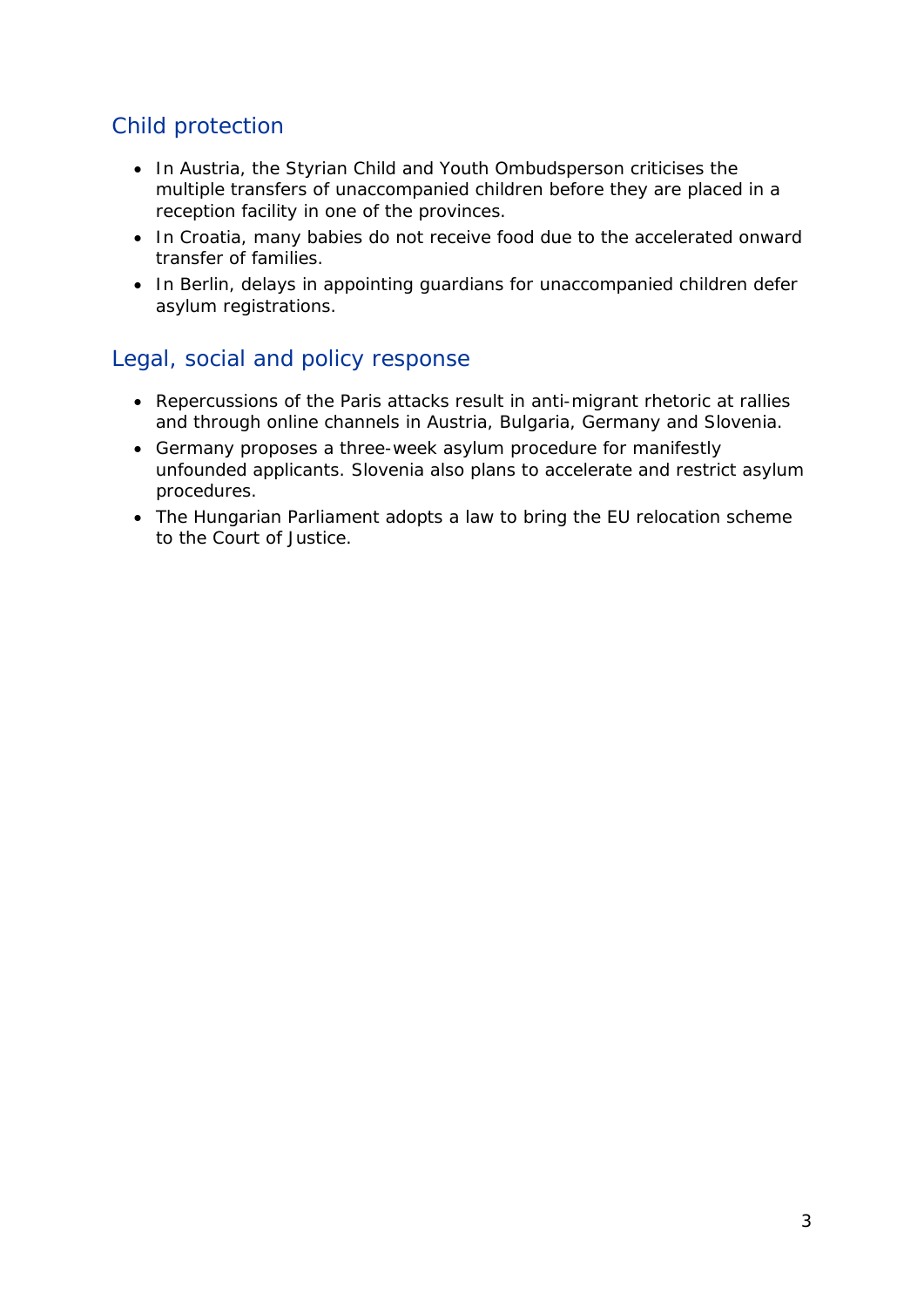## <span id="page-3-0"></span>Austria

### Stakeholders contacted

The interviews were conducted by phone and email with the following stakeholders:

- Caritas Austria (Caritas Österreich);
- Anti-Discrimination Bureau Styria (Antidiskriminierungsstelle Steiermark);
- Caritas Styria (Caritas Steiermark);
- Child and Youth Ombud Styria (Kinder- und Jugendanwaltschaft Steiermark):
- Worker's Samaritian Federation (Arbeiter-Samariterbund);
- Provincial Police Department Styria (Landespolizeidirektion Steiermark);
- Red Cross Austria (Rotes Kreuz Österreich);
- Federal Agency for State Protection and Counter Terrorism (Bundesamt für Verfassungsschutz und Terrorismusbekämpfung, BVT).

### Overview of the situation in terms of size and patterns of new arrivals

### **Numbers and patterns of new arrivals**

Between 5,000 and 5,500 people have arrived daily in Austria during the reporting period. The number of people arriving decreased on Saturday, when only about 3,000 persons arrived in Spielfeld.[1](#page-3-1) This decrease might be due to the measures taken at the Macedonian and Serbian borders refusing the entry of people coming from countries other than Syria, Iraq or Afghanistan. However, there is no clear evidence for this assumption.<sup>[2](#page-3-2)</sup>

Most people come from Afghanistan, Syria, Iran and Iraq.<sup>[3](#page-3-3)</sup> Overall, the number of persons from Syria is decreasing, while the number of Afghan people is rising.[4](#page-3-4)

The proportion of families arriving in Austria remains high.<sup>[5](#page-3-5)</sup>

People cross the border at the border crossing points in Spielfeld (Styria) and Bad Radkersburg (Styria),<sup>[6](#page-3-6)</sup> as well as Rosenbach (Carinthia).<sup>[7](#page-3-7)</sup>

<span id="page-3-1"></span><sup>1</sup> Caritas Styria. 2 Caritas Styria; Worker's Samaritian Federation*.*

<span id="page-3-3"></span><span id="page-3-2"></span><sup>3</sup> Provincial Police Department Styria*;* Red Cross Austria*.*

<span id="page-3-4"></span> $4$  Caritas Styria.<br> $5$  Caritas Styria

<span id="page-3-5"></span> $5$  Caritas Styria.

<span id="page-3-6"></span><sup>6</sup> Provincial Police Department Styria*.*

<span id="page-3-7"></span><sup>7</sup> Red Cross Austria*.*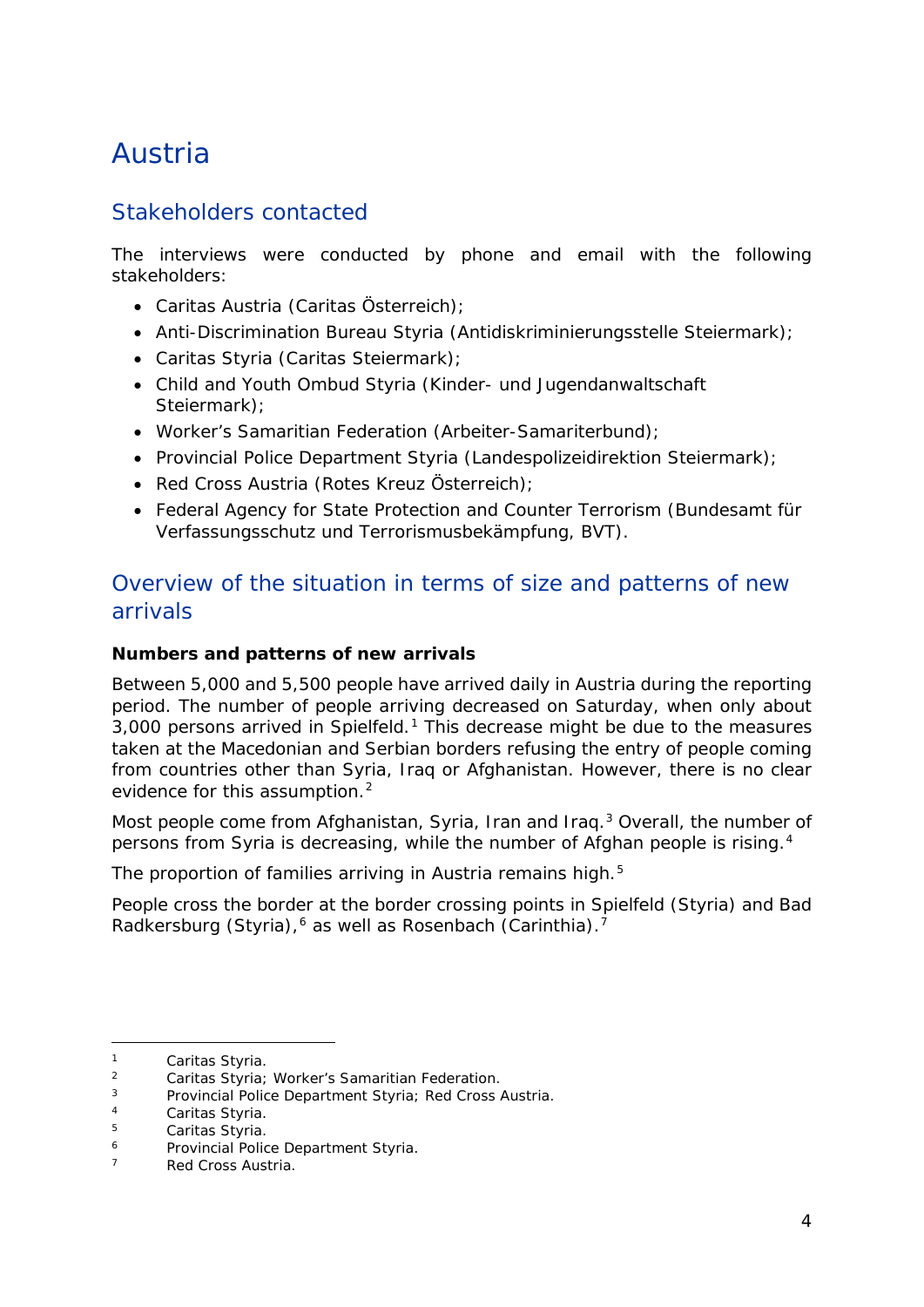### **Asylum applications and registration**

From 16 November to 22 November, more than 3,000 asylum applications were filed in Austria. Compared to the previous week, this is an increase by almost 400 asylum applications.<sup>[8](#page-4-0)</sup> The majority of asylum applications were filed in Vienna.<sup>[9](#page-4-1)</sup>

Since 20 November, people may file their asylum application also at a newly established point in Spielfeld. The applicants are then brought to Vordernberg, Fehring or Graz-Webling.[10](#page-4-2)

An increasing proportion of new arrivals applied for asylum during the reporting period. In Salzburg, for example, around 20 % of the people arriving applied for asylum. Especially people from Afghanistan and Iraq apply for asylum, presumably because their perspectives for receiving asylum in Germany are lower in comparison to people from Syria.<sup>[11](#page-4-3)</sup>

### **Criminal proceedings against irregular border crossing**

No criminal administrative proceedings have been filed so far.<sup>[12](#page-4-4)</sup>

### Fundamental rights issue concerning initial registration and fingerprinting for Eurodac

In Styria, there have been no fundamental rights issues in the course of initial registration or fingerprinting.<sup>[13](#page-4-5)</sup>

### Challenges and developments concerning reception conditions of new arrivals, also in relation to provision of healthcare

### **Reception conditions and capacity**

Providing shelter to asylum seekers and people in transit continues to be the main challenge in Austria.<sup>[14](#page-4-6)</sup> There are not enough places for asylum seekers. They are not taken over by the provinces and are thus blocking the capacities in the transit quarters.[15](#page-4-7) Around 300 to 500 asylum seekers have stayed in the transit quarter in Graz-Webling for up to two weeks.<sup>[16](#page-4-8)</sup> Currently approximately 7,000 asylum seekers are accommodated in transit quarters all over Austria.<sup>[17](#page-4-9)</sup>

The Worker's Samaritian Federation *(Arbeiter-Samariterbund)* continued its efforts to set up additional accommodation for asylum seekers.<sup>[18](#page-4-10)</sup>

<span id="page-4-0"></span>8 Website of the Federal Ministry of the Interior, available at: [www.bmi.gv.at/cms/bmi\\_asyl\\_betreuung/\\_news/bmi.aspx](http://www.bmi.gv.at/cms/bmi_asyl_betreuung/_news/bmi.aspx) (all hyperlinks were accessed

j.

on 24 November 2015) <sup>9</sup> Worker's Samaritian Federation*.*

<span id="page-4-2"></span><span id="page-4-1"></span><sup>&</sup>lt;sup>10</sup> Caritas Styria.<br><sup>11</sup> Caritas Styria

<span id="page-4-3"></span> $11$  Caritas Styria.<br> $12$  Provincial Polic

<span id="page-4-4"></span><sup>12</sup> Provincial Police Department Styria*.*

<span id="page-4-5"></span><sup>13</sup> Provincial Police Department Styria*.*

<span id="page-4-6"></span><sup>14</sup> Caritas Austria*.*

<span id="page-4-7"></span><sup>15</sup> Caritas Austria*,* Caritas Styria.

<span id="page-4-8"></span> $^{16}$  Caritas Styria.<br> $^{17}$  Red Cross Aust

<span id="page-4-9"></span><sup>17</sup> Red Cross Austria*.*

<span id="page-4-10"></span><sup>18</sup> Worker's Samaritian Federation*.*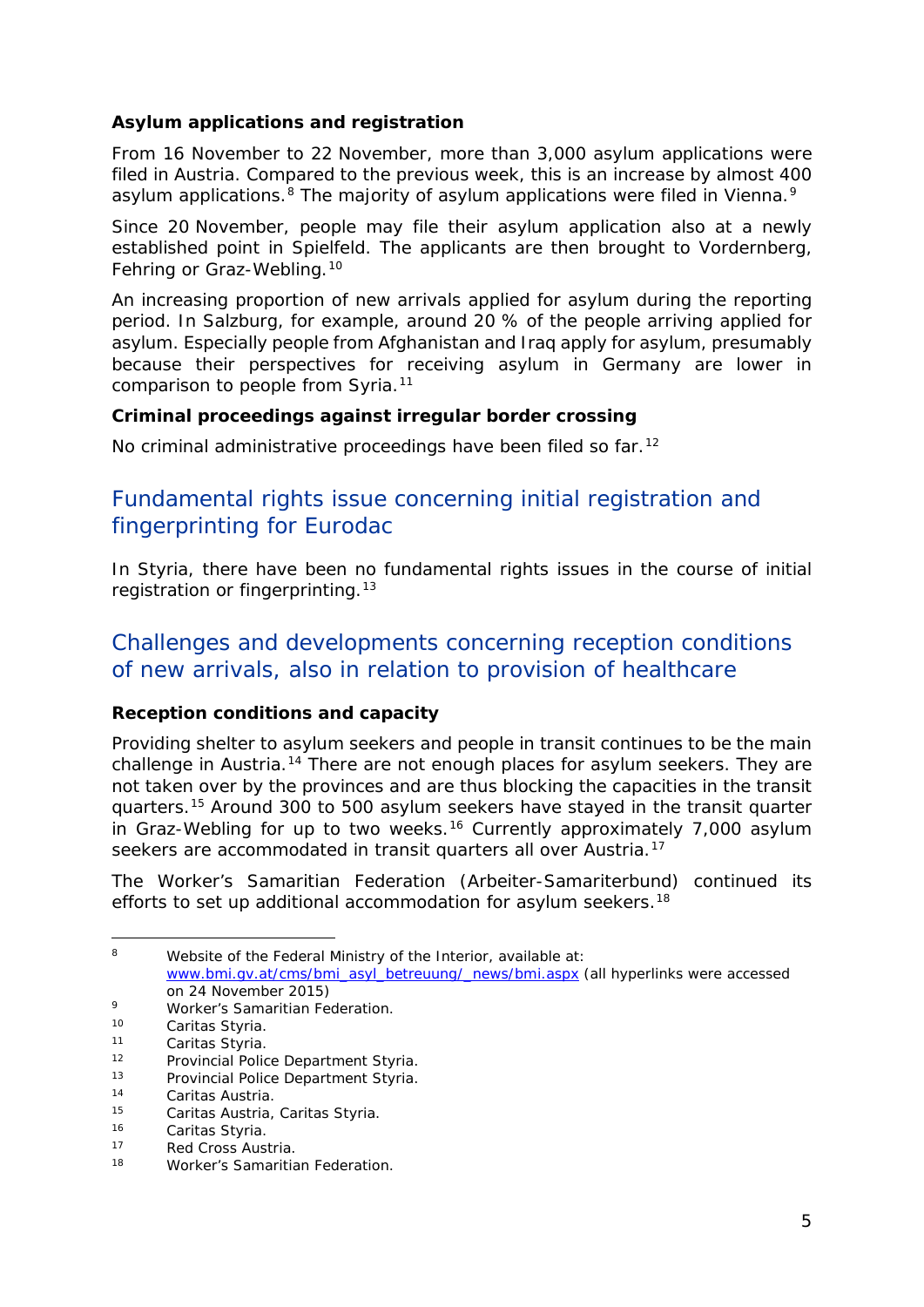Generally, the transit quarters are winter proof.<sup>[19](#page-5-0)</sup> There have been challenges to provide sufficient winter proof accommodation in Upper Austria but these could be overcome.[20](#page-5-1)

There was again a backlog of new arrivals at the border crossing point in Spielfeld. People had to wait for hours in front of the Austrian border and were shouting "open the door".<sup>[21](#page-5-2)</sup>

### **Child protection**

Children are preferentially treated at the border in Spielfeld. They may pass by others waiting to enter the collection point *(Sammelstelle)* at the border.<sup>[22](#page-5-3)</sup> Vulnerable groups (in particular families with children and women travelling alone with children) are treated preferentially when it comes to the provision of accommodation. This means that they are preferentially provided with housing and not sent away by the authorities, even if there is only a low number of accommodation places available.<sup>[23](#page-5-4)</sup>

The Styrian Child and Youth Ombudsperson harshly criticised that unaccompanied children often undergo several transfers being sent from Spielfeld to Graz, then onwards to Traiskirchen and then further on to the provinces in order to be accommodated. According to the Ombudsperson, a less burdensome way should be established to accommodate unaccompanied child refugees in Austria.<sup>[24](#page-5-5)</sup> Many continue staying in initial reception centres.

Families are still sometimes separated during their transport within Austria. Cases have been reported, in which families were not reunited after two weeks.<sup>[25](#page-5-6)</sup>

#### **Healthcare**

It was noticed also during this reporting period that the newly arriving persons suffer from common colds.<sup>[26](#page-5-7)</sup>

### Social response to the situation – including rallies, voluntary work (such as humanitarian assistance, private persons hosting asylum seekers) and similar actions

### **Rallies and incidents**

On 21 November, a rally on "Stop the misuse of asylum" *("Asylmissbrauch stoppen")* was organised in Vienna. Various Facebook-groups with affinities to PEGIDA, HoGeSa and the *Identitäre Bewegung Österreichs (IPÖ)* supported the organisation of this rally. Approximately 500 people participated, including rightwing extremists and hooligans. The same day, the *KZ Verband Vienna* organized a counterdemonstration against racism, right-wing extremism and nationalism

j. <sup>19</sup> Worker's Samaritian Federation*.*

<span id="page-5-1"></span><span id="page-5-0"></span><sup>20</sup> Red Cross Austria*.*

<span id="page-5-2"></span><sup>21</sup> Caritas Styria.<br>22 Caritas Styria.<br>23 Caritas Austria.

<span id="page-5-4"></span><span id="page-5-3"></span><sup>23</sup> Caritas Austria*;* Caritas Styria; Worker's Samaritian Federation*.*

<span id="page-5-5"></span><sup>24</sup> Child and Youth Ombud Styria*.*

<span id="page-5-6"></span> $25$  Caritas Styria.<br> $26$  Ped Cross Aust

<span id="page-5-7"></span><sup>26</sup> Red Cross Austria*.*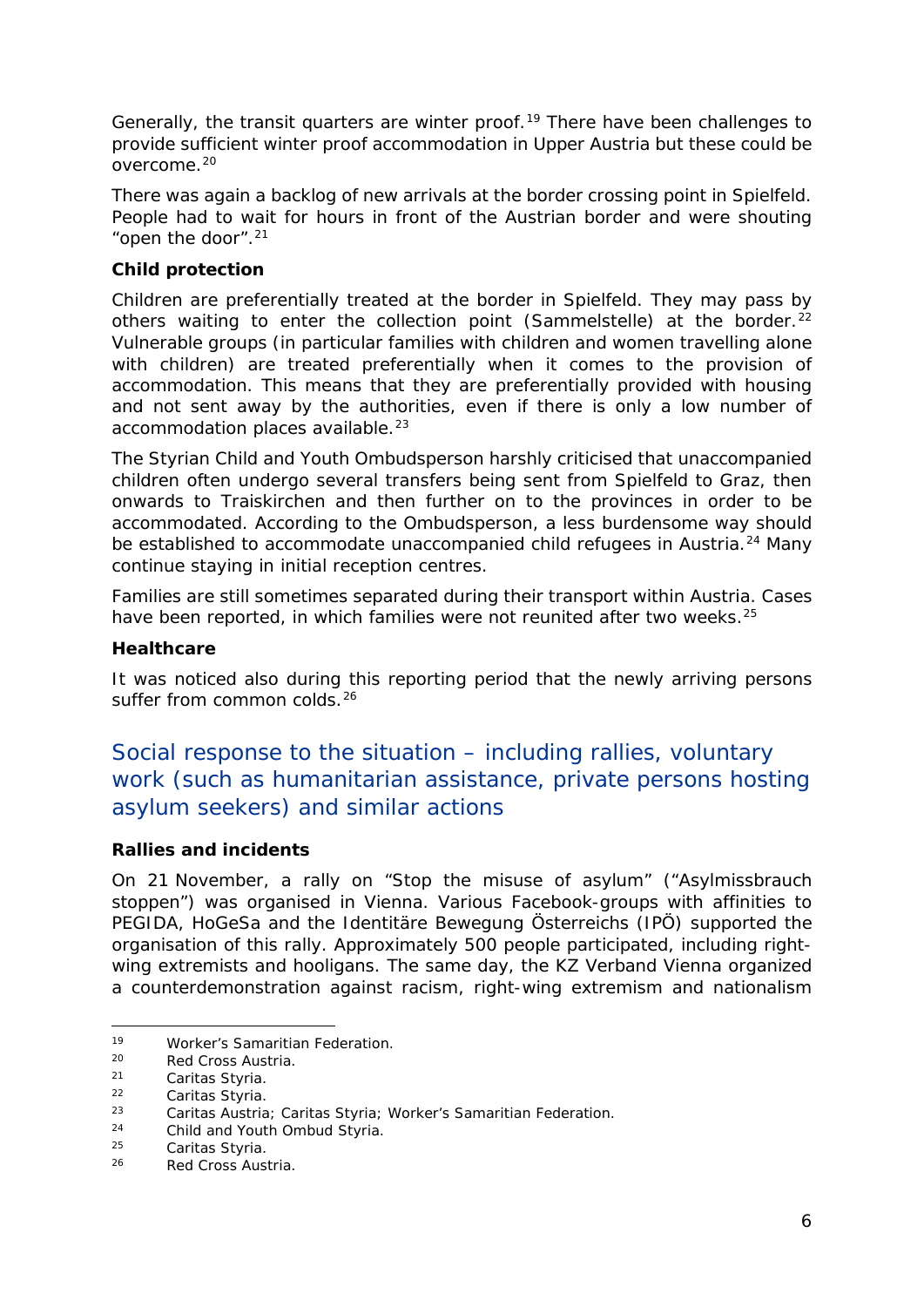with 200 to 300 participants. The counterdemonstration was supported by various organisations, such as *Offensive gegen Rechts, Bündnis Linz gegen Rechts, Sozialistische Linkspartei, Autonome Antifa Wien.*[27](#page-6-0)

Islamophobic hate postings, particularly with reference to the recent terror attacks in Paris increased during the reporting period in Styria. At the weekend, the Anti-Discrimination Bureau Styria *(Antidiskriminierungsstelle Steiermark)* received 18 % more reports on such postings than usual.<sup>[28](#page-6-1)</sup>

Caritas Styria received slightly more negative comments than during previous weeks. Caritas received negative messages stating that there are too many refugees and too many Muslims in Austria.[29C](#page-6-2)aritas Austria receives a steady amount of positive and negative feedback by email. The organisation has not observed an increase of negative feedback following the recent terrorist attacks in Paris.[30](#page-6-3)

The overall atmosphere among the general population has become slightly more negative in Styria and Upper Austria. The main reason is the fact that the population faces a massive amount of people in transit in these provinces.<sup>[31](#page-6-4)</sup>

#### **NGO humanitarian activities**

After the overburdening of the last weeks, the situation is a bit more stable for Caritas Styria. The organisation hopes that the number of people arriving will stabilise at a lower level.<sup>[32](#page-6-5)</sup>

#### **Voluntary initiatives**

Caritas Austria and Red Cross Austria still receive a sufficient amount of help from volunteers.[33](#page-6-6) The Worker's Samaritian Federation *(Arbeiter-Samariterbund)*  likewise still receives support from volunteers.[34](#page-6-7) The Child- and Youth Ombudsperson in Styria receives calls from persons asking for ways how to help best in the current situation.<sup>[35](#page-6-8)</sup>

### Legal and policy responses, including any changes to the law

The Governor of Styria stated that no "economic refugees" should be accepted and that Styria will not take over any more refugees.<sup>[36](#page-6-9)</sup> This statement was reiterated by the Vice-chancellor of Austria.<sup>[37](#page-6-10)</sup>

According to the Child- and Youth Ombudsperson in Styria, there is a large number of unaccompanied children under the age of 14 within Austria. The Ombudsperson plans to set up a "Network unaccompanied refugees" to bring together NGOs,

<span id="page-6-0"></span><sup>27</sup> Federal Agency for State Protection and Counter Terrorism*.*

<span id="page-6-1"></span><sup>28</sup> Anti-Discrimination Bureau Styria*.*

<span id="page-6-2"></span> $29$  Caritas Styria.<br> $29$  Caritas Austria

<span id="page-6-3"></span><sup>30</sup> Caritas Austria*.*

<span id="page-6-4"></span><sup>31</sup> Red Cross Austria*.*

<span id="page-6-5"></span><sup>&</sup>lt;sup>32</sup> Caritas Styria.<br><sup>33</sup> Caritas Austria

<span id="page-6-6"></span><sup>33</sup> Caritas Austria*;* Red Cross Austria*.*

<span id="page-6-7"></span><sup>34</sup> Worker's Samaritian Federation*.*

<span id="page-6-8"></span><sup>35</sup> Child and Youth Ombud Styria*.*

<span id="page-6-9"></span><sup>&</sup>lt;sup>36</sup> Caritas Styria.<br><sup>37</sup> Caritas Styria.

<span id="page-6-10"></span>Caritas Styria.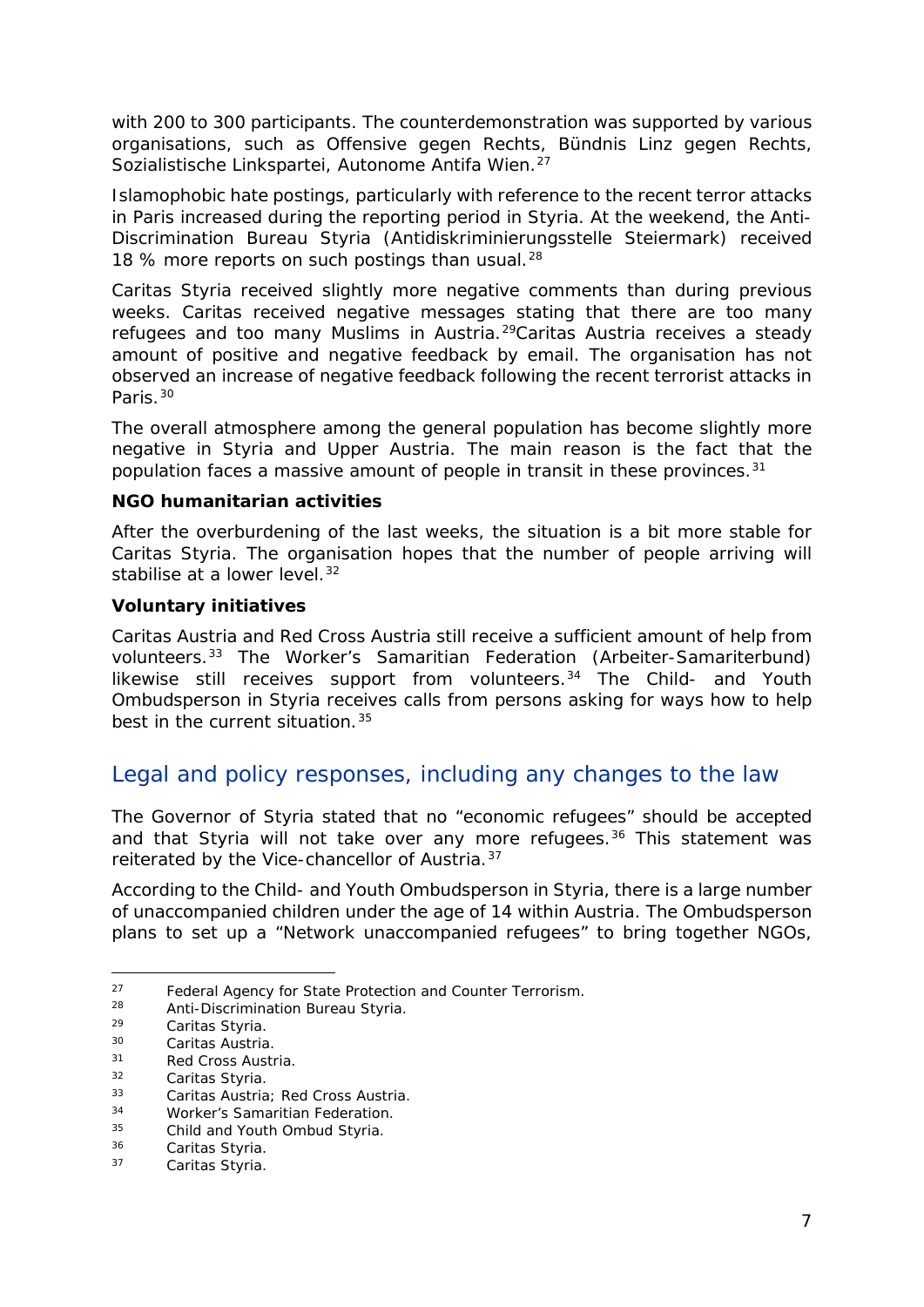government officials and others to coordinate actions regarding unaccompanied child refugees in Styria. This initiative is, however, still in the planning stage.<sup>[38](#page-7-0)</sup>

### Incidents affecting persons in need of international protection as well as irregular migrants

- On 21 November, people distributing the Koran were harassed and threatened in Imst (Tyrol).<sup>[39](#page-7-1)</sup>
- On 15 November, a Caritas banner saying "Help refugees now" *("Jetzt Flüchtlingen helfen")* was damaged by a graffiti. It said "Mauthausen is cheaper" *("Mauthausen ist billiger").*[40](#page-7-2)
- On 16 November, a graffiti saying "Muslims go home. Vive la France." was painted on the door of a quarter for asylum seekers in Linz (Upper Austria).<sup>[41](#page-7-3)</sup>

<span id="page-7-0"></span> $38$ <sup>38</sup> Child and Youth Ombud Styria*.*

<span id="page-7-1"></span><sup>39</sup> Federal Agency for State Protection and Counter Terrorism*.*

<span id="page-7-3"></span><span id="page-7-2"></span><sup>40</sup> Federal Agency for State Protection and Counter Terrorism*.*

<sup>41</sup> Federal Agency for State Protection and Counter Terrorism*.*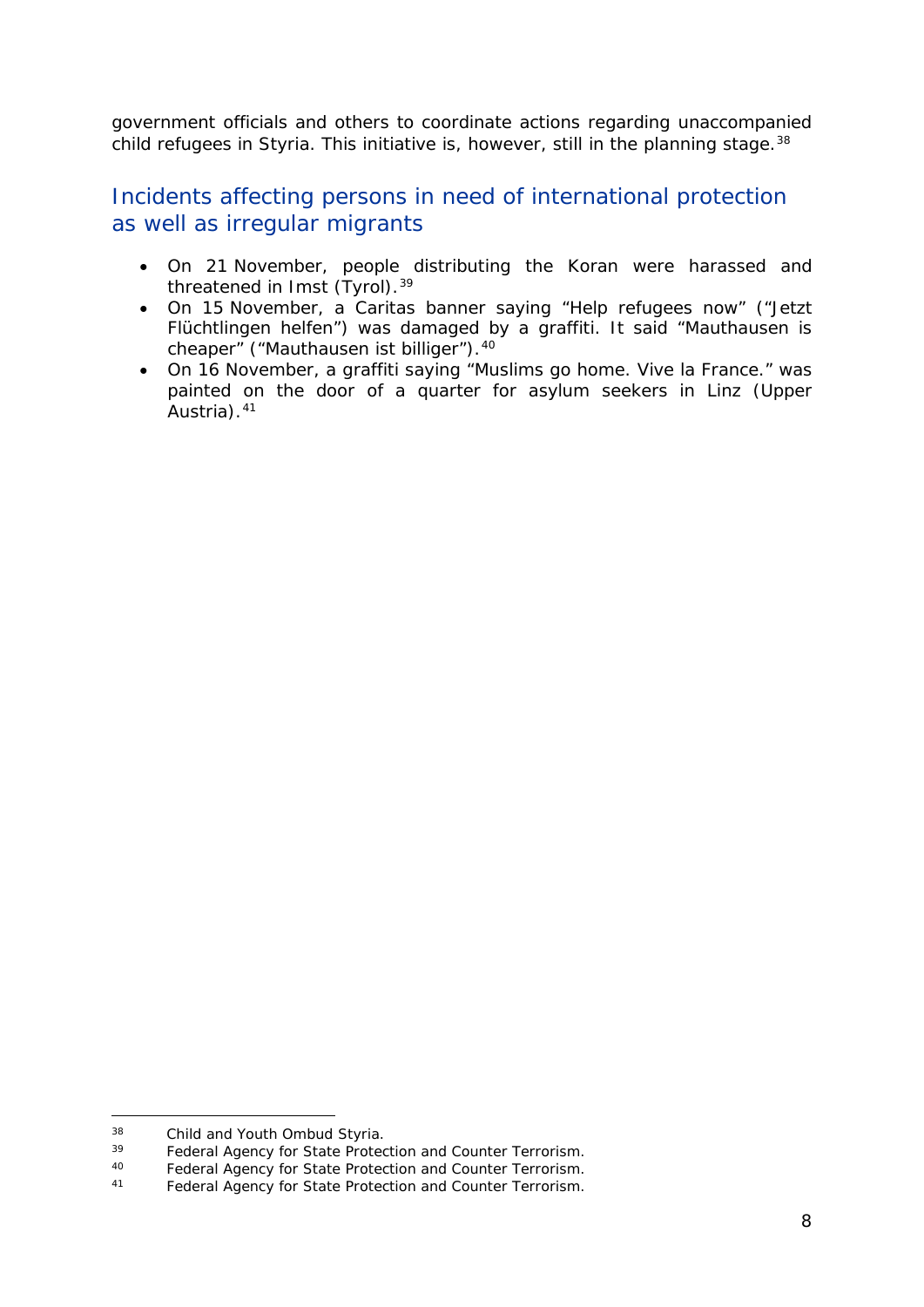## <span id="page-8-0"></span>Bulgaria

### Stakeholders contacted

The interviews were conducted by phone and email with the following stakeholders:

- Ministry of the Interior, Directorate General Border Police (MoI DGBP) (*Министерство на вътрешните работи, Главна дирекция "Гранична полиция"*, МВР – ГДГП);
- Ministry of the Interior, Directorate General Criminal Police (MoI DGCP) (*Министерство на вътрешните работи, Главна дирекция "Криминална полиция"*, МВР – ГДКП);
- Special Home for Temporary Placement of Foreigners Lyubimets (SHTPF Lyubimets) (*Специален дом за временно настаняване на чужденци – Любимец*, СДВНЧ – Любимец);
- State Agency for Refugees (SAR) (*Държавна агенция за бежанците*, ДАБ);
- Bulgarian Red Cross (BRC) (*Български червен кръст*, БЧК);
- Refugee Support Group (RSG);
- Caritas Bulgaria (*Каритас България*);
- Bulgarian Lawyers for Human Rights (BLHR) (*Български адвокати за правата на човека*, БАПЧ).

### Overview of the situation in terms of size and patterns of new arrivals

### **Numbers and patterns of new arrivals**

During the reporting week, the number of new arrivals marked a significant increase. About 180 persons were apprehended at the border with Turkey, a third of whom women and children. New arrivals were mainly Afghan and Syrian nationals.[42](#page-8-1)

### **Asylum applications and registration**

The number of applicants for asylum marked a slight decrease during the reporting week. Some 530 persons applied for international protection - including some 140 children, many below the age of 14 years – mostly from Iraq, Afghanistan and Syria.<sup>[43](#page-8-2)</sup>

A significant number of new arrivals continued to leave the reception centres before being registered. During the reporting week, more than 200 people left the reception centre in Ovcha Kupel without being registered.<sup>[44](#page-8-3)</sup>

<span id="page-8-1"></span><sup>42</sup> Ministry of the Interior, Directorate General Border Police.

<span id="page-8-3"></span><span id="page-8-2"></span> $\frac{43}{44}$  State Agency for Refugees.

State Agency for Refugees.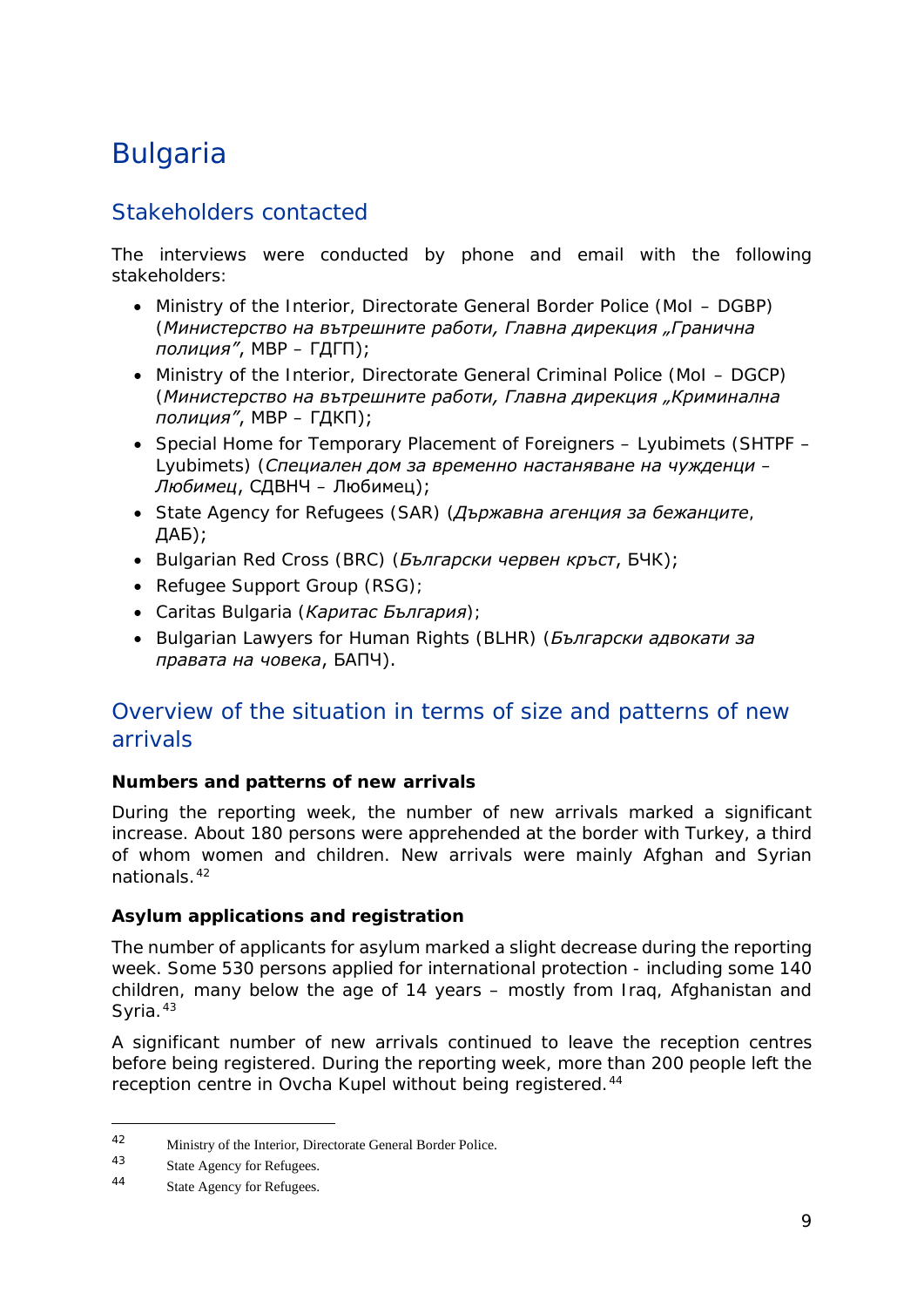### **Criminal proceedings against irregular border crossing**

One of the previously reported cases of a taxi driver driving persons of Afghani origin having irregularly entered the country ended up in a final sentence. The driver was sentenced to 10 months of imprisonment.<sup>[45](#page-9-0)</sup>

Volunteers reported that people smugglers transporting people within the country have increased the transportation "fees" stating two reasons: 1) the Balkan countries are starting to close their borders so new arrivals have to be transported more quickly while it is still possible; and 2) after the terrorist attacks in Paris and the special situation in Belgium the security control has tightened and transportation requires bigger efforts.<sup>[46](#page-9-1)</sup>

An increasing number of volunteers from abroad contacted the Bulgarian support groups with inquiries about how they could come to Bulgaria and support those who want to reach Western Europe. Bulgarian volunteers refuse to accept such assistance due to the fact that such activities could be considered as facilitating people smuggling, which is a crime according to the Bulgarian Criminal Code (*Наказателен кодекс*).[47](#page-9-2)

### Fundamental rights issue concerning initial registration and fingerprinting for Eurodac

Five persons claiming to be of Afghani origin were detained by the police in the region of Vidin on 17 November. They did not have identity papers and were transferred to the border police department in Bregovo for establishing their identity and taking further action.<sup>[48](#page-9-3)</sup> The police department in Burgas detained 66 persons of Afghani origin in the period 20-23 November.<sup>[49](#page-9-4)</sup>

### Challenges and developments concerning reception conditions of new arrivals, also in relation to provision of healthcare.

### **Reception conditions and capacity**

Despite the increase in the number of new arrivals, overcrowding is no longer a problem in the special homes for temporary accommodation of foreigners. During the reporting week, in the Special Home for Temporary Placement of Foreigners

j.

<span id="page-9-0"></span><sup>45</sup> Prosecutor's Office of the Republic of Bulgaria, 'After a 14-day investigation the Regional Prosecutor's Office in Stara Zagora reached effective imprisonment sentence for a man having aided 3 Afghanis to pass illegally through the country' (*След 14-дневно разследване Районна прокуратура-Стара Загора постигна ефективна осъдителна присъда за мъж, подпомогнал 3-ма мъже от Афганистан да преминат незаконно през страната*)*,* Press release, 19 November 2015, available at: [www.prb.bg/bg/news/aktualno/sled-14-dnevno](http://www.prb.bg/bg/news/aktualno/sled-14-dnevno-razsledvane-rajonna-prokuratura-sta/)[razsledvane-rajonna-prokuratura-sta/](http://www.prb.bg/bg/news/aktualno/sled-14-dnevno-razsledvane-rajonna-prokuratura-sta/)

<span id="page-9-1"></span><sup>46</sup> Refugee Support Group.

<span id="page-9-2"></span><sup>47</sup> Refugee Support Group.

<span id="page-9-3"></span><sup>48</sup> 24 Chasa Online, 'Foreigners caught in the countryside around Vidin' (*Хванаха чужденци в полето край Видин*)*,* 18 November 2015, available at: [www.24chasa.bg/Article.asp?ArticleId=5120366.](http://www.24chasa.bg/Article.asp?ArticleId=5120366)

<span id="page-9-4"></span><sup>49</sup> Mediapool Online, 'Police in Burgas caught 66 persons illegally crossing the border for three days' (*Полицията в Бургас е заловила 66 нелегално преминали границата за три дни*)*,* 23 November 2015, available at: [www.mediapool.bg/politsiyata-v-burgas-e-zalovila-66-nelegalno-preminali-granitsata-za-tri-dni-news242150.html.](http://www.mediapool.bg/politsiyata-v-burgas-e-zalovila-66-nelegalno-preminali-granitsata-za-tri-dni-news242150.html)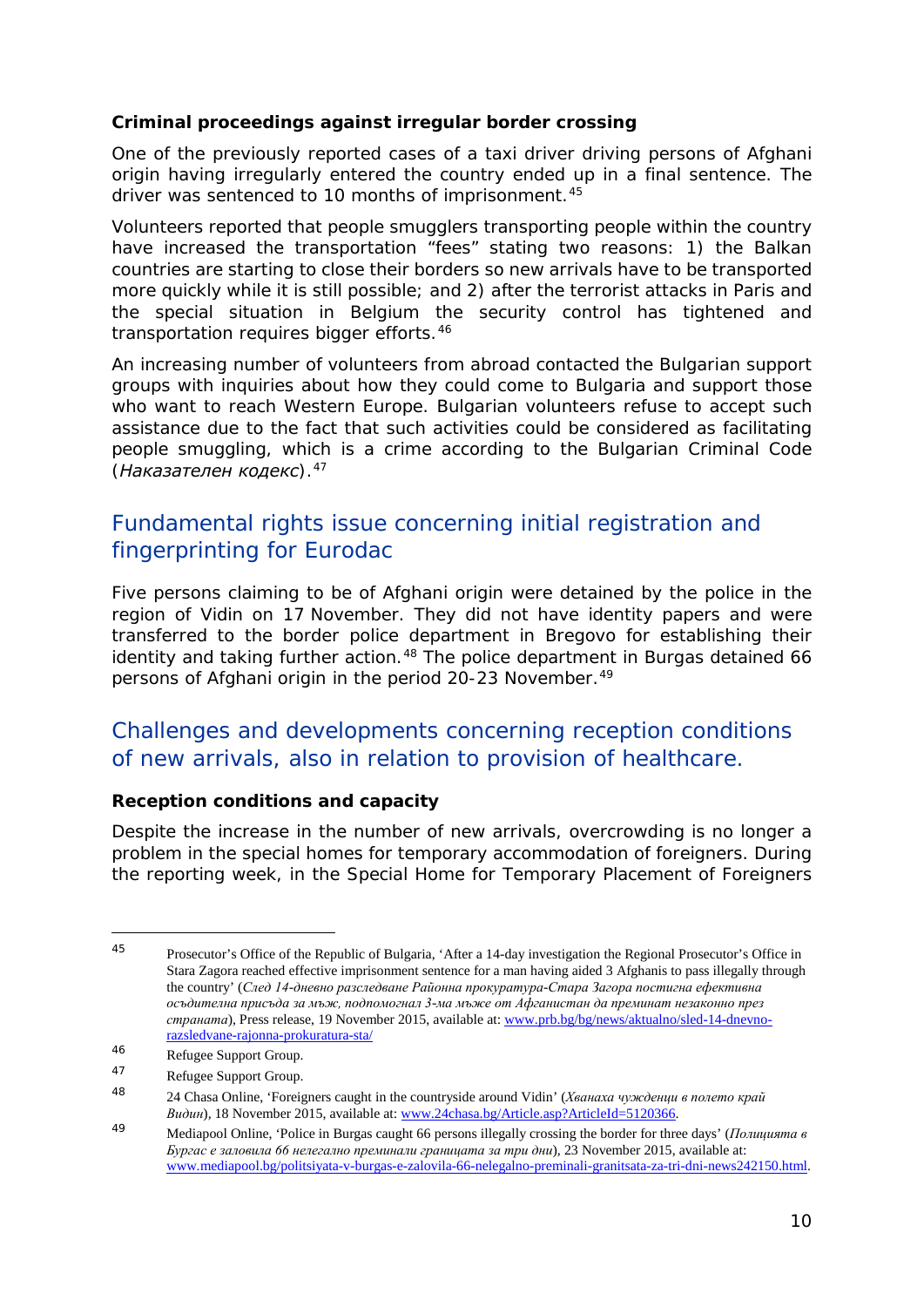in Lyubimets, 169 new people were accommodated, whilst 121 people were released. The occupancy rate in this facility is 77 % of its capacity.<sup>[50](#page-10-0)</sup>

In other special homes, like the one in Elhovo, the occupancy rates are slightly above their full capacity. The living conditions at the special home in Lubimets are good unlike those in the special homes in Busmantsi and Elhovo. The special home in Elhovo is using an adapted building of a former school.<sup>[51](#page-10-1)</sup> Volunteers report that the staff of the homes in Busmantsi and Elhovo show compassion and are willing to help those accommodated there.<sup>[52](#page-10-2)</sup>

The open centres of the State Agency for Refugees (SAR) (*Държавна агенция за бежанците* ДАБ) are almost empty.[53](#page-10-3) A volunteer reported to have witnessed smugglers picking up 20 persons, who had just been transferred from the closed facility in Elhovo to the open centre in Harmanli, directly from the centre's yard.<sup>[54](#page-10-4)</sup>

There is unofficial information that the State Agency for Refugees (SAR) (*Държавна агенция за бежанците* ДАБ), for financial reasons, may change its plans to outsource the food supply in the reception centres to an external catering company, despite the availability of UNHCR-donated kitchens in all centres. Moreover, the estimated daily food costs per person may be increased from approximately BGN 4 ( $\in$  2) per person per day to approximately BGN 6 ( $\in$  3) per person per day. Against the decreasing numbers of people accommodated in the agency's reception and registration centres, NGOs assess this increase as unjustified.[55](#page-10-5)

### **Child protection**

Despite the unofficial agreement between the State Agency for Refugees (SAR) (*Държавна агенция за бежанците* ДАБ) and the Ministry of the Interior (MoI) (*Министерство на вътрешните работи*, МВР), unaccompanied children are still occasionally held in closed centres.

### **Healthcare**

Healthcare of people accommodated at the special homes for temporary accommodation of foreigners is performed by the Medical Institute of the Ministry of the Interior (MIMoI) (*Медицинския институт на МВР*, МИМВР). One doctor and one paramedic of the institute are positioned within the home. For all other medical assistance people are transported to the institute's hospital in Sofia. During the reporting period, a child in need of medical assistance in Busmantsi was not transported to Sofia to get help due to lack of transportation but it was not an emergency.[56](#page-10-6)

The personnel of the closed and open-type centres reported on asylum seekers' reluctance to bathe, which contributes to the continuing spread of scabies and

<span id="page-10-0"></span><sup>50</sup> Special Home for Temporary Placement of Foreigners – Lyubimets.

<span id="page-10-1"></span> $^{51}$  Refugee Support Group.<br> $^{52}$  Refugee Support Group.

<span id="page-10-2"></span> $^{52}$  Refugee Support Group.<br>53

<span id="page-10-3"></span><sup>53</sup> Refugee Support Group; Bulgarian Red Cross.

<span id="page-10-4"></span>Refugee Support Group.

<span id="page-10-5"></span><sup>55</sup> Refugee Support Group.

<span id="page-10-6"></span><sup>56</sup> Refugee Support Group.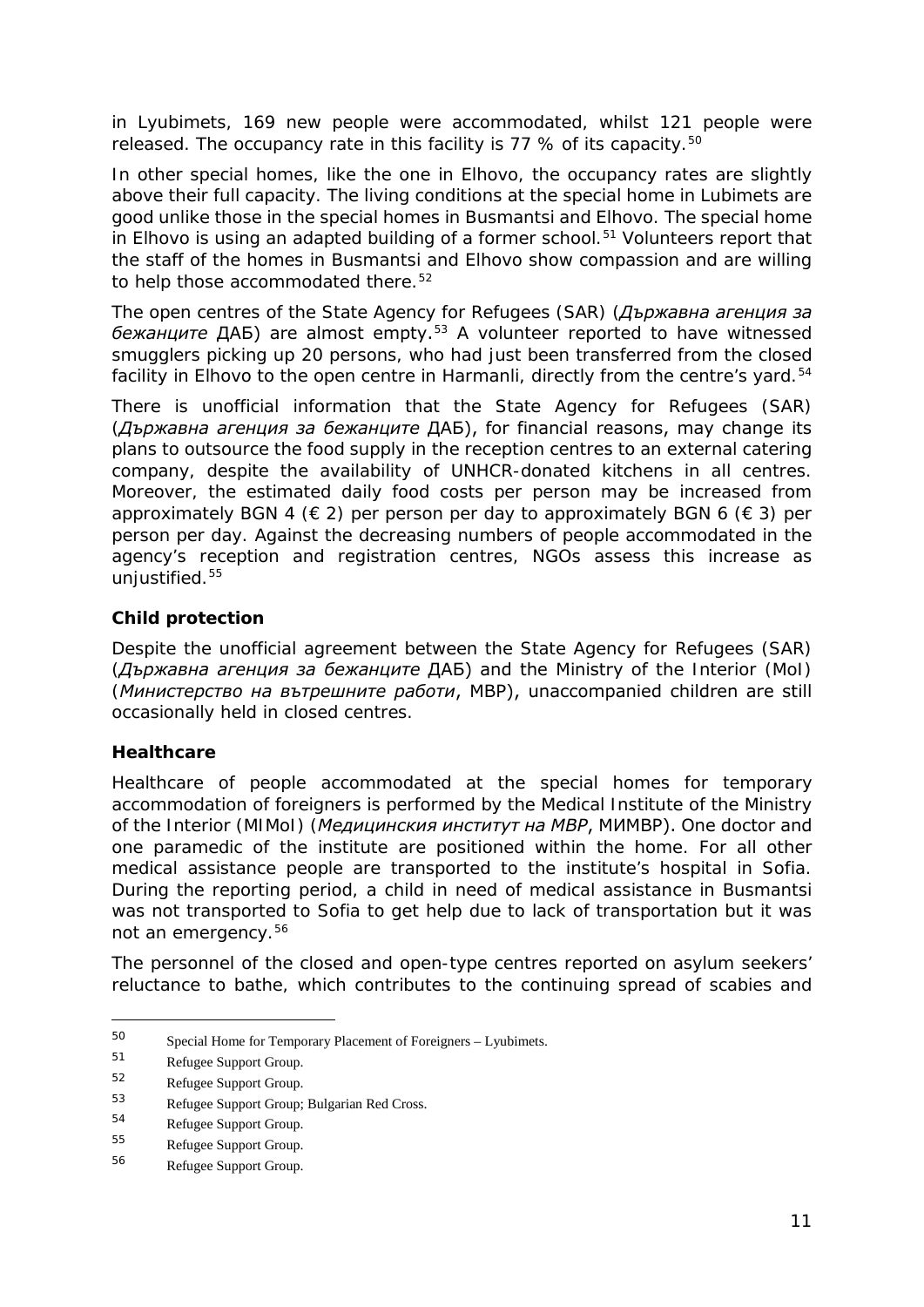parasites.[57](#page-11-0) There is one reported case of malaria. The patient was isolated in the specialised hospital for active treatment of infectious diseases and parasites (*Специализирана болница за активно лечение по инфекциозни и паразитни*  болести) in Sofia.<sup>[58](#page-11-1)</sup>

### **Immigration detention**

Nothing new to report.

Social response to the situation – including rallies, voluntary work (such as humanitarian assistance, private persons hosting asylum seekers) and similar actions

### **Rallies and incidents**

Some 100 people rallied on 21 November against irregular migrants asking for the setting up of security teams of volunteers to guard the Bulgarian borders. The protest rally was organised by the informal ultranationalist fraction National Resistance (*Национална съпротива*).[59](#page-11-2)

### **NGO humanitarian activities**

As donations in kind are not needed in registration and reception centres, NGOs transported the items donated by German associations to the closed facilities in Busmantsi, Elhovo and Lyubimets, managed by the Ministry of the Interior (MoI) (*Министерство на вътрешните работи*, МВР).[60](#page-11-3)

### Legal and policy responses, including any changes to the law

Nothing new to report.

<span id="page-11-0"></span><sup>57</sup>  $^{57}$  Refugee Support Group.<br> $^{58}$  Reflection Red Gross.

<span id="page-11-2"></span><span id="page-11-1"></span> $^{58}$  Bulgarian Red Cross.<br> $^{59}$   $^{61}$   $^{17}$   $^{60}$   $^{100}$ 

<sup>59</sup> ClubZ, 'Some 100 gathered at protest rally against illegal migrants (pictures)' (*Стотина се събраха на протест срещу нелегалните имигранти (снимки)*), 21 November 2015, available at: [http://clubz.bg/30835](http://clubz.bg/30835-stotina_se_sybraha_na_protest_sreshtu_nelegalnite_imigranti_snimki) [stotina\\_se\\_sybraha\\_na\\_protest\\_sreshtu\\_nelegalnite\\_imigranti\\_snimki.](http://clubz.bg/30835-stotina_se_sybraha_na_protest_sreshtu_nelegalnite_imigranti_snimki)

<span id="page-11-3"></span><sup>60</sup> Refugee Support Group.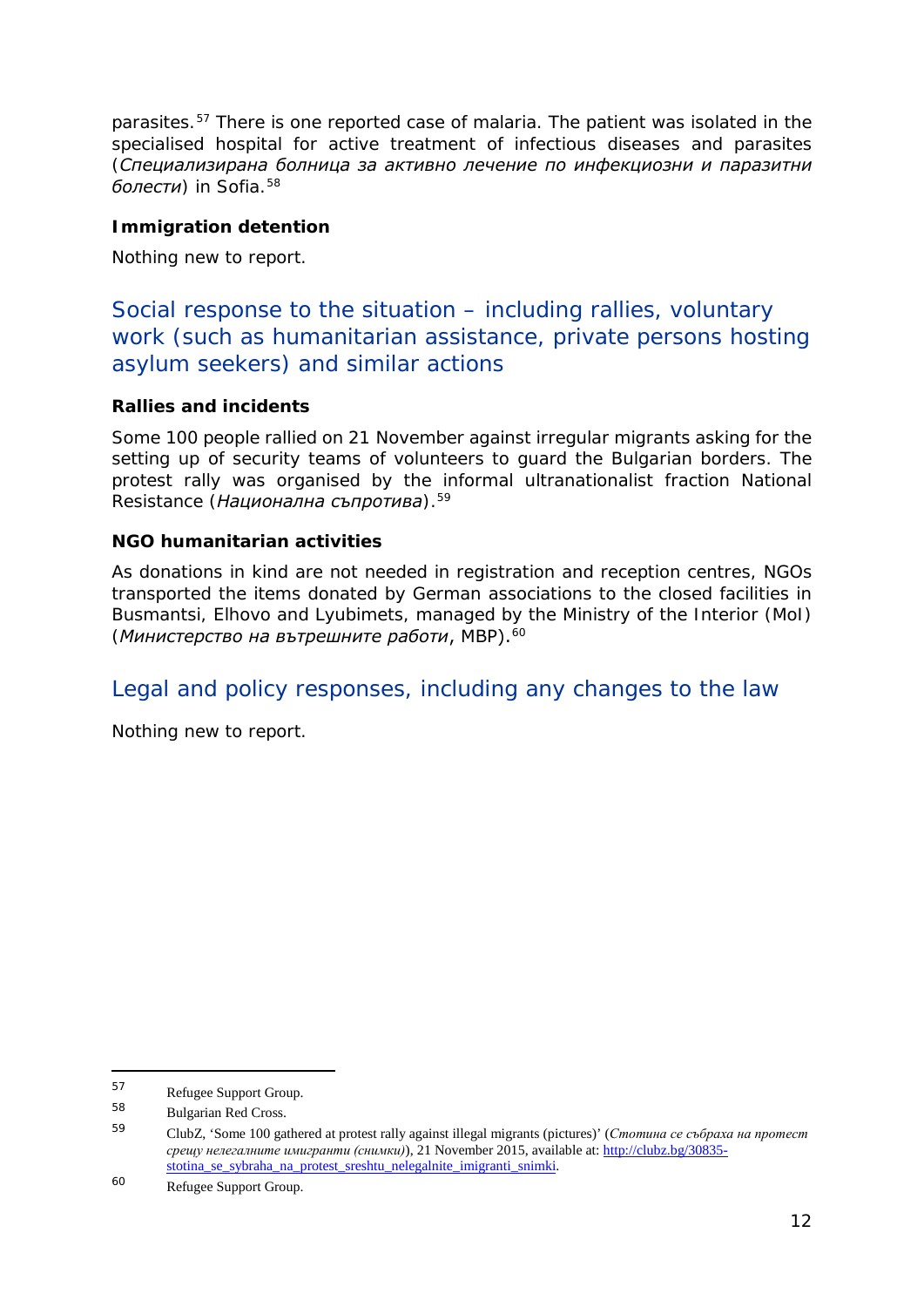## <span id="page-12-0"></span>**Croatia**

### Stakeholders contacted

The interviews were conducted by phone and email with the following stakeholders:

- United Nations International Children's Emergency Fund Country office (UNICEF) Croatia, based in Zagreb;
- Ministry of Interior, Department for illegal migration (*Ministarstvo unutarnjih poslova, Služba za nezakonite migracije*, *MUP*);
- Ministry of Social Policy and Youth, Minister's cabinet (*Ministarstvo socijalne politike i mladih, Kabinet ministrice, MSPM*);
- Information Legal Center (*Informativno pravni centar*);
- Welcome Initiative (*Inicijativa Dobrodošli*).

### Overview of the situation in terms of size and patterns of new arrivals

### **Numbers and patterns of new arrivals**

From 16 September until 22 November at 9 pm, some 432,000 people entered Croatia. During the reporting period, some 37,500 people crossed the border to Croatia.[61](#page-12-1) The number of daily arrivals had decreased to less than 3,300 on 20 November.<sup>[62](#page-12-2)</sup> The decrease may have been caused, inter alia, by push-backs of people who could not show that they were of Syrian, Afghan or Iraqi nationality.<sup>[63](#page-12-3)</sup>

The majority of migrants were Syrian nationals, followed by persons from Afghanistan, Iraq, Iran, Pakistan and others.<sup>[64](#page-12-4)</sup> Children constituted around 15 % of the new arrivals.<sup>[65](#page-12-5)</sup>

The border sector most affected was Tovarnik.<sup>[66](#page-12-6)</sup>

### **Asylum applications and registration**

No asylum application seem to have been filed.<sup>[67](#page-12-7)</sup>

As in the past weeks, all new arrivals have been registered.<sup>[68](#page-12-8)</sup>

Two major developments occurred in the reporting week. First, the Slovenian army continued setting up barbed wire on the border with Croatia, although there were no irregular border crossings in the recent weeks. The Croatian Ministry of

j.

<span id="page-12-1"></span><sup>61</sup> Ministry of Interior, Department for Illegal Migration.<br>
62 Ministry of Interior, Department for Illegal Migration.<br>
63 Melcome Initiative

<span id="page-12-2"></span>

<span id="page-12-3"></span> $^{63}$  Welcome Initiative.

<span id="page-12-4"></span><sup>&</sup>lt;sup>64</sup> Ministry of Interior, Department for Illegal Migration.<br><sup>65</sup> Ministry of Interior, Department for Illegal Migration.

<span id="page-12-5"></span><sup>&</sup>lt;sup>65</sup> Ministry of Interior, Department for Illegal Migration.<br><sup>66</sup> Melsome Initiative

<span id="page-12-6"></span><sup>&</sup>lt;sup>66</sup> Welcome Initiative.<br><sup>67</sup> Information Logal C

<span id="page-12-7"></span><sup>&</sup>lt;sup>67</sup> Information Legal Center.<br><sup>68</sup> Ministry of Interior, Donor

<span id="page-12-8"></span>Ministry of Interior, Department for Illegal Migration.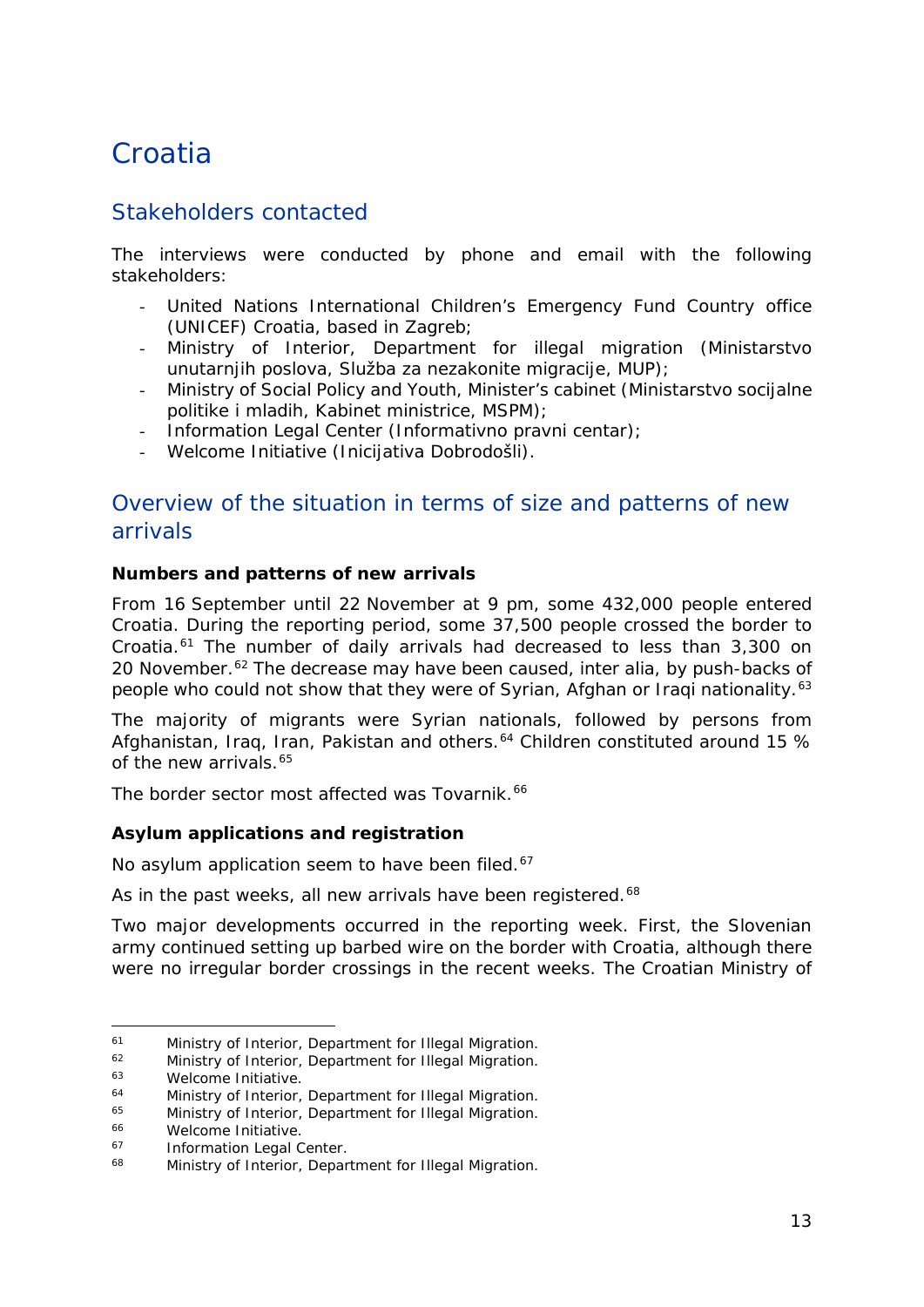Foreign Affairs sent a protest note on 12 November and again on 20 November, requesting the removal of the barb wire placed on Croatian territory.<sup>[69](#page-13-0)</sup>

Second, a new practice of differentiating people from "war affected areas" and people from "non-war zones" has been introduced. Following a Slovenian request of 18 November asking Croatia to readmit 162 people who entered Slovenia, the Croatian Ministry of Interior stated it would tighten the criteria for admission no longer admitting people from countries "not affected by war", who would be considered as "economic migrants".[70](#page-13-1) While no push-backs or collective expulsions were reported by the Ministry of Interior,<sup>[71](#page-13-2)</sup> the Welcome Initiative stated that on 18 November in Šid, Serbia, Croatian police prevented people from countries "not affected by war" from entering trains to Croatia.<sup>[72](#page-13-3)</sup> The Slovenian authorities were distinguishing refugees from "economic migrants" on the basis of nationality, with the border police taking into account people's skin colour, spoken language and documents.[73](#page-13-4) This practice was criticised by the Welcome Initiative as well as in a joint statement of UNHCR, IOM and UNICEF: "In the last couple of days, we have witnessed governments instituting a range of restrictions against the movement of refugees and migrants from Greece through the Western Balkans and further northwards. This includes people being profiled on the basis of nationality. This is becoming increasingly untenable from many standpoints – humanitarian, legal and also safety related, especially in the light of falling temperatures and the related risk for children and others with specific needs".[74](#page-13-5)

### **Criminal proceedings against irregular border crossing**

No criminal proceedings on account of irregular border crossing have been detected.

### **Returns**

There were no returns based on the third safe country rule.<sup>[75](#page-13-6)</sup>

### **Unaccompanied and separated children**

The interviewed stakeholders did not provide data on the number of registered unaccompanied and separated children.

<span id="page-13-0"></span><sup>69</sup> <sup>69</sup> Večernji list, 'Hrvatska diplomatskom notom zatražila od Slovenije da ukloni žicu'*,* 20 November 2015, available at[: www.vecernji.hr/hrvatska/hrvatska-diplomatskom-notom-zatrazila-od-slovenije-da-ukloni-bodljikavu-zicu-](http://www.vecernji.hr/hrvatska/hrvatska-diplomatskom-notom-zatrazila-od-slovenije-da-ukloni-bodljikavu-zicu-1038888)[1038888](http://www.vecernji.hr/hrvatska/hrvatska-diplomatskom-notom-zatrazila-od-slovenije-da-ukloni-bodljikavu-zicu-1038888)

<span id="page-13-1"></span><sup>70</sup> N1, *N1 doznaje: Hrvatska zatvara granice za ekonomske migrante,* 19 November 2015*,* available at <http://hr.n1info.com/a85957/Vijesti/N1-doznaje-Hrvatska-zatvara-granice-za-ekonomske-migrante.html>

<span id="page-13-2"></span><sup>71</sup> Ministry of Interior, Department for Illegal Migration.

<span id="page-13-4"></span><span id="page-13-3"></span> $72$  Welcome Initiative.

<sup>73</sup> N1, *N1 doznaje: Hrvatska zatvara granice za ekonomske migrante,* 19 November 2015*,* available at [http://hr.n1info.com/a85957/Vijesti/N1-doznaje-Hrvatska-zatvara-granice-za](http://hr.n1info.com/a85957/Vijesti/N1-doznaje-Hrvatska-zatvara-granice-za-ekonomske-migrante.html)[ekonomske-migrante.html](http://hr.n1info.com/a85957/Vijesti/N1-doznaje-Hrvatska-zatvara-granice-za-ekonomske-migrante.html)

<span id="page-13-5"></span><sup>74</sup> UNHCR, *Joint UNHCR, IOM, and UNICEF statement on new border restrictions in the Balkans,* 20 November 2015, available at <http://www.unhcr.org/564ee87b6.html>

<span id="page-13-6"></span><sup>75</sup> Ministry of Interior, Department for Illegal Migration.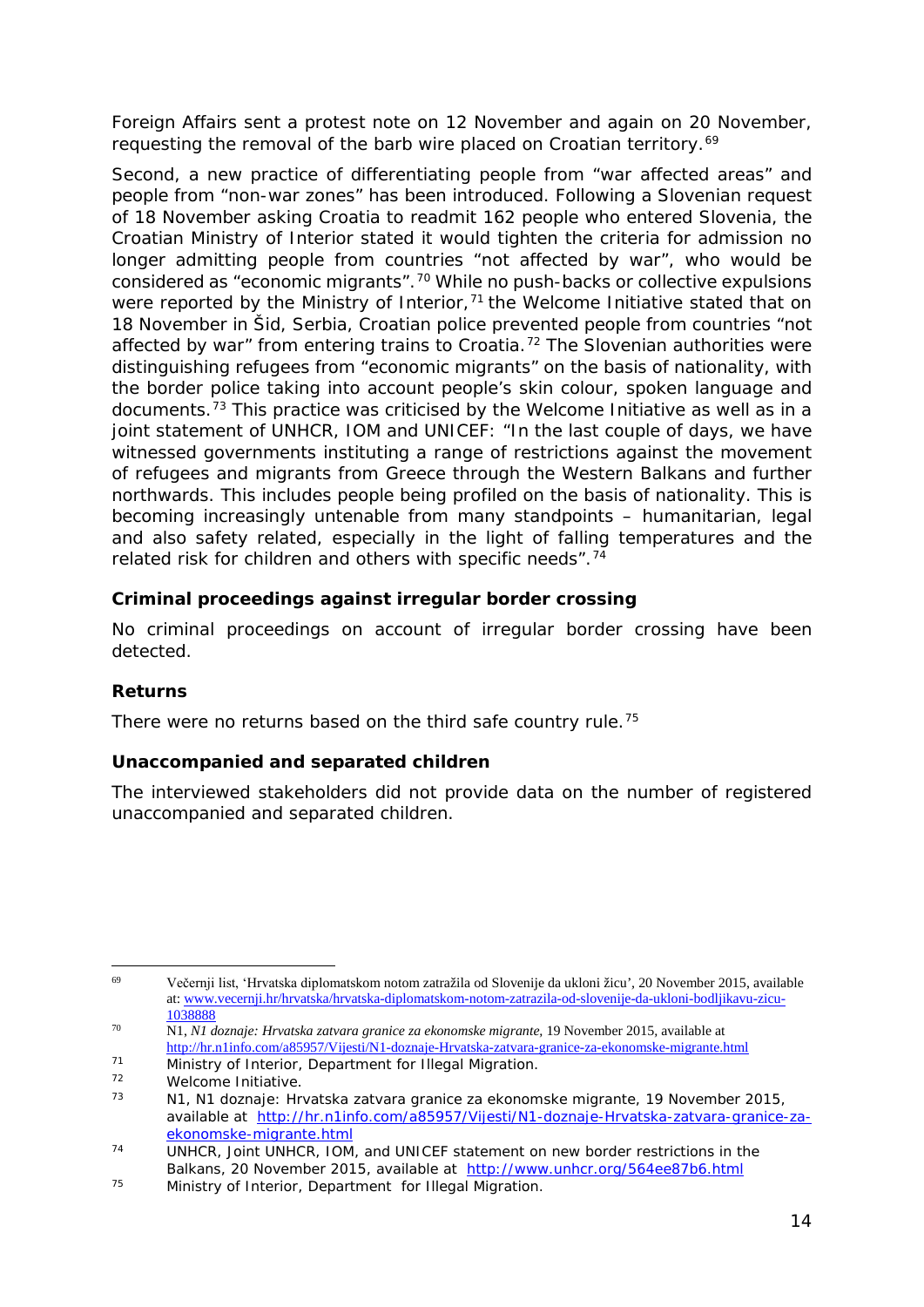### Fundamental rights issue concerning initial registration and fingerprinting for Eurodac

Nothing new to report.

### Challenges and developments concerning reception conditions of new arrivals, also in relation to provision of healthcare.

#### **Reception conditions and capacity**

During the reporting week, the Slavonski Brod camp was in operation, and the reception and registration processes were smooth.

The average duration of stay in the Slavonski Brod camp became much shorter. During the time of higher influx, some migrants were sent straight to trains after registration, without spending any time in a sector. Such practice has a negative impact on meeting basic needs, such as attending toilets, getting a meal, changing clothes or taking a rest.

During the reporting week, people have been accommodated in two of the six available sectors, both of which had heated tents with bunk beds and army beds without mattresses. The sixth sector is still under construction, with more than 500 beds provided by Caritas that were being installed this week.<sup>[76](#page-14-0)</sup>

The clothes distribution system in the camp is still unsatisfactory, as the containers are centralised in one place. Blankets are no longer distributed to people situated in heated tents, except upon request by vulnerable groups, even though there are enough blankets available.[77](#page-14-1)

Legal experts from the NGO Information Legal Center have been present in the Slavonski Brod camp since its opening with the intention of providing legal advice and information. Together with the Croatian Law Center staff, the Information Legal Center staff distributed brochures and leaflets with information on the Croatian asylum procedure. During the reporting period, the demand for this kind of information was almost non-existent. The information leaflets were distributed in the sectors, as the access to the registration point is restricted to Croatian Red Cross volunteers only. The number of people who approached the staff for additional information was very little - less than five since the camp was opened. One of the reasons for the low interest may lay in the fact that the Information Legal Center did not provide interpretation although their staff had no trouble communicating with people in English or through an interpreter of another organisation when questions were posed.<sup>[78](#page-14-2)</sup>

### **Child protection**

Shortening the average duration of stay in the Slavonski Brod camp and not admitting certain people into sectors can have an adverse effect on the wellbeing of children. The time available for screening the needs of children has thus shortened, and a number of babies could not receive baby food because they were

<span id="page-14-0"></span> $76$ <sup>76</sup> Welcome Initiative.

<span id="page-14-2"></span><span id="page-14-1"></span> $77$  Welcome Initiative.

Information Legal Center.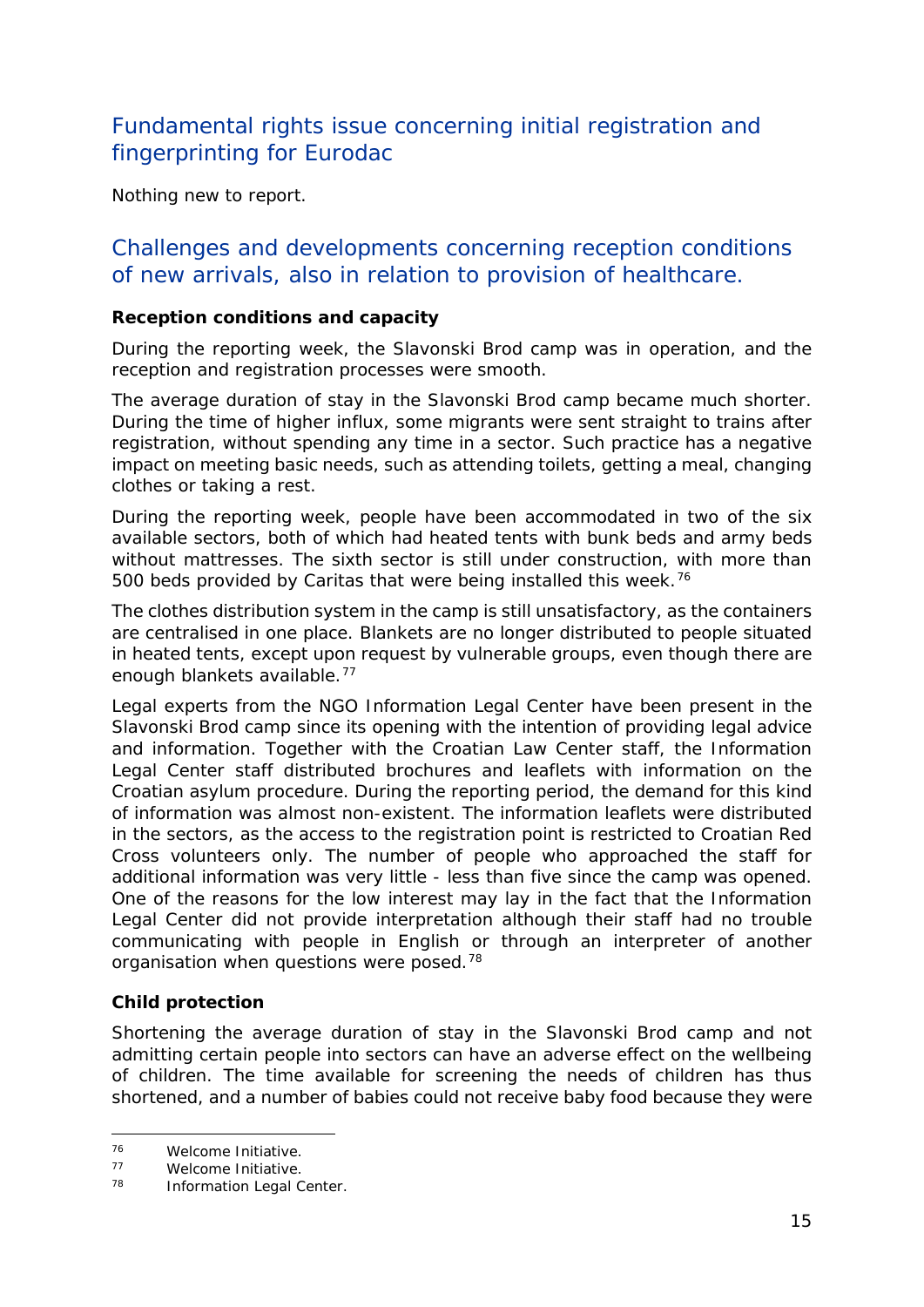immediately forwarded to onward transportation by train. Reports referred to a new born baby who had to be placed in intensive care in the city hospital of Maribor (Slovenia) because the baby had not received medical assistance in Croatia. The Ministry of Social Policy and Youth stated that some families with babies were unwilling to stay for longer than the registration process requires, which could potentially put babies at risk.[79](#page-15-0)

The Ministry of Social Policy and Youth reported a case of a 10 year old boy from Afghanistan who arrived to Croatia on 20 November travelling with a group of people coming from the same village. The boy was placed in a children's home in Zagreb and assigned a special guardian, considering that the "tribal connections" were insufficient for the boy to be considered as accompanied. The Dublin III procedure<sup>[80](#page-15-1)</sup> was initiated in order to reunite the boy with a relative in Switzerland. Furthermore, two unaccompanied boys from Afghanistan, one aged 13 and the other aged 15, were placed in a children's home in Osijek on 22 November and assigned special guardians. [81](#page-15-2)

### **Healthcare**

As reported in the previous reporting week, the provision of healthcare was inadequate, as the medical staff provided by the Ministry of Health were not present in the sectors but stationed in special containers outside the accommodation sectors, and could only be consulted in case of emergency.[82](#page-15-3)

Due to the accelerated registration procedure, some people could not access medical assistance and did not undergo the medical triage.<sup>[83](#page-15-4)</sup>

According to the Migrants' Health Protection report for the period from 16 November (at 6 am) until 23 November (at 6 am), published by the Ministry of Health, there were 31 emergency medical interventions, leading to a referral of all persons concerned to the *in situ* clinic for further treatment. An emergency medical team was present on a daily basis. There were 778 family medical interventions in total, handled by four medical teams per day, with 63 people referred to further treatment. 26 people were treated in the camp clinic, four were kept for observation, and three discharged. From 16 September until 23 November, the Ministry of Health provided some 19,000 interventions. [84](#page-15-5)

### **Immigration detention**

No cases of detention have been detected.

<span id="page-15-1"></span><span id="page-15-0"></span><sup>79</sup> Ministry of Social Policy and Youth, Minister's cabinet.<br>80 Degulation (EU) No. 604/2012 of the European Perlian

Regulation (EU) No. 604/2013 of the European Parliament and of the Council of 26 June 2013 establishing the criteria and mechanisms for determining the Member State responsible for examining an application for international protection lodged in one of the Member States by a third-country national or a stateless person (recast), OJ 2013 L 180/31.

<span id="page-15-2"></span><sup>81</sup> Ministry of Social Policy and Youth, Minister's cabinet.<br>82 Melsome Initiative

<span id="page-15-3"></span><sup>82</sup> Welcome Initiative.<br>83 Melcome Initiative

<span id="page-15-5"></span><span id="page-15-4"></span> $83$  Welcome Initiative<br> $84$  Ministry of Hoalth

<sup>84</sup> Ministry of Health, Number of available medical services (*Broj pruženih zdravstvenih usluga)*, available at: [www.zdravlje.hr/novosti/migrantska\\_kriza/broj\\_pruzenih\\_zdravstvenih\\_usluga](http://www.zdravlje.hr/novosti/migrantska_kriza/broj_pruzenih_zdravstvenih_usluga)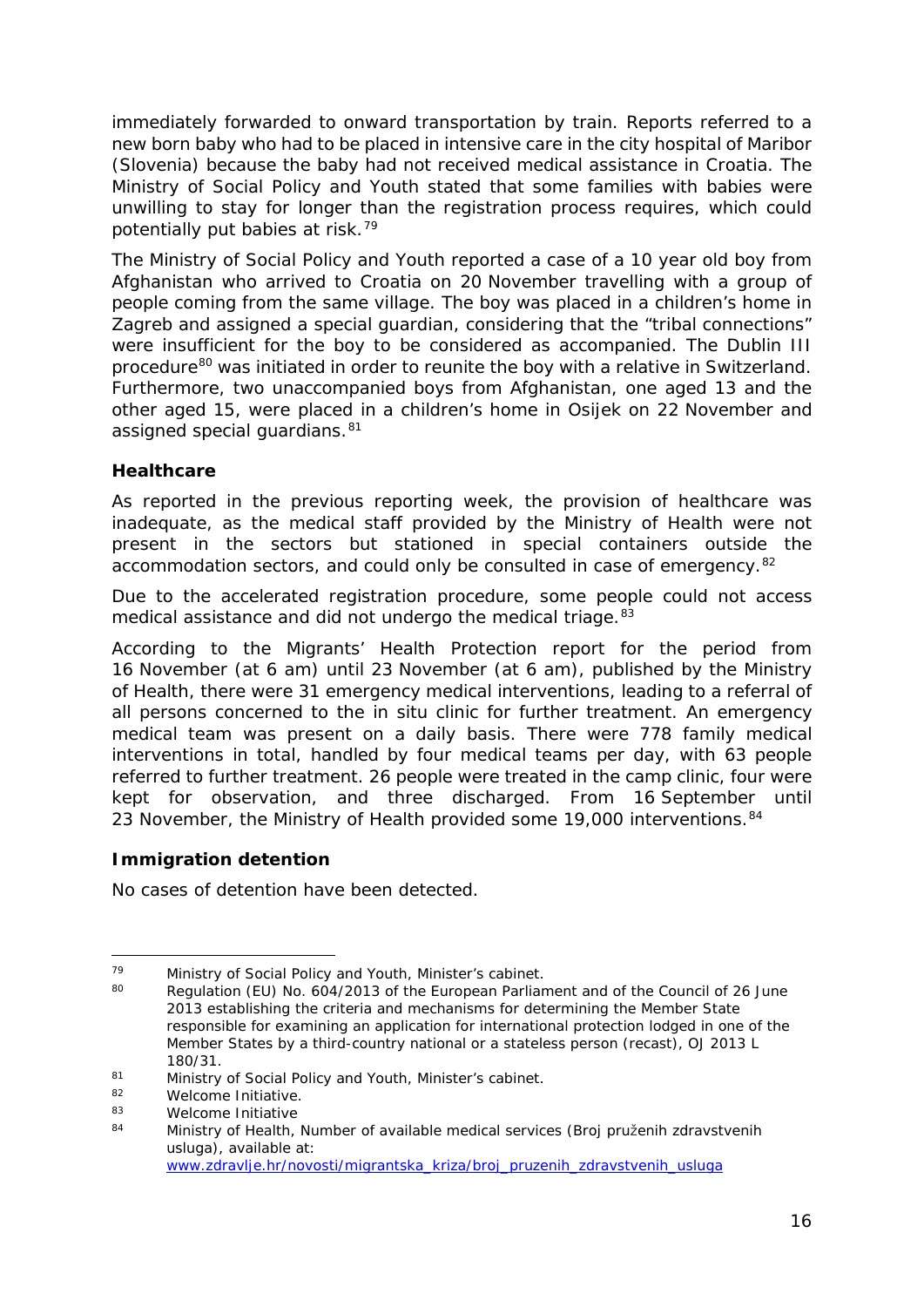Social response to the situation – including rallies, voluntary work (such as humanitarian assistance, private persons hosting asylum seekers) and similar actions

### **Voluntary initiatives**

On 17 November, Nobel Women's Initiative delegates visited the Slavonski Brod camp. They were welcomed by the Minister of Interior, who showed them the camp. Their main message was that the Paris attacks should not incite an atmosphere of fear, xenophobia or anti-Islamic sentiment across Europe.<sup>[85](#page-16-0)</sup>

### **Other activities**

On 20 November, the Welcome Initiative held a press conference on a border crossing between Croatia and Slovenia in order to disapprove the push-backs and nationality profiling practices. They emphasised that practices restricting access to Croatia or other EU countries as well as restricting asylum and other legal rights on the basis of nationality were illegal and not in line with humanitarian needs and principles.<sup>[86](#page-16-1)</sup>

Legal and policy responses, including any changes to the law

Nothing new to report.

<span id="page-16-0"></span> $85$ <sup>85</sup> Welcome Initiative.<br><sup>86</sup> Melcome Initiative

<span id="page-16-1"></span>Welcome Initiative.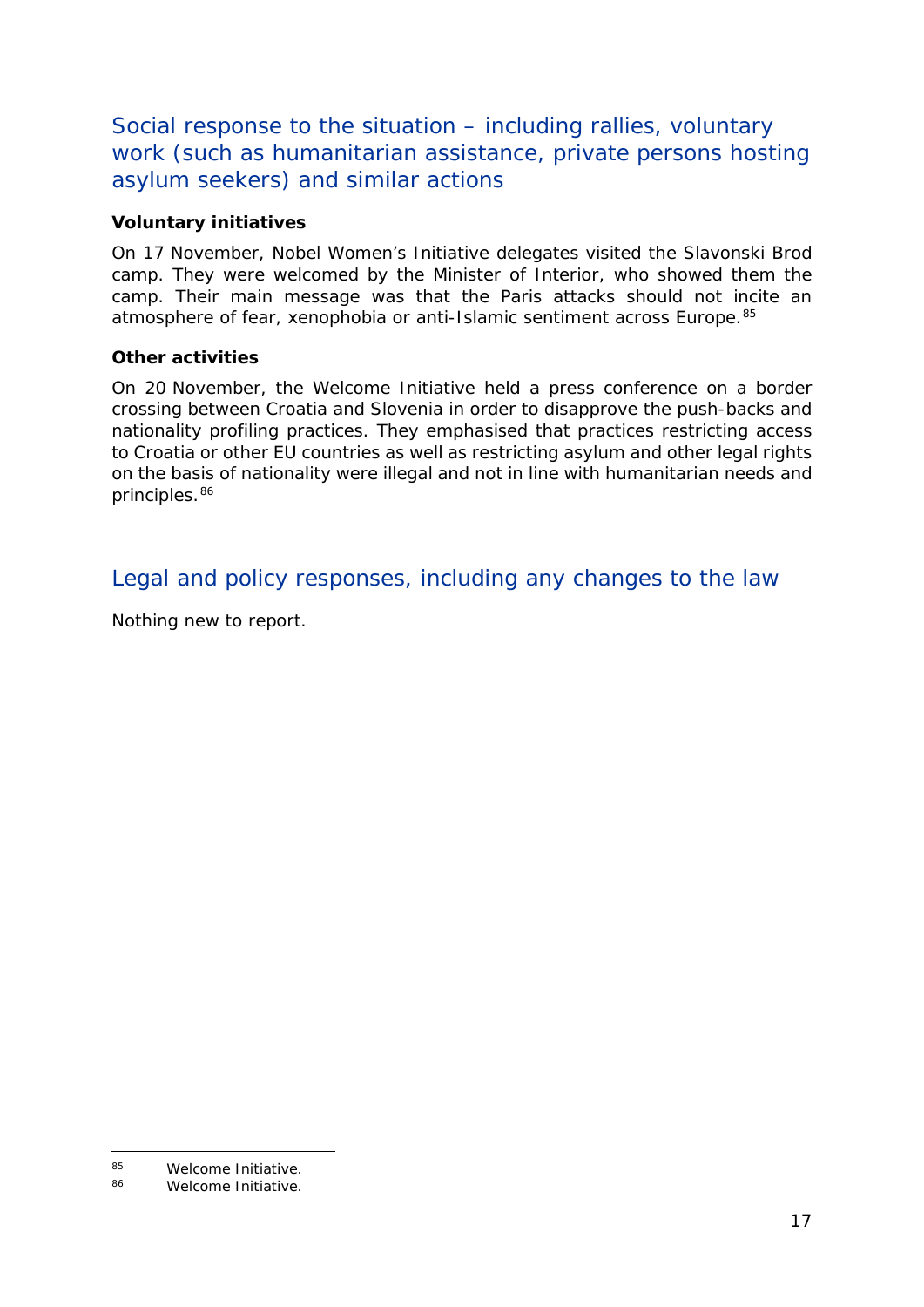## <span id="page-17-0"></span>Germany

### Stakeholders contacted

The interviews were conducted by phone and email with the following stakeholders:  $87$ 

- UNHCR Germany;
- Federal Association for Unaccompanied Minor Refugees (*Bundesfachverband Unbegleitete Minderjährige Flüchtlinge e. V., B-umF*);
- Caritas Germany (*Caritas Deutschland e. V*.);
- Refugee Council Bavaria (*Flüchtlingsrat Bayern e. V*.);
- Refugee Council Berlin (*Flüchtlingsrat Berlin e. V*.);
- Schleswig Holstein Helps (*Schleswig Holstein Hilft e. V*).

In addition, media reports and public announcements of stakeholders were used to fill in gaps caused by the fact that authorities could not be interviewed.

### Overview of the situation in terms of size and patterns of new arrivals

### **Numbers and patterns of new arrivals**

In general, the numbers of new arriving persons in need of international protection remained on a high level. Compared to the most affected areas in south and South-Eastern Europe, the situation at the Bavarian border is, however, "relatively organised".

Most affected border regions were Wegscheid, Neuhaus am Inn, Simbach am Inn and Passau. As it started snowing during the reporting week, most of the new arriving persons were freezing. Many of them did not have weather resistant clothes. Especially those persons who crossed the border in Wegscheid had to walk through the snow. There has been no bus taking persons at this border crossing point from Austria directly to Wegscheid. Most of the arriving persons can receive a hot soup and a warm temporary shelter at the Bavarian border.

During the reporting week and the week preceding it, the number of persons in need of international protection departing from Schleswig Holstein to Sweden by ferry slightly decreased. This may result from the fact that Sweden reintroduced the obligation to the Stenaline ferry company to only take passengers on board who have a valid passport. Nevertheless, on every single day during the reporting week, numerous persons in need of international protection were trying to go by train or by bus to Sweden.

### **Asylum applications and registration**

-

In Berlin, many persons in need of international protection complained about a lack of information during the asylum procedure. They do not know what they

<span id="page-17-1"></span><sup>87</sup> The following text does not make reference to individual interviews.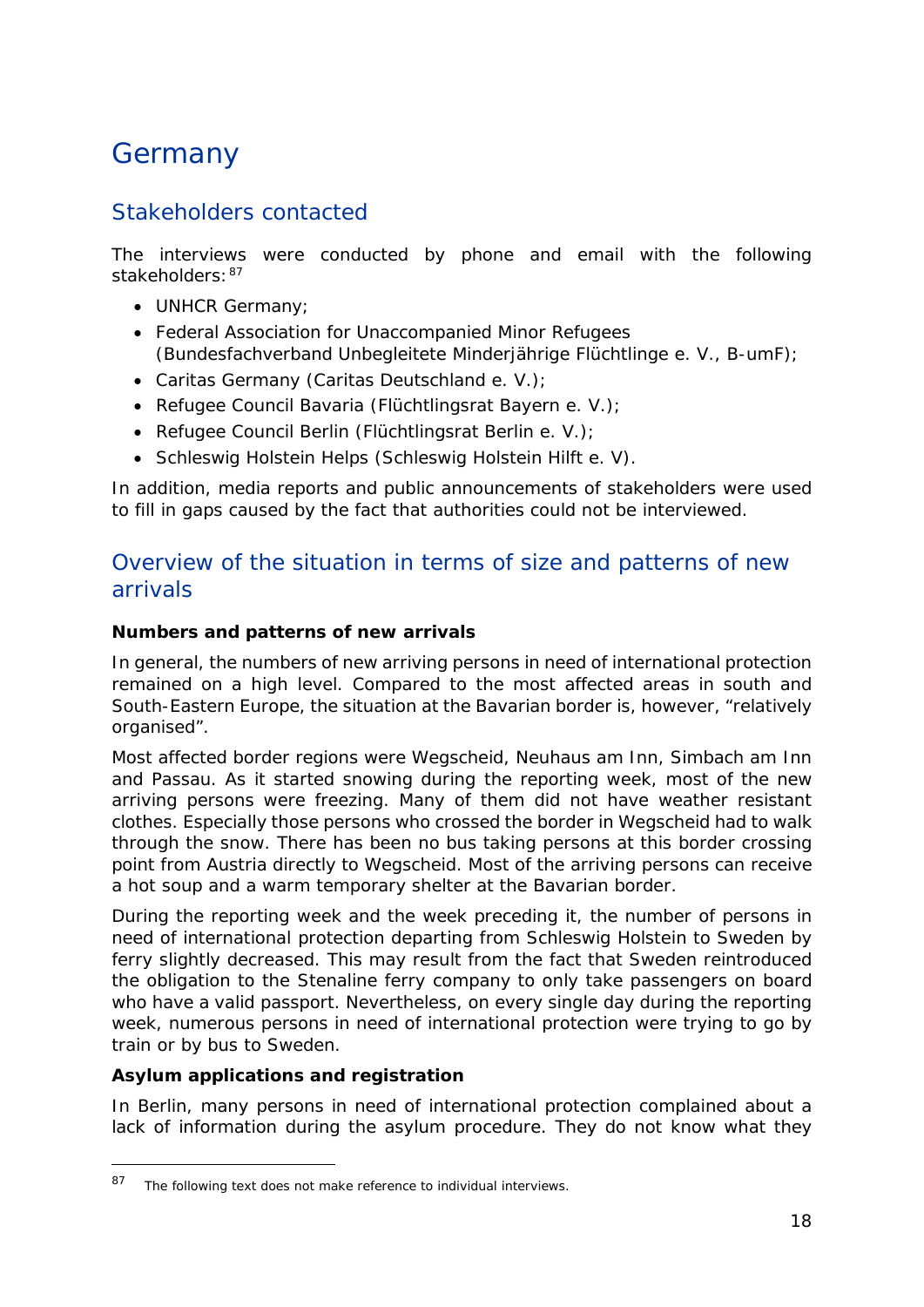have to do in order to receive international protection. As the authorities are overloaded, they can never speak or ask questions to the representatives of the authorities. Nobody informs them of the dates when they will be registered, when they can submit their asylum application and, finally, when the interview will take place. While waiting to be registered, persons concerned frequently are getting frustrated. Nearly every morning when the area of the Berlin registration office opens, violent behaviour occurs among people waiting for registration, in order to get a good position in the waiting line.

### **Unaccompanied and separated children**

More than 30,000 unaccompanied children in need of international protection are estimated to have arrived in Germany since the beginning of 2015.<sup>[88](#page-18-0)</sup>

### Fundamental rights issue concerning initial registration and fingerprinting for Eurodac

Nothing new to report.

### Challenges and developments concerning reception conditions of new arrivals, also in relation to provision of healthcare.

### **Reception conditions and capacity**

The accommodation of hundreds of thousands of persons in need of international protection remains challenging. In Berlin, the former airport Tempelhof, which is currently being used as a mass reception centre, is overcrowded and sanitary conditions are very poor. Inhabitants were accommodated in empty hangars although showers were not yet installed. An epidemic diarrhoea broke out and approximately 50 persons were infected with scabies. Up to eight persons have to share a 12 square meter space. Fire protection is not yet ensured.

### **Child protection**

The situation related to the reception conditions of unaccompanied children is difficult to assess. In most German states, unaccompanied children are taken into care relatively quickly. However, in Berlin, it still takes approximately four to six months until a free place in an appropriate reception centre can be provided to unaccompanied children. As the same waiting period applies to the appointment of a legal guardian, unaccompanied children are unable to apply for asylum during the waiting period. During the waiting period, unaccompanied children have to stay in hostels and other temporary accommodation centres, which are inadequate.

In Nürtingen, Baden-Württemberg, on 23 November 2015, a teenage asylum seeker from Tunisia was sexually abused by three asylum seekers from Algeria.

<span id="page-18-0"></span> $88$ 

Federal Association for Unaccompanied Minor Refugees, press release 20 November 2015, available at: [www.b-umf.de/images/pm\\_bumf\\_45000\\_2015.pdf.](http://www.b-umf.de/images/pm_bumf_45000_2015.pdf)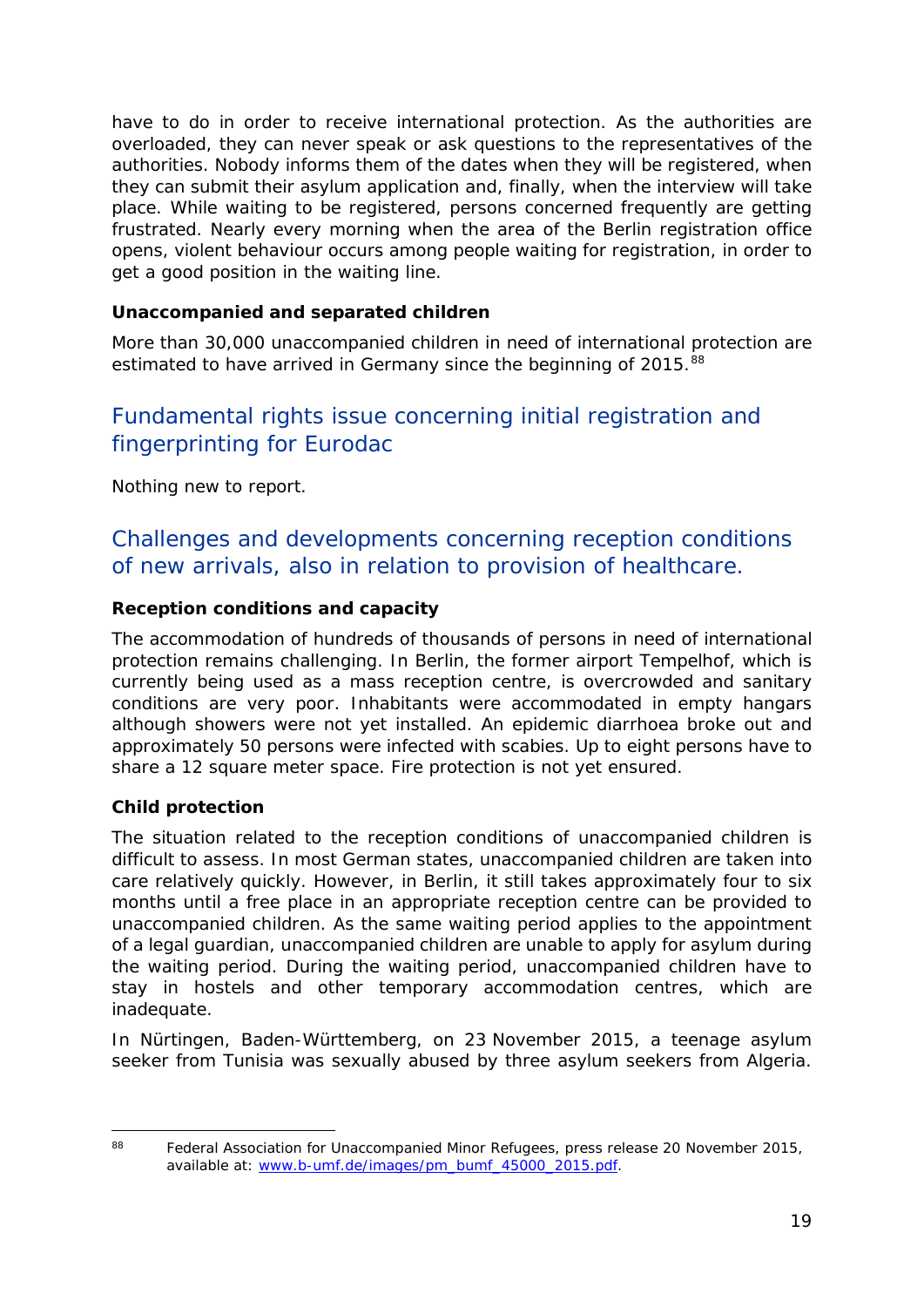The perpetrators, who were taken into custody, were between 19 and 34 years old. The child had to be taken to the hospital.<sup>[89](#page-19-0)</sup>

### **Healthcare**

The existing capacities cannot meet the huge demand for healthcare. Further medical staff and more interpreters translating medical documents in reception centres are required. In many reception facilities, a tuberculosis medicalexamination can only be conducted after a period of 10 to 15 days. This situation results in a high risk of infection for inhabitants and staff members.

Social response to the situation – including rallies, voluntary work (such as humanitarian assistance, private persons hosting asylum seekers) and similar actions

### **Rallies and incidents**

On 16 November, as on every Monday, supporters of the right-wing PEGIDA movement gathered in Dresden to demonstrate against the asylum policy of the Federal Government. Approximately 9,000 to 12,000 persons participated.<sup>[90](#page-19-1)</sup> One of the co-organizers of the movement stated in his speech that the Paris terror attacks are the "result of the immigration policy" ("*Ergebnis der Einwanderungspolitik*").[91](#page-19-2)

On 19 November in Nuremberg, a PEGIDA demonstration gathering around 140 supporters took place. At the same time, approximately 300 participants gathered for a counter demonstration organised by the Nuremberg section of the trade union Verdi (service workers union).<sup>[92](#page-19-3)</sup>

### **Voluntary initiatives**

In general, the willingness to support persons in need of international protection is still high. Volunteers are irreplaceable. If volunteers stopped to help, a wide gap would arise. This relates especially to the provision of healthcare as well as the social and mental support for asylum seekers.

In Schleswig Holstein, more than 150 activists were supporting the initiative "Schleswig Holstein Hilft" during the reporting week. The initiative provides 30 volunteers each day at the "market hall" in Kiel which is currently being used as

<span id="page-19-0"></span><sup>-</sup><sup>89</sup> Stuttgarter Zeitung, *Drei Männer sollen 16-Jährigen vergewaltigt haben,* 22 November 2015, available at: [www.stuttgarter-zeitung.de/inhalt.fluechtlingsunterkunft-nuertingen](http://www.stuttgarter-zeitung.de/inhalt.fluechtlingsunterkunft-nuertingen-drei-maenner-sollen-16-jaehrigen-vergewaltigt-haben.571b132e-4747-4fe9-866c-dca9cbf96de3.html)[drei-maenner-sollen-16-jaehrigen-vergewaltigt-haben.571b132e-4747-4fe9-866c](http://www.stuttgarter-zeitung.de/inhalt.fluechtlingsunterkunft-nuertingen-drei-maenner-sollen-16-jaehrigen-vergewaltigt-haben.571b132e-4747-4fe9-866c-dca9cbf96de3.html)[dca9cbf96de3.html.](http://www.stuttgarter-zeitung.de/inhalt.fluechtlingsunterkunft-nuertingen-drei-maenner-sollen-16-jaehrigen-vergewaltigt-haben.571b132e-4747-4fe9-866c-dca9cbf96de3.html)

<span id="page-19-1"></span><sup>90</sup> Süddeutsche Zeitung, *Perser, Araber, Sunniten, schiiten – auch egal,* 16 November 2015, available at: [www.sueddeutsche.de/politik/pegida-demo-in-dresden-merkel-als-mutter](http://www.sueddeutsche.de/politik/pegida-demo-in-dresden-merkel-als-mutter-terrorosia-1.2740506)[terrorosia-1.2740506.](http://www.sueddeutsche.de/politik/pegida-demo-in-dresden-merkel-als-mutter-terrorosia-1.2740506)

<span id="page-19-2"></span><sup>91</sup> Amadeu Antonio Stiftung and Pro Asyl, *Chronik flüchtlingsfeindlicher Vorfälle 2015*, available at: [http://mut-gegen-rechte-gewalt.de/service/chronik-vorfaelle.](http://mut-gegen-rechte-gewalt.de/service/chronik-vorfaelle)

<span id="page-19-3"></span><sup>92</sup> Nordbayer.de, *300 Menschen demonstrierten am Rennweg gegen Pegida,* 20 Novemebr 2015, available at: [www.nordbayern.de/region/nuernberg/pegida-spaziert-wieder](http://www.nordbayern.de/region/nuernberg/pegida-spaziert-wieder-rennweg-heute-gesperrt-1.4792471)[rennweg-heute-gesperrt-1.4792471.](http://www.nordbayern.de/region/nuernberg/pegida-spaziert-wieder-rennweg-heute-gesperrt-1.4792471)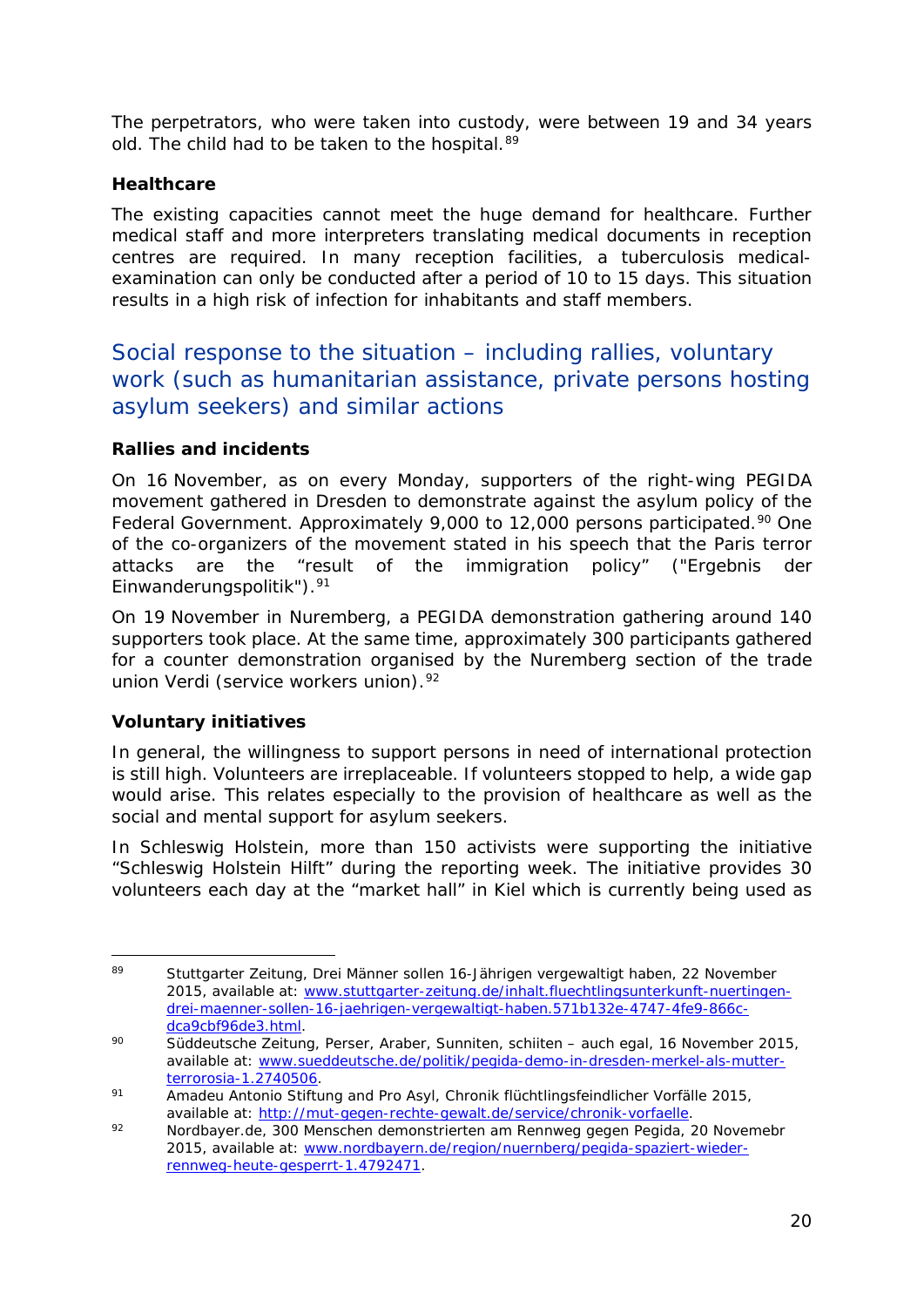a reception centre for persons in need of international protection on their way to Sweden.

### Legal and policy responses, including any changes to the law

Following the 5 November 2015 decision of the leaders of governing parties CDU, CSU and SPD,<sup>[93](#page-20-0)</sup> a draft law on the implementation of an accelerated asylum procedure was proposed by the Ministry of the Interior. The draft law essentially provides the establishment of special accommodation centres for persons whose asylum applications are "manifestly ill-founded". The asylum procedure for persons concerned will last only one week. A further two weeks are foreseen for a possible appeal procedure, so that in total an asylum procedure can be completed in three weeks, as is the case in the so called "airport procedure". For the persons concerned the entitlement of benefits according to the Asylum Seekers Benefits Act (*Asylbewerberleistungsgesetz*) will arise only with admission to the special accommodation centre responsible. Violations of the residence obligation will result in the suspension of the benefits provided according to the Asylum Seekers Benefits Act.

In addition, the draft law intends to suspend the applications for family reunification by people granted subsidiary protection. Finally, it aims to implement stricter rules regarding obstacles for forced return due to health reasons.<sup>[94](#page-20-1)</sup>

The draft law met heavy criticism by NGOs, the churches and human rights organisations. After this and further negotiations between the coalition parties, a second, defused draft of the law was shared for consultation on Thursday evening. The consultation procedure was halted again on Friday "due to ongoing political discussions".[95](#page-20-2)

### Incidents affecting persons in need of international protection as well as irregular migrants

*Racist and related incidents*

- In Jüterbog, Brandenburg, on 20 November, an explosion of pyrotechnics occurred in an international youth centre providing German lessons to asylum seekers. Windows were destroyed. The damage is  $\epsilon$  2,500.<sup>[96](#page-20-3)</sup>
- In Berggießhübel, Saxony, on 17 November, unknown perpetrators painted two swastikas and the word "Raus" ("get out") on a building which is currently being used as an accommodation centre.<sup>[97](#page-20-4)</sup>

<span id="page-20-1"></span><span id="page-20-0"></span>j. 93 See below: WEEK from 2 November to 8 November, Legal and Policy responses. Draft Law available at: [www.proasyl.de/fileadmin/fm](http://www.proasyl.de/fileadmin/fm-dam/v_Dokumente_Dritter/Referentenentwurf_BMI_Gesetz_zur_Einfuehrung_beschleunigter_Asylverfahren.pdf)[dam/v\\_Dokumente\\_Dritter/Referentenentwurf\\_BMI\\_Gesetz\\_zur\\_Einfuehrung\\_beschleunigt](http://www.proasyl.de/fileadmin/fm-dam/v_Dokumente_Dritter/Referentenentwurf_BMI_Gesetz_zur_Einfuehrung_beschleunigter_Asylverfahren.pdf) [er\\_Asylverfahren.pdf.](http://www.proasyl.de/fileadmin/fm-dam/v_Dokumente_Dritter/Referentenentwurf_BMI_Gesetz_zur_Einfuehrung_beschleunigter_Asylverfahren.pdf)

<span id="page-20-2"></span><sup>95</sup> Pro Asyl, press release 18 November 2015, available at: [www.proasyl.de/de/presse/detail/news/frontalangriff\\_auf\\_das\\_individuelle\\_asylrecht/.](http://www.proasyl.de/de/presse/detail/news/frontalangriff_auf_das_individuelle_asylrecht/)

<span id="page-20-3"></span><sup>96</sup> Amadeu Antonio Stiftung and Pro Asyl, *Chronik flüchtlingsfeindlicher Vorfälle 2015*, available at: [http://mut-gegen-rechte-gewalt.de/service/chronik-vorfaelle.](http://mut-gegen-rechte-gewalt.de/service/chronik-vorfaelle)

<span id="page-20-4"></span><sup>97</sup> Amadeu Antonio Stiftung and Pro Asyl, *Chronik flüchtlingsfeindlicher Vorfälle 2015*, available at: [http://mut-gegen-rechte-gewalt.de/service/chronik-vorfaelle.](http://mut-gegen-rechte-gewalt.de/service/chronik-vorfaelle)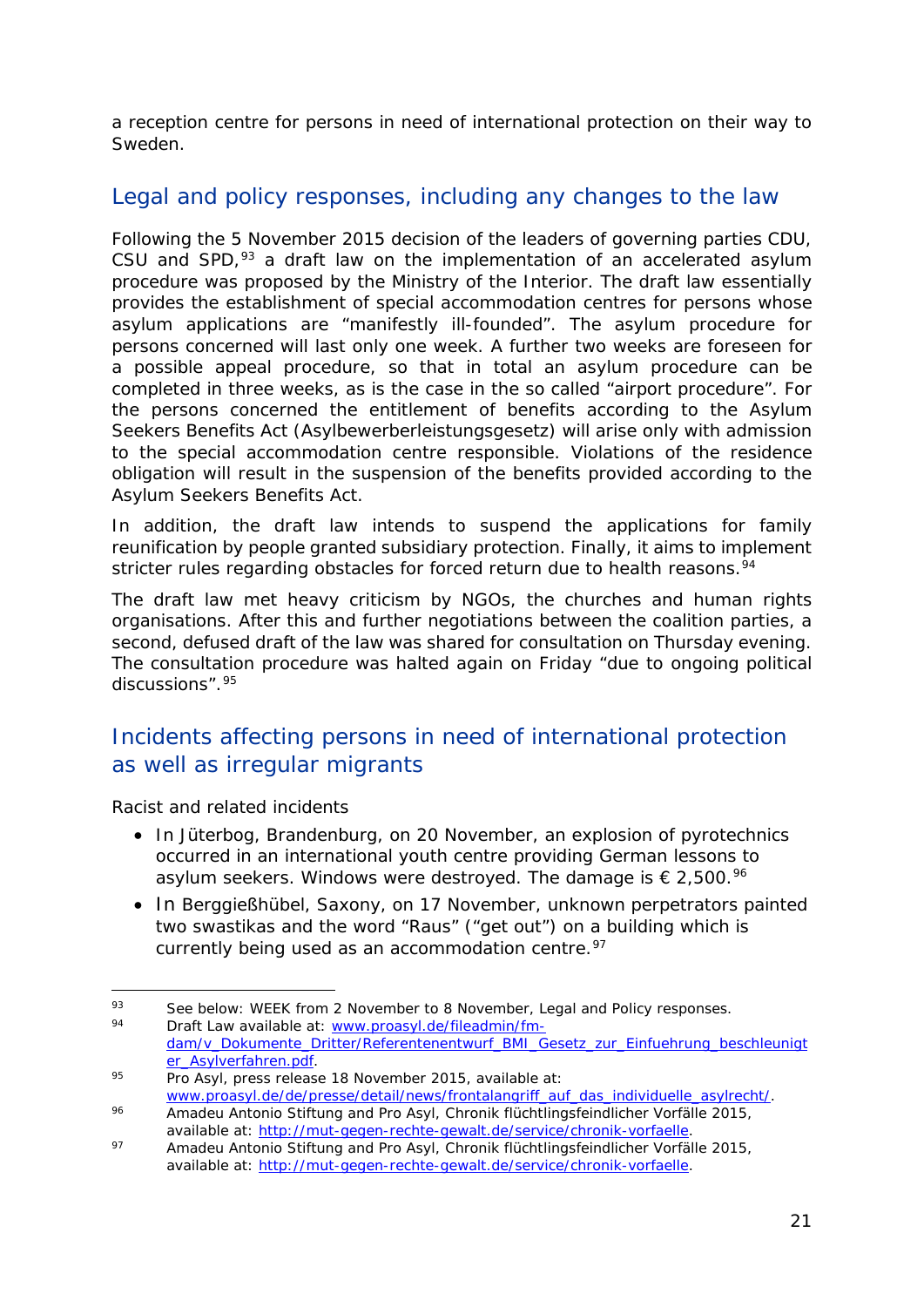• In Bad Oeynhausen, North-Rhine Westphalia, on 17 November, unknown perpetrators destroyed the window of a building close to an accommodation centre. They also "showed their discontent" about refugees on papers which were thrown into the building.<sup>[98](#page-21-0)</sup>

<span id="page-21-0"></span><sup>98</sup> <sup>98</sup> Amadeu Antonio Stiftung and Pro Asyl, *Chronik flüchtlingsfeindlicher Vorfälle 2015*, available at: [http://mut-gegen-rechte-gewalt.de/service/chronik-vorfaelle.](http://mut-gegen-rechte-gewalt.de/service/chronik-vorfaelle)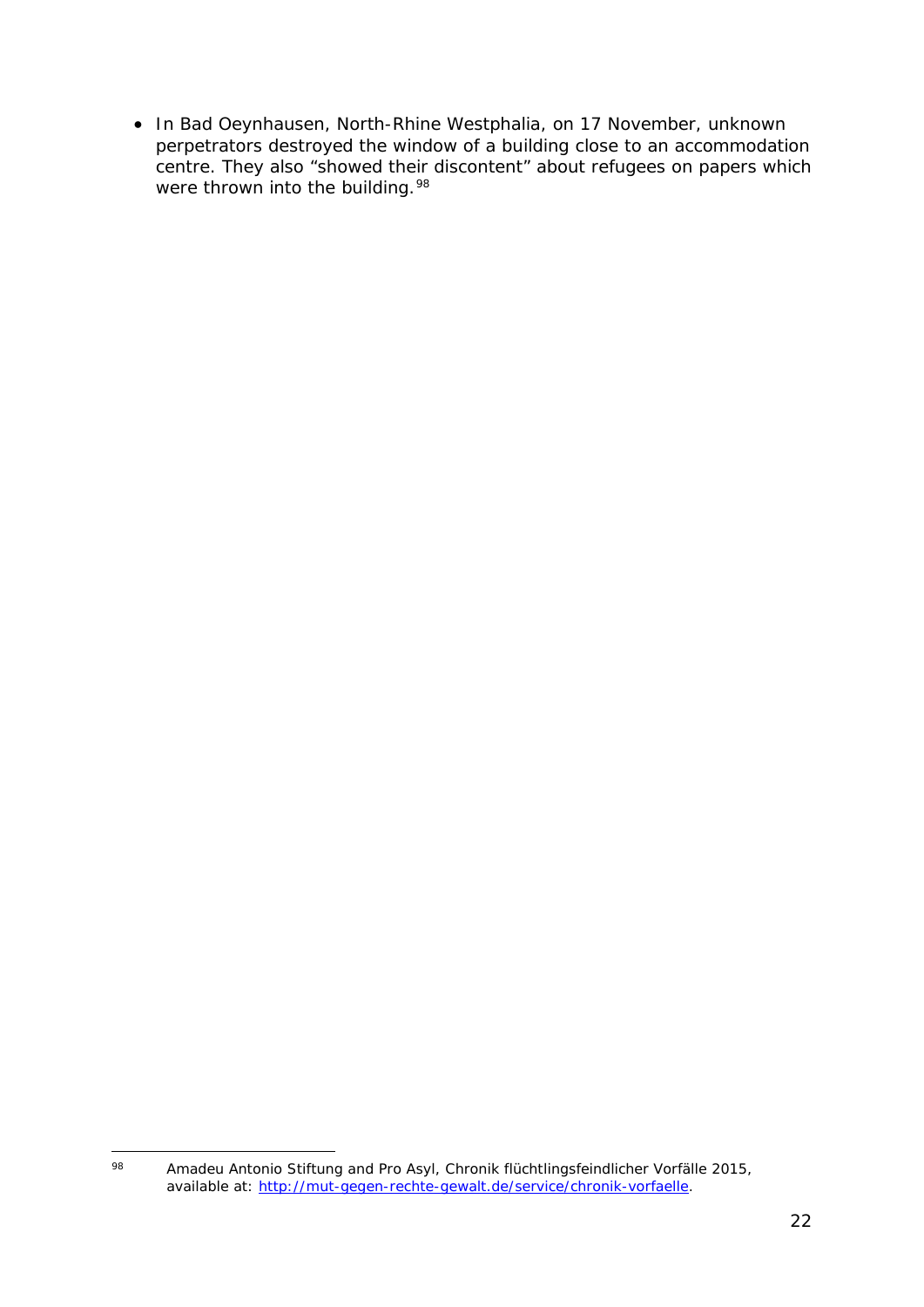## <span id="page-22-0"></span>**Greece**

### Stakeholders contacted

The interviews were conducted by phone and email with the following stakeholders:

- Ministry for Migration Policy (Υπουργείο Μεταναστευτικής Πολιτικής);
- Hellenic Police Headquarters (Αρχηγείο Ελληνικής Αστυνομίας);
- First Reception Service (Υπηρεσία Πρώτης Υποδοχής);
- Attica Aliens Directorate (Διεύθυνση Αλλοδαπών Αττικής);
- The Hellenic Coastguard (Λιμενικό Σώμα-Ελληνική Ακτοφυλακή);
- Asylum Service Greece (Υπηρεσία Ασύλου);
- United Nations High Commissioner for Refugees (UNHCR) Greece (Ύπατη Αρμοστεία του ΟΗΕ για τους Πρόσφυγες, γραφείο Ελλάδας);
- Racist Violence Recording Network (Δίκτυο Καταγραφής Περιστατικών Ρατσιστικής Βίας);
- Doctor without Borders (Medecins Sans Frontieres) Greece-MSF Greece (Γιατροί Χωρίς Σύνορα, γραφείο Ελλάδας);
- Greek Council for Regugees (Ελληνικό Συμβούλιο για τους Πρόσφυγες);
- NGO PRAKSIS.

### Overview of the situation in terms of size and patterns of new arrivals

### **Numbers and patterns of new arrivals**

Sea arrivals decreased compared to previous weeks due to adverse weather conditions.[99](#page-22-1) Delays remain in the registration of new arrivals and not all persons are reflected in the official data.

In the period from 13 to 20 November 2015, some 16,000 people arrived by sea. Chios was the main point of entry, followed by Lesvos and Samos. New arrivals originated mainly from Syria, followed by Afghanis and Iraqis.<sup>[100](#page-22-2)</sup>

For the same period, the Hellenic Coastguard had to take action in 115 instances, mostly in relation to unseaworthy or waterlogged boats.<sup>[101](#page-22-3)</sup> During the reporting period, the Hellenic Coastguard strongly denied allegations by foreign press to have attempted to sink a boat with refugees as well as dialogue allegedly taking place with Turkish Coastguards, contrary to what the Turkish press has reported.[102](#page-22-4)

j.

<span id="page-22-1"></span><sup>&</sup>lt;sup>99</sup> UNHCR Greece.<br><sup>100</sup> Hollonic Coastau

<span id="page-22-2"></span><sup>100</sup> Hellenic Coastguard.<br>101 Hellenic Coastguard

<span id="page-22-4"></span><span id="page-22-3"></span><sup>101</sup> Hellenic Coastguard.<br>102 Hellenic Coastguard

Hellenic Coastguard, Press release, available at: [www.hcg.gr/node/11519.](http://www.hcg.gr/node/11519)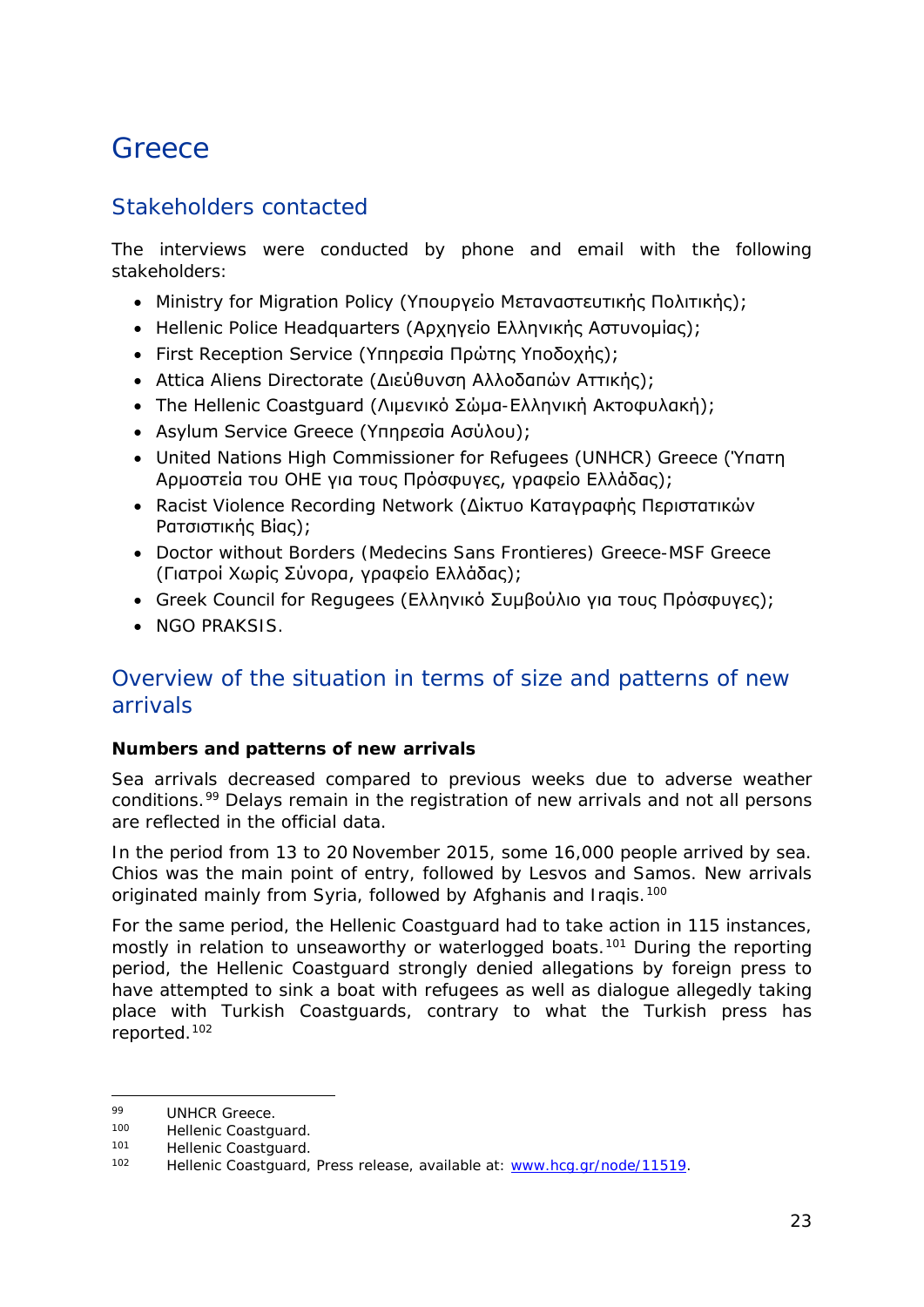From 9 to 15 November, the First Reception Service<sup>[103](#page-23-0)</sup> had registered some 330 third-country nationals, mainly Syrian nationals, followed by Iraqi and, Afghani. More than half were women and children.<sup>[104](#page-23-1)</sup>

### *Idomeni*

On 18 November, the Former Yugoslav Republic of Macedonia (FYROM) closed its borders and admitted only Syrian, Afghans and Iraqis.[105](#page-23-2) On 19 November, FYROM prevented access to all nationalities for the entire day. During that night 6,000<sup>[106](#page-23-3)</sup> people were accommodated in Idomeni's transit camp, which has a capacity to accommodate 2,700 people.<sup>[107](#page-23-4)</sup> MSF distributed additional tents in order to relieve pressure on the overcrowded camp.[108](#page-23-5) The following days, FYROM continued to admit only Syrian, Afghan and Iraqi nationals.

As a consequence, about 1,000 people are stuck at the border with FYROM. With frustration growing, some 200 people protested – mainly Iranians, Bangladeshis and Pakistanis. Some 60 people are on hunger strike, and 11 individuals are reported to have stitched up their mouths. About 150 people returned voluntarily to Athens where they are being advised that they can seek asylum.

Near the border crossing point Idomeni, UNHCR and partners have set up a transit centre consisting of seven heated rub halls where stranded people can spend the night and receive a hot meal.<sup>[109](#page-23-6)</sup>

### **Asylum applications and registration**

From 16 to 20 November, some 200 people applied for asylum,<sup>[110](#page-23-7)</sup> almost half of whom were women and unaccompanied children. They mainly registered in Attica.<sup>[111](#page-23-8)</sup> Most applicants are 18-34 years of age. They originated mainly from Syria, Iraq, Pakistan, Albania, Afghanistan and Bangladesh. Syria applicants have a 100 % recognition rate at first instance, followed by Afghanistan with 62.7 % and Pakistan with 3.4 % recognition rate.<sup>[112](#page-23-9)</sup>

Information sessions on international protection and asylum continue to be conducted in the islands. UNHCR notifies new arrivals on increased risks if they proceed to the borders with FYROM.[113](#page-23-10)

### *Relocation*

Between 16-20 November, the Asylum Service made 18 requests for relocation pending confirmation by the EUMS of destination. Between 12 October to

<span id="page-23-0"></span><sup>-</sup><sup>103</sup> The First Reception Service cannot provide any data on a weekly basis regarding the status or the vulnerability of the cases recorded for the reporting period, however FRC's mandate is to give priority to vulnerable groups.

<span id="page-23-1"></span><sup>104</sup> First Reception Service.

<span id="page-23-2"></span><sup>105</sup> MSF Greece.

<span id="page-23-3"></span><sup>106</sup> MSF Greece.

<span id="page-23-4"></span><sup>&</sup>lt;sup>107</sup> UNHCR Greece.<br><sup>108</sup> MSE Greece.

<span id="page-23-5"></span> $^{108}$  MSF Greece.

<span id="page-23-6"></span><sup>109</sup> UNHCR press briefing on 24 November 2015 in Geneva<br>110 Asylum Service

<span id="page-23-7"></span><sup>&</sup>lt;sup>110</sup> Asylum Service.<br><sup>111</sup> The Asylum Serv

<span id="page-23-8"></span>The Asylum Service did not provide information on whether the Asylum Service were new arrivals.

<span id="page-23-9"></span><sup>&</sup>lt;sup>112</sup> Asylum Service. The Asylum Service provided the recognition rate statistics, based on data from decisions (at first instance) until 30 September 2015.

<span id="page-23-10"></span><sup>&</sup>lt;sup>113</sup> UNHCR Greece.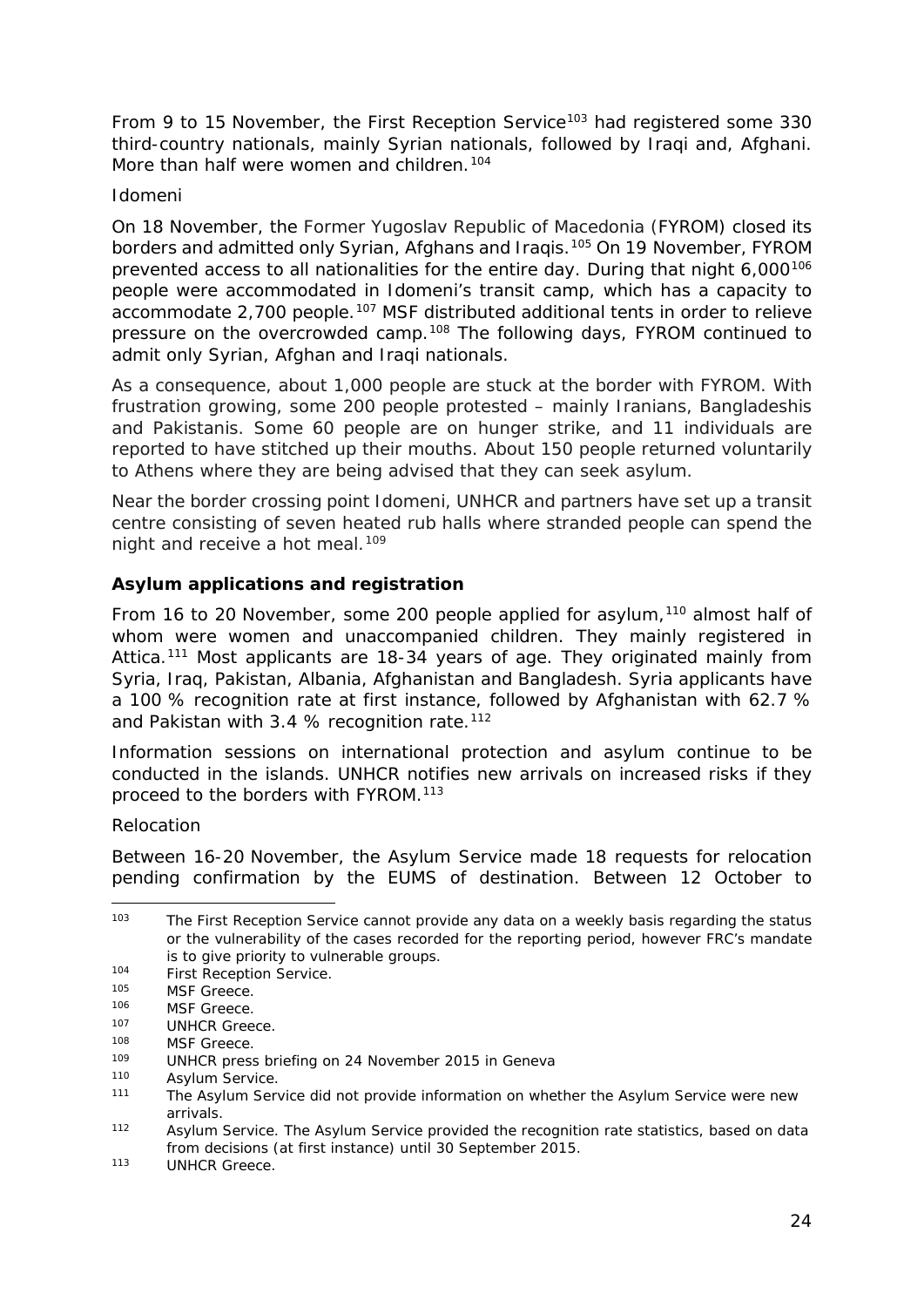20 November, 108 requests for relocation were made. 65 relocation decisions have been completed while 43 decisions are pending. The Member States involved are Luxembourg (31), Finland (27), France (19), Germany (16), Lithuania (8), Portugal  $(4)$ , Cyprus  $(2)$  and Sweden  $(1)$ .<sup>[114](#page-24-0)</sup>

### **Criminal proceedings against irregular border crossing**

No criminal proceedings were initiated against third-country nationals for irregular border crossing. For the period from 13 to 20 November, the Greek authorities prosecuted 18 cases of suspects allegedly involved in smuggling.[115](#page-24-1)

### **Returns**

Twenty-five forced returns took place in the period from 16 to 22 November. The majority concerned Albanian nationals, followed by persons from Nigeria, Turkey, Serbia, Georgia, Moldavia, Ukraine and Tunisia.<sup>[116](#page-24-2)</sup>

### **Unaccompanied and separated children**

From the 15 to 22 November, the First Reception Service registered 49 unaccompanied children.<sup>[117](#page-24-3)</sup> The majority were boys of 15 years old on average. Twenty-eight were registered in the First Reception Centre of Moria (Lesvos), 14 were registered in Orestiada and seven by the mobile unit in Samos.<sup>[118](#page-24-4)</sup> Many continue to claim that they are adults in order to complete the registration procedure faster and avoid referral to reception facilities[.119](#page-24-5) Children accommodated in reception facilities continued to abscond even within a day from their referral.<sup>120</sup>

### Fundamental rights issue concerning initial registration and fingerprinting for Eurodac

The lack of human resources and equipment continues and results in registration backlogs in Chios, Leros and Kos.<sup>[121](#page-24-7)</sup> The number of arrivals has increased in Chios slowing down the registration procedure.<sup>122</sup> The authorities keep changing the registration procedure in Moria and Kara Tepe camps in Lesvos. For example, one day only Syrian families are registered in Kara Tepe camp and the next day all Syrian nationals are registered there. As a result, new arrivals do not know where to go for registration.<sup>[123](#page-24-9)</sup>

<span id="page-24-0"></span><sup>114</sup> Asylum Service.<br>115 Hollonic Police H

<span id="page-24-1"></span><sup>115</sup> Hellenic Police Headquarters.<br>116 Attice Aliene Directorate

<span id="page-24-2"></span><sup>116</sup> Attica Aliens Directorate.<br>117 The First Peception Servi

<span id="page-24-3"></span>The First Reception Service states that the provided data for unaccompanied minors may have a slight deviation from the final numbers issued at the end of each month.

<span id="page-24-4"></span><sup>&</sup>lt;sup>118</sup> First Reception Service.<br>
<sup>119</sup> Ministry for Migration Pe

<span id="page-24-5"></span><sup>119</sup> Ministry for Migration Policy.<br>120 MGO PRAKSIS

NGO PRAKSIS.

<span id="page-24-7"></span><span id="page-24-6"></span> $121$  UNHCR Greece.<br> $122$  UNHCP Gre

<span id="page-24-9"></span><span id="page-24-8"></span><sup>&</sup>lt;sup>122</sup> UNHCR Greece.<br><sup>123</sup> UNHCR Creece.

UNHCR Greece.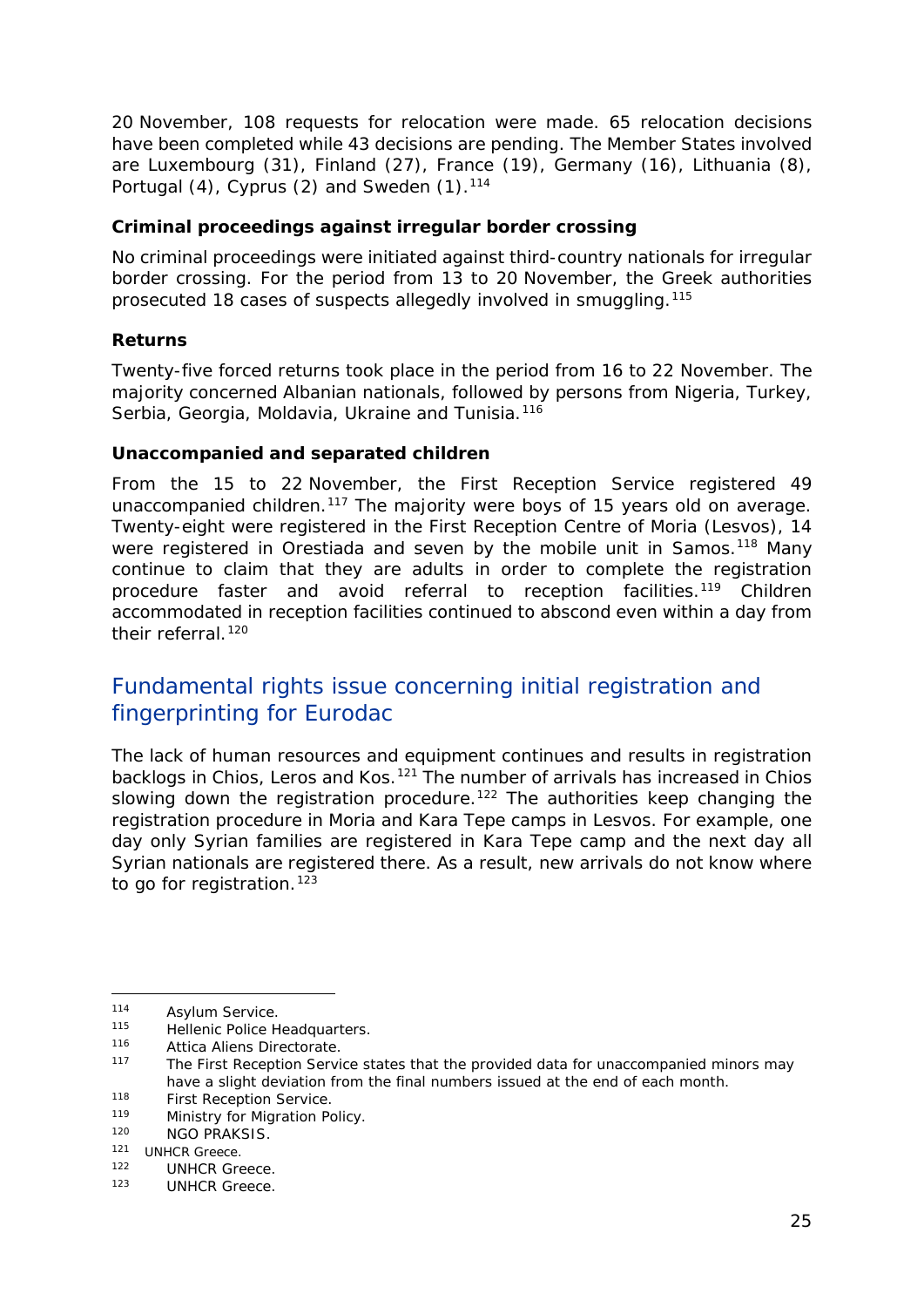### Challenges and developments concerning reception conditions of new arrivals, also in relation to provision of healthcare

### **Reception conditions and capacity**

#### *Region of Attica*

On 24 November, the Ministry for Migration Policy will reopen the Tae Kwon Do stadium in Athens in order to evacuate the stadium in Galatsi. The ministry had agreed with the Mayor of Galatsi for the provision of the stadium until the end of October, but both parties agreed to extend the evacuation process. The Tae Kwon Do stadium in the Faliro area, which had been used to accommodate up to 1500 migrants, had to be evacuated on 28 September 2015 because of logistical obstacles.[124](#page-25-0)

On 20 November, the hockey field in Elliniko was completely empty. The temporary accommodation facility in Elaionas together with the Galatsi stadium hosted 500 persons. The three temporary accommodation facilities had a low occupancy rate compared to their capacity. This is due to the fact that new arrivals use private buses to reach Idomeni from Pireus.<sup>[125](#page-25-1)</sup>

#### *The islands*

Reception conditions and capacity continue to be inadequate. No agreement has been reached on the temporary site on Kos and new arrivals are still without any shelter. UNHCR supports the transportation of new arrivals from the island's entry points to the registration site.<sup>[126](#page-25-2)</sup>

The influx of arrivals in Farmakonisi remains steady.<sup>[127](#page-25-3)</sup> Delays in referral have been reported. There were no improvements with respect to reception conditions and especially with regard to protection from adverse weather conditions.<sup>[128](#page-25-4)</sup>

There are no reception facilities on some small islands and people sleep outside or rent private accommodations.<sup>[129](#page-25-5)</sup>

Kara Tepe and Moria camps in Lesvos had a low occupancy rate, a fact attributed to the decreased numbers of arrivals.<sup>[130](#page-25-6)</sup>

In Leros, the authorities plan to expand the capacity of the temporary accommodation shelter and the registration site following interventions by UNHCR.[131](#page-25-7)

Winterization plans are ongoing in some islands, with the installation of insulated flooring for rubhalls and additional heating systems.<sup>[132](#page-25-8)</sup>

<span id="page-25-0"></span><sup>124</sup> Ministry for Migration Policy.<br>125 Ministry for Migration Policy.

Ministry for Migration Policy.

<span id="page-25-2"></span><span id="page-25-1"></span><sup>126</sup> UNHCR Greece.<br>127 Earmakenisi is a

<span id="page-25-3"></span>Farmakonisi is an uninhabited island, which administrative belongs to the municipality of Leros. A military base is operating on the island. Arrivals spent one or two days on the island after their referral to Leros.

<span id="page-25-4"></span><sup>&</sup>lt;sup>128</sup> UNHCR Greece.<br><sup>129</sup> UNHCP Greece.

<span id="page-25-5"></span><sup>&</sup>lt;sup>129</sup> UNHCR Greece.<br><sup>130</sup> NGO PRAKSIS

<span id="page-25-6"></span><sup>130</sup> NGO PRAKSIS.

<span id="page-25-7"></span><sup>&</sup>lt;sup>131</sup> UNHCR Greece.<br><sup>132</sup> MSE Greece

<span id="page-25-8"></span>MSF Greece.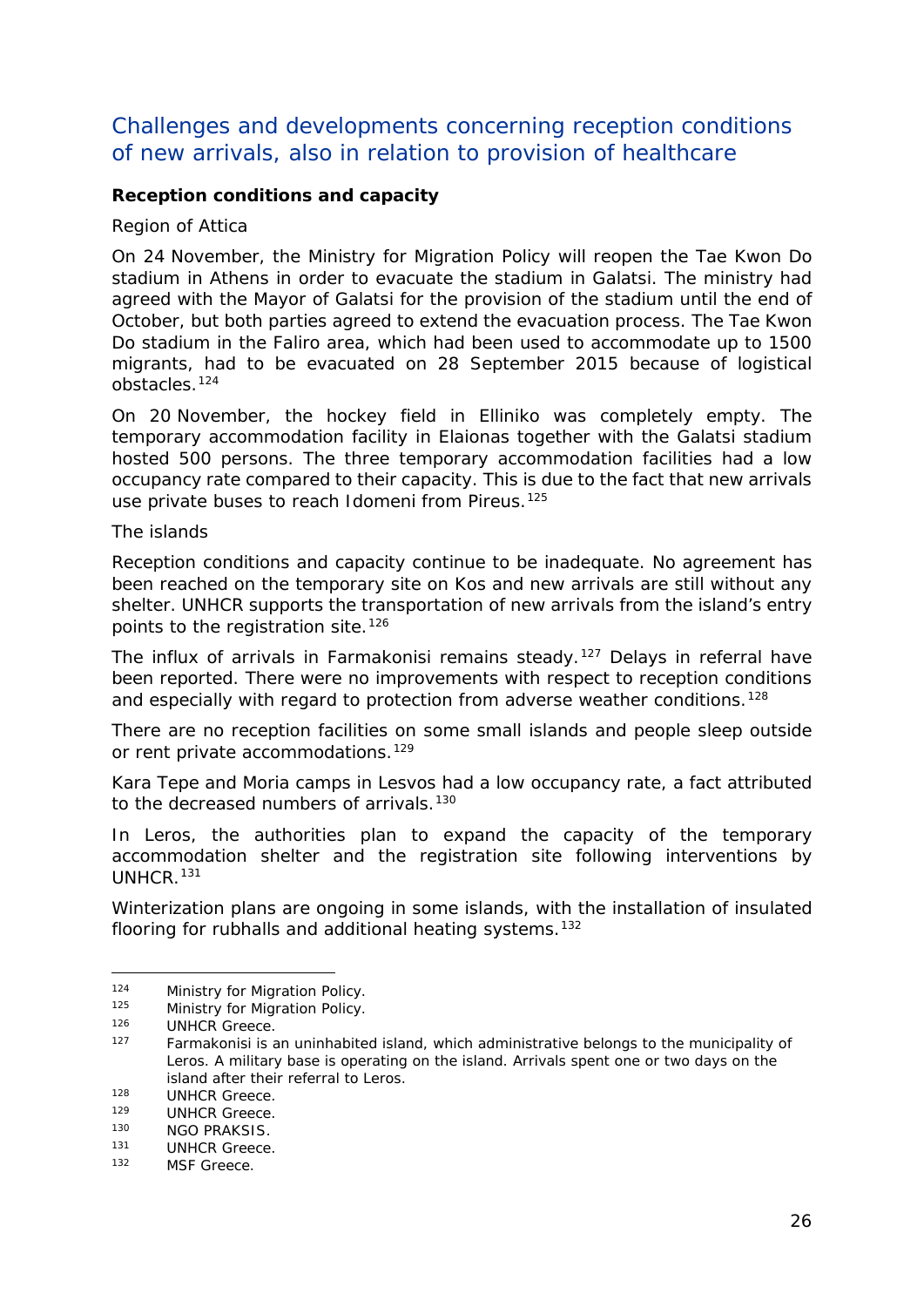UNHCR plans to establish an accommodation facility for vulnerable people in  $K$ os.  $133$ 

#### *First Reception Centre in Orestiada*

The living conditions in the First Reception Centre in Orestiada are deteriorating due to inadequate maintenance of the centre.<sup>[134](#page-26-1)</sup> The First Reception Centre in Orestiada has a capacity to accommodate 240 people and currently hosts 160 people.[135](#page-26-2)

#### **Child protection**

There is still a lack of appropriate shelter for children in almost all reception facilities in the islands. Children are kept in police custody before being transferred to open reception facilities in the mainland. In Lesvos, the NGO PRAKSIS is still facing problems concerning the accommodation of unaccompanied children in the 'transit facility' for children. The local Prosecutor does not give permission for their referral.<sup>[136](#page-26-3)</sup> As a consequence, children are accommodated in the First Reception Centre in Moria until their referral to reception facilities on the mainland.

Save the Children established a child-friendly space at the new temporary registration site in Tabakika, Chios.<sup>[137](#page-26-4)</sup> PRAKSIS plans to extend its presence in Samos and Chios and set up transit accommodation facilities for children.<sup>[138](#page-26-5)</sup>

On 20 November, two children were placed in detention, one in a special facility for children in the pre-removal centre of Amygdaleza and one in the pre-removal centre of Tavros in Attica.<sup>[139](#page-26-6)</sup>

#### **Healthcare**

The General Secretariat of Public Health plans to establish medical cards for new arrivals within the next 15 days. The medical card will be provided to new arrivals at the country's entry points and will allow access to health services and the prescription of medication. The medical card will include a brief medical history and basic characteristics such as name, gender and age of the beneficiary.<sup>[140](#page-26-7)</sup>

The Ministry of Health also gave permission to International Organization for Migration for the implementation of a pilot program regarding medical cards for new arrivals. The implementation of the program will start in December.<sup>141</sup>

The Ministry of Health plans to standardize the registration process and the role and the competence of all actors, in order to ensure accountability on the islands.[142](#page-26-9)

-

<span id="page-26-7"></span><sup>140</sup> Ministry of Health.<br><sup>141</sup> Ministry of Health

<span id="page-26-0"></span><sup>&</sup>lt;sup>133</sup> UNHCR Greece.<br><sup>134</sup> UNHCR Greece.

<span id="page-26-1"></span> $^{134}$  UNHCR Greece.<br> $^{135}$  Ministry for Migu

<span id="page-26-2"></span> $^{135}$  Ministry for Migration Policy.<br> $^{136}$  MCO BRAKSIS

<span id="page-26-4"></span><span id="page-26-3"></span> $^{136}$  NGO PRAKSIS.

UNHCR Greece.

<span id="page-26-5"></span><sup>138</sup> NGO PRAKSIS.

<span id="page-26-6"></span><sup>139</sup> Hellenic Police Headquarters-Irregular Migration Division.<br>140 Ministry of Health

<span id="page-26-8"></span><sup>&</sup>lt;sup>141</sup> Ministry of Health.<br><sup>142</sup> UNHCP Greece

<span id="page-26-9"></span>UNHCR Greece.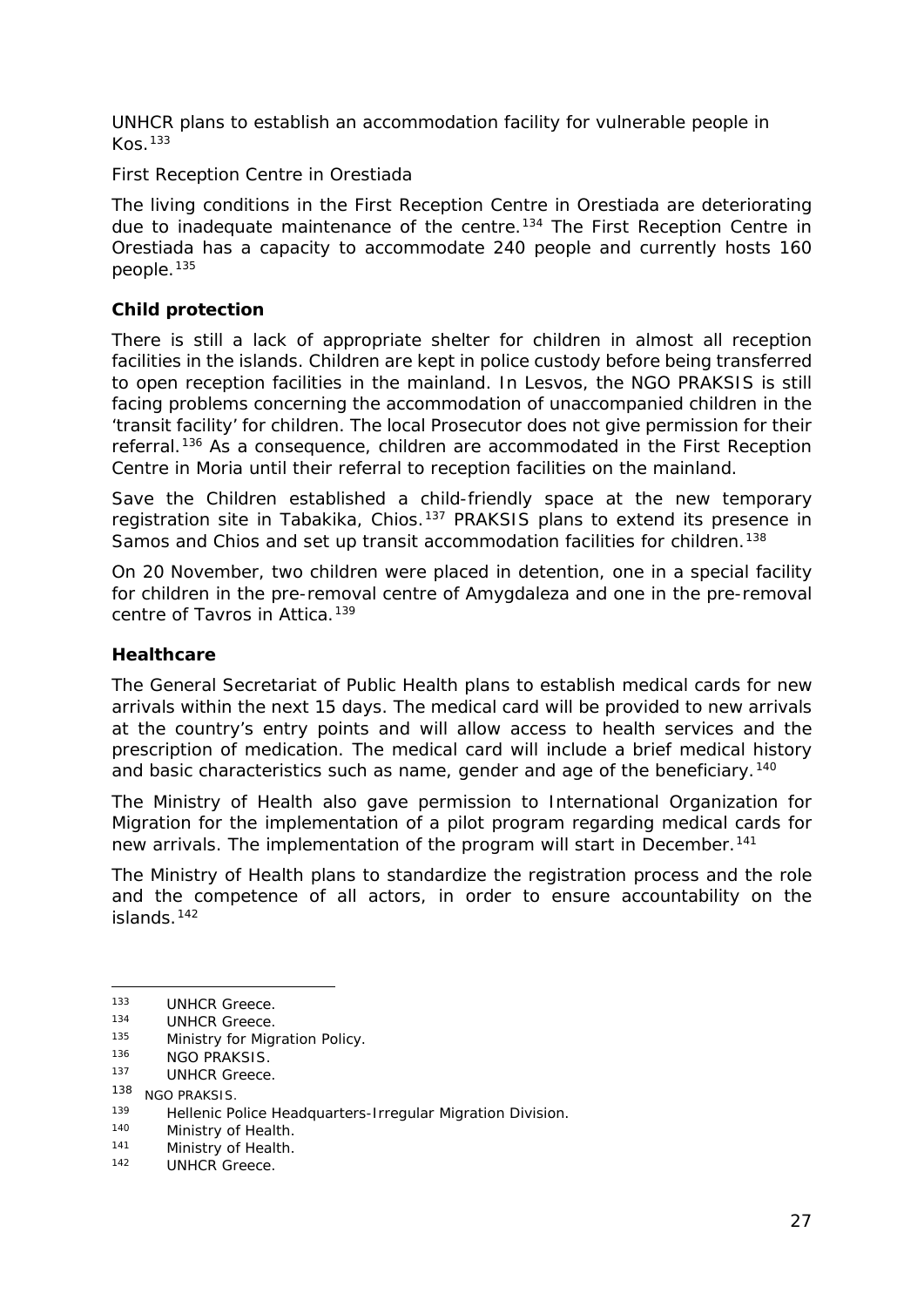A 160 % increase of respiratory tract infections was noted at the country's entry points, a fact attributed to the deteriorating weather conditions and to the substandard reception capacity.<sup>[143](#page-27-0)</sup>

### **Immigration detention**

The current capacity of pre-removal centres in Greece is 5,157. On 22 November, the total number of detainees was 335 people, including some 80 asylum seekers. The total capacity for all pre-removal, screening and First Reception Centres (Orestiada) is 5,856. At present, some 1,400 people are hosted in such immigration detention facilities, which corresponds to 25 % occupancy rate.

In Samos, the screening centre is still overcrowded. Almost 1,000 persons are accommodated there, while its capacity is 285.

The total number of detainees decreased compared to previous weeks.<sup>[144](#page-27-1)</sup> Serious gaps regarding the provision of food remain in all pre-removal centres across the country.[145](#page-27-2)

Social response to the situation – including rallies, voluntary work (such as humanitarian assistance, private persons hosting asylum seekers) and similar actions

Nothing new to report.

### Legal and policy responses, including any changes to the law

Nothing new to report.

### Incidents affecting persons in need of international protection as well as irregular migrants

• On 17 November, the Hellenic Coastguard rescued nine individuals and recovered the bodies of another nine persons including four children in the maritime area of Kos after their boat capsized.<sup>[146](#page-27-3)</sup>

<sup>-</sup>143 MSF Greece provided this information according to its month statistics.

<span id="page-27-1"></span><span id="page-27-0"></span><sup>&</sup>lt;sup>144</sup> NGO PRAKSIS.

<span id="page-27-3"></span><span id="page-27-2"></span><sup>145</sup> Greek Council for Refugees.<br>146 Hollonic Constallard

Hellenic Coastguard.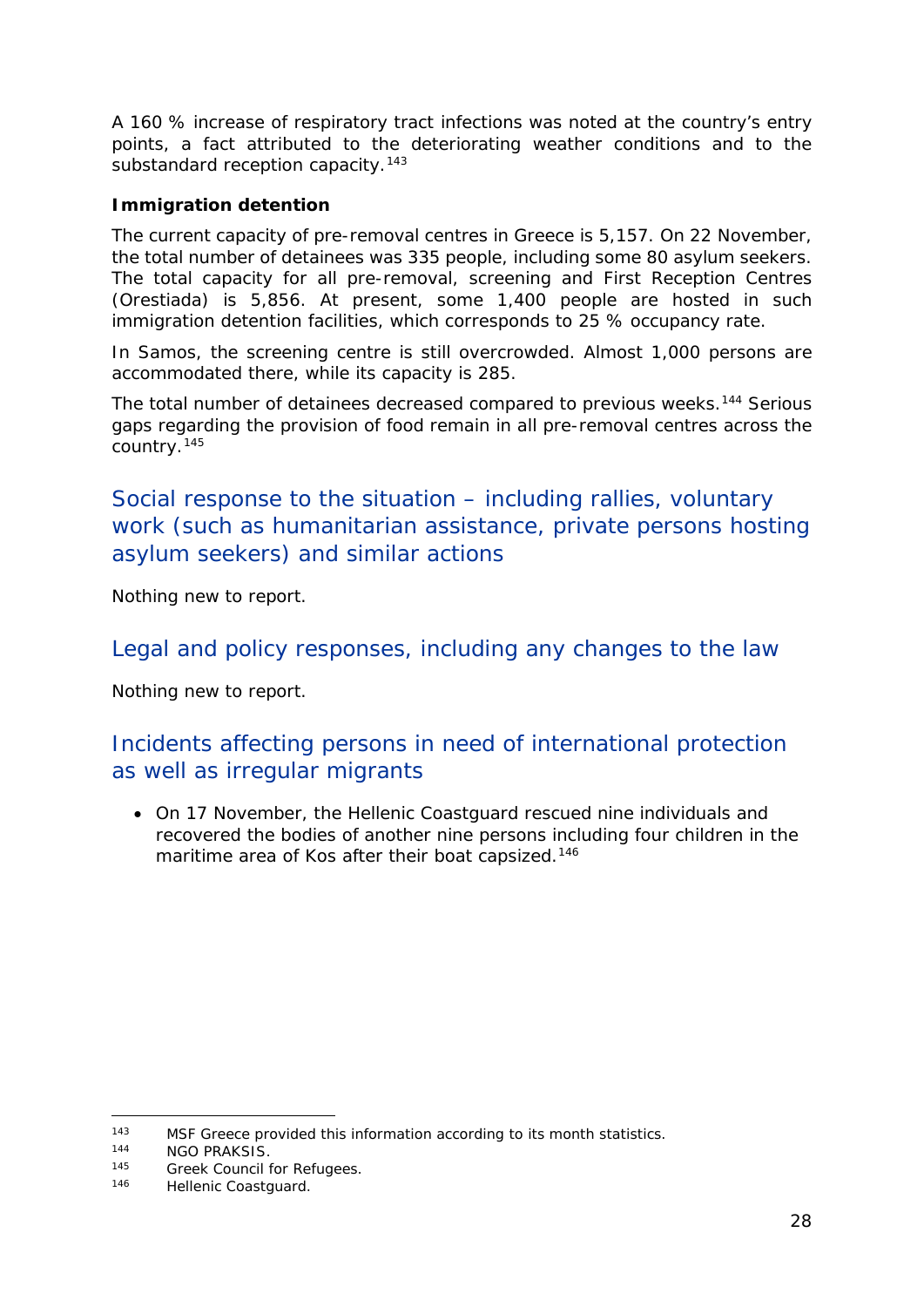## <span id="page-28-0"></span>**Hungary**

### Stakeholders contacted

The interviews were conducted by phone and email with the following stakeholders:

- Ministry of Internal Affairs (*Belügyminisztérium)*;
- Ministry of Human Capacities (*Emberi Erőforrások Minisztériuma)*;
- National Police Headquarters *(Országos Rendőr-főkapitányság);*
- General Attorney's Office *(Legfőbb Ügyészség)*;
- Office of Immigration and Nationality (*Bevándorlási és Állampolgársági Hivatal*) (headquarters in Budapest);
- County Court of Szeged (*Szegedi Törvényszék);*
- County Court of Zalaegerszeg (*Zalaegerszegi Törvényszék*);
- County Court of Pécs (*Pécsi Törvényszék);*
- United Nations' High Commissioner for Refugees (UNHCR) Hungary;
- Hungarian Helsinki Committee (*Magyar Helsinki Bizottság)*;
- Hungarian Association for Migrants (*Menedék Migránsokat Segítő Egyesület)*;
- Amnesty International Hungary;
- Migration Aid, based in Budapest.

### Overview of the situation in terms of size and patterns of new arrivals

### **Numbers and patterns of new arrivals**

During the reporting period, some 60 people crossed the border into Hungary, the majority entering through the Hungarian-Serbian Border. This shows a slight decrease compared to the previous week.[147](#page-28-1) Asylum seekers originated mainly from Afghanistan, Turkey and Pakistan. Children constituted approximately a fourth.[148](#page-28-2)

On 20 November, the Romanian government established stricter border control at the Hungarian-Romanian border crossings in order to thoroughly check those arriving from war zones such as Syria, Iraq and Afghanistan, and those who may be a threat to national security. As a result of this measure, waiting time for registration at the Romanian-Hungarian border crossing points has increased significantly. The Hungarian authorities have no information on how many people were denied entry into Hungary from Romania after the stricter border control had been in effect.<sup>[149](#page-28-3)</sup>

<span id="page-28-1"></span> $147$ <sup>147</sup> National Police Headquarters, Press Department.<br><sup>148</sup> Office of Immigration and Nationality.

<span id="page-28-3"></span><span id="page-28-2"></span><sup>&</sup>lt;sup>148</sup> Office of Immigration and Nationality.<br>
<sup>149</sup> Mational Police Headquarters, Press De

National Police Headquarters, Press Department.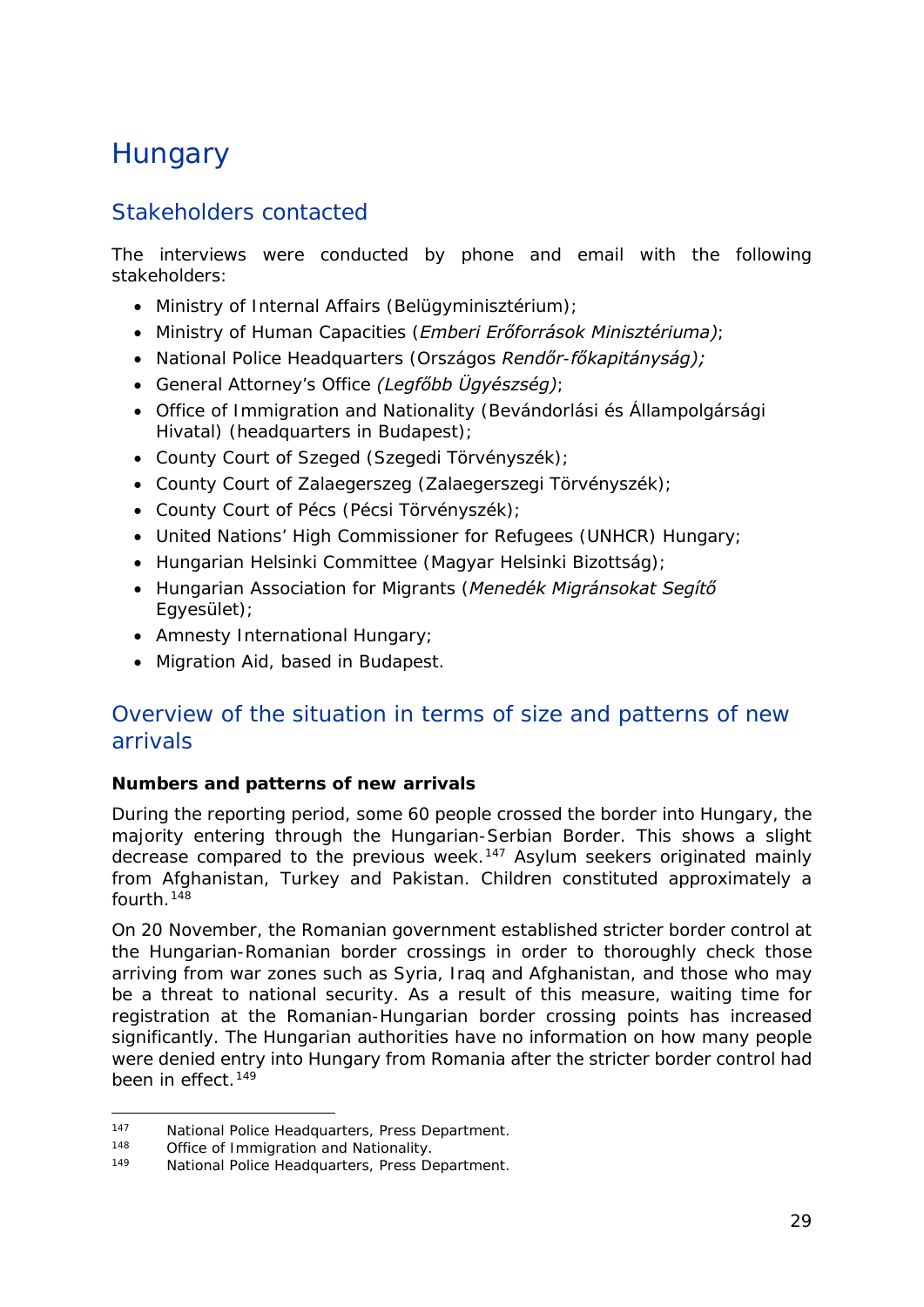### **Asylum applications and registration**

Registration of new arrivals took place systematically.<sup>[150](#page-29-0)</sup>

Some 60 people applied for asylum during the reporting period. They originated mainly from Afghanistan, Turkey and Pakistan.

Persons with an entry-ban issued after committing the crime of unauthorised border fence crossing also applied for asylum. As long as an asylum procedure is in progress, the applicant cannot be expelled from the country.

Currently, around 400 asylum seekers are waiting for a decision by the Office of Immigration and Nationality.[151](#page-29-1) Between 16 and 22 November, 13 positive decisions accepting the asylum claim and 34 negative decisions were made.<sup>[152](#page-29-2)</sup> People whose claims are rejected do not usually appeal. Currently, the Administrative and Labour Court of Szeged (*Szegedi Közigazgatási és Munkaügyi Bíróság)* has 13 ongoing review procedures in which claimants ask for a judicial review of the Office's negative decisions.<sup>[153](#page-29-3)</sup>

### **Criminal proceedings against irregular border crossing**

#### *Unauthorised border fence crossing*

A third of the new arrivals were apprehended by the police and charged with unauthorised border crossing as they had climbed over, or ducked under the fences installed at the Serbian-Hungarian borders. Criminal proceedings were initiated by the police against 21 of them, only at the Hungarian-Serbian border.<sup>[154](#page-29-4)</sup> This constitutes a slight decrease in numbers compared to the previous reporting period (25 criminal procedures). Based on what some of the new arrivals told the authorities, it seems that those crossing the border with Serbia have been tricked by smugglers into crossing the fences.<sup>[155](#page-29-5)</sup> 959 criminal proceedings were initiated since 15 September 2015 (the date when Hungary criminalised unauthorised border fence crossing). The prosecutor pressed charges against 15 people in the reporting period. All defendants admitted that they had committed the crime of unauthorised border crossing.[156](#page-29-6)

The District Court of Szeged (*Szegedi Járásbíróság*) held 21 criminal trials in the reporting period. Seventeen people have been sentenced to expulsion to Albania and Kosovo, their countries of origin. Nine people received a one-year entry ban; seven persons a two-year entry ban, and one person a three-year entry ban. In two cases, the Court sent the people back to the prosecutor for further

<sup>-</sup>150 National Police Headquarters, Press Department.<br>151 Ministry of Internal Affairs

<span id="page-29-1"></span><span id="page-29-0"></span><sup>151</sup> Ministry of Internal Affairs.

Office of Immigration and Nationality.<br>County Court of Szeged, Press Department.

<span id="page-29-4"></span><span id="page-29-3"></span><span id="page-29-2"></span><sup>&</sup>lt;sup>153</sup> County Court of Szeged, Press Department.<br><sup>154</sup> The provision of unauthorised border crossing as offence is set out in Article 352/A of Act C of 2012 on the Criminal Code (*2012. évi C. törvény a Büntető Törvénykönyvről;* Criminal Code), available at: [njt.hu/cgi\\_bin/njt\\_doc.cgi?docid=152383.297990#foot\\_121\\_place.](http://njt.hu/cgi_bin/njt_doc.cgi?docid=152383.297990%23foot_121_place) The provision was introduced in the Criminal Code by Act CXL of 2015 on the amendment of certain laws as a result of the migrant situation (*2015. évi CXL. törvény egyes törvényeknek a tömeges bevándorlás kezelésével összefüggő módosításáról;* Act CXL of 2015), available at: nit.hu/cgi\_bin/njt\_doc.cgi?docid=177552.298006. Act CXL of 2015

<span id="page-29-5"></span>entered into force on 15 September 2015.<br>
155 National Police Headquarters, Press Department.<br>
156 Coneral Attorney's Office

<span id="page-29-6"></span>General Attorney's Office.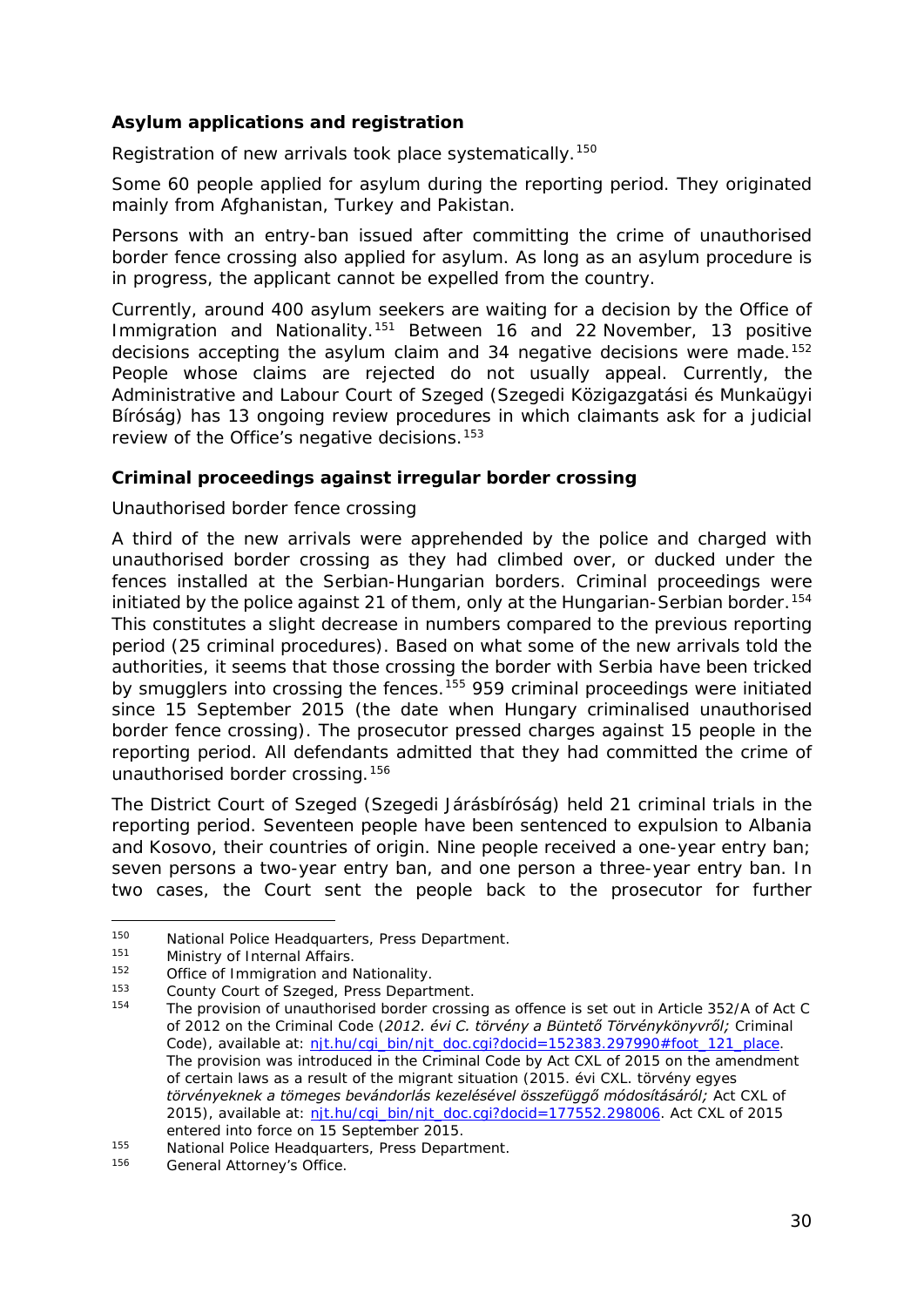investigation. The Court dismissed two cases as the defendants had left the country. None of the defendants appealed against the Court's decisions, therefore all judgments are final. All the defendants stated immediately after the verdict that they would waive their right to appeal. None of the defendants requested the translation of the Court's verdict in writing.<sup>[157](#page-30-0)</sup>

In the reporting period, the police initiated criminal procedures against 14 people (beyond the new arrivals) who were suspected of having committed the crime of forging public documents when they tried to enter Hungary.[158](#page-30-1)

Amnesty International published a report titled 'Fear and Fences – Europe's Approach to Keeping Refugees at Bay'on 17 November. The report heavily criticises Hungary for installing fences at the Hungarian-Serbian borderline that served as the main entry point of new arrivals in the first eight months of 2015. The subchapter titled 'Refugees Unwelcome: Hungary's Efforts to Keep Refugees Out' states that Hungary systematically established legal and physical barriers in order to keep the asylum-seekers out. Amnesty International states that Hungary violated the 1951 Geneva Convention on the Status of Refugees through efforts aimed at either preventing the arrival of asylum-seekers in the country or ensuring their speedy return to where they came from. As a consequence Hungary redirected asylum-seekers towards more dangerous sea and land routes that caused more fatalities.[159](#page-30-2)

#### *Facilitation of irregular entry or stay*

During the reporting period, the police did not report cases of facilitation of irregular crossing for humanitarian purposes at the Serbian borders in Csongrád County.[160](#page-30-3)

The Police apprehended a young Serbian man who led 13 Turkish citizens to the fences in the area of Röszke (a Hungarian city at the Serbian border) and helped them climb over the fences in exchange of money on 16 November. The police arrested the man and initiated a criminal procedure against him.<sup>[161](#page-30-4)</sup>

On 19 November, the Prosecutor's Office in Kecskemét pressed charges against a Hungarian man who agreed to transport 10 Syrian people – one of them was an infant – to Budapest on 13 September 2015. The defendant rented a van and asked for  $\epsilon$  700 for the transport. The police stopped the van on the M5 motorway for a routine check.  $162$ 

### **Returns**

<sup>-</sup>157 County Court of Szeged, Press Department.

<span id="page-30-1"></span><span id="page-30-0"></span><sup>158</sup> National Police Headquarters.

<span id="page-30-2"></span><sup>159</sup> Amnesty International (2015), Fear and Fences – Europe's Approach to Keeping Refugees at Bay, available at: [www.amnesty.hu/data/file/1915-fear-and-fences-updated-web-](http://www.amnesty.hu/data/file/1915-fear-and-fences-updated-web-finalv3.pdf?version=1415642342)

<span id="page-30-3"></span>[finalv3.pdf?version=1415642342.](http://www.amnesty.hu/data/file/1915-fear-and-fences-updated-web-finalv3.pdf?version=1415642342)<br>160 National Police Headquarters.<br>161 National Police Headquarters.

<span id="page-30-5"></span><span id="page-30-4"></span><sup>&</sup>lt;sup>161</sup> National Police Headquarters.<br><sup>162</sup> Hungarian Prosecutor, Pressing charges in Kecskemét against a Hungarian man who tried to smuggle migrants among them an infant (*Vádemelés egy csecsemőt is csempésző Magyar férfi ellen Kecskeméten),* 19 November 2015, available at: [http://mklu.hu/hnlp14/?p=24189.](http://mklu.hu/hnlp14/?p=24189)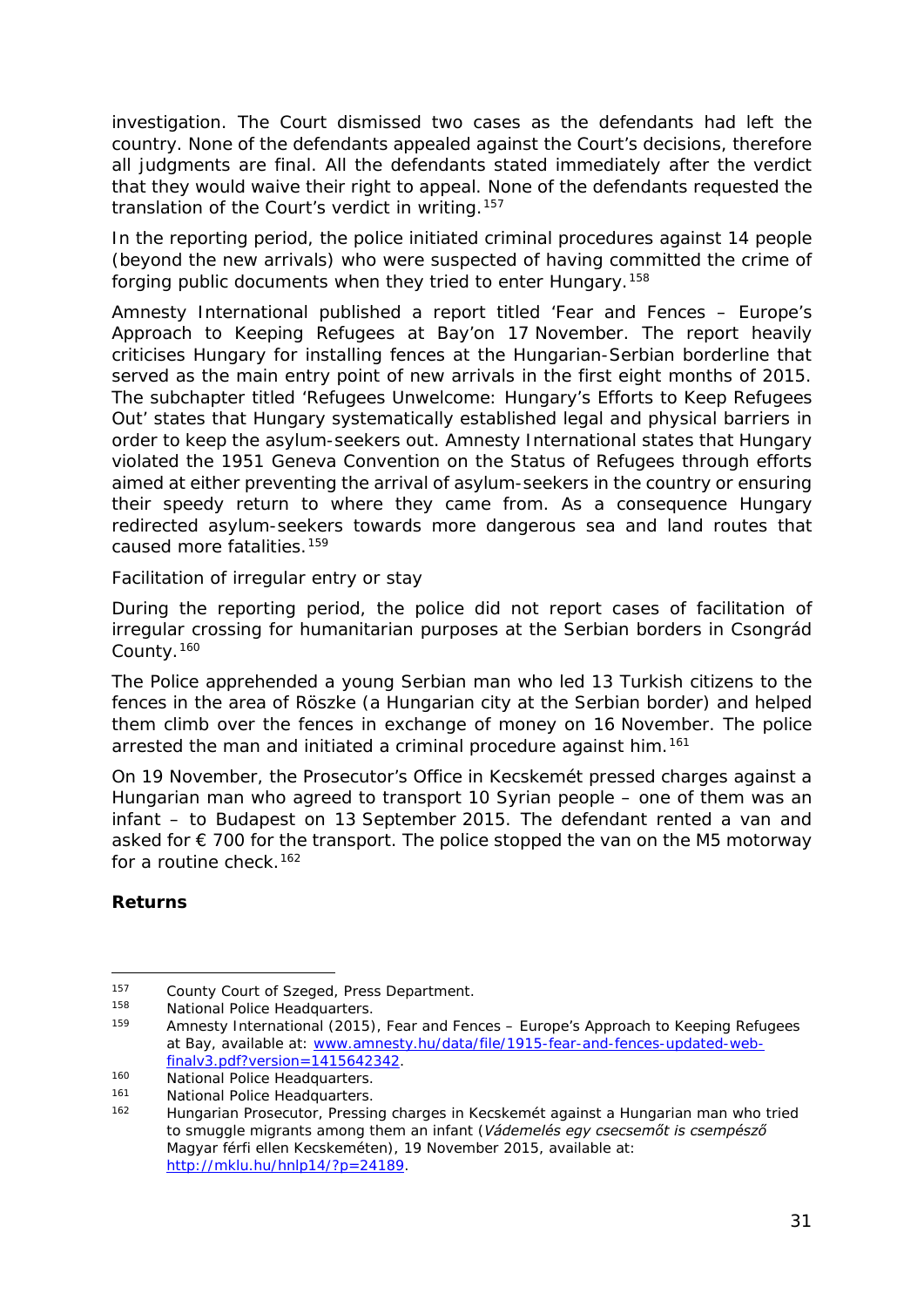The readmission procedure to Serbia remains long; it can take up to three months. Serbia is willing to readmit ten people a day who have valid ID and travel documents.[163](#page-31-0) People wait for their deportation in detention; men are typically accommodated in penal institutions; women and children are accommodated in detention centres that are closed areas in the refugee camps. The authorities started to relocate women and children in the detention centres to the open areas of the refugee camps. Most of the detained people are men and the majority are 19-35 years old.[164](#page-31-1)

Almost 50 persons were readmitted to Turkey and Serbia in the reporting period.<sup>[165](#page-31-2)</sup> The General Attorney's Office monitored the readmission procedure in one case when the person was deported to Kosovo.<sup>[166](#page-31-3)</sup> Because of the slow readmission procedures, around 620 people have been waiting for deportation in penal institutions and detention centres.[167](#page-31-4) Some of them have been in detention for more than 70 days awaiting readmission into Serbia.

Civil society organisations find that the detainees get insufficient information about the expected date of their readmission and their rights.<sup>[168](#page-31-5)</sup>

#### **Unaccompanied and separated children**

The Hungarian authorities registered four unaccompanied children among the new arrivals in the reporting period. They were  $15-17$  years old.<sup>[169](#page-31-6)</sup> They were accommodated in special institutions in Fót and Hódmezővásárhely. Proper support from social services is provided.<sup>[170](#page-31-7)</sup>

### Fundamental rights issue concerning initial registration and fingerprinting for Eurodac

Nothing new to report.<sup>[171](#page-31-8)</sup>

### Challenges and developments concerning reception conditions of new arrivals, also in relation to provision of healthcare

### **Reception conditions and capacity**

Four transit zones (Röszke and Tompa at the Serbian borders, Letenye and Beremend at the borders with Croatia) remained open in the reporting period. New arrivals only used the ones at the Serbian borders. Currently, nobody is accommodated in the transit zones.<sup>[172](#page-31-9)</sup>

j, 163 Ministry of Internal Affairs.

<span id="page-31-1"></span><span id="page-31-0"></span><sup>164</sup> National Police Headquarters, Press Department.<br>165 National Police Headquarters

<span id="page-31-2"></span><sup>165</sup> National Police Headquarters.<br>166 General Attorney's Office

<span id="page-31-3"></span><sup>&</sup>lt;sup>166</sup> General Attorney's Office.<br><sup>167</sup> National Police Hoadquarte

<span id="page-31-4"></span><sup>167</sup> National Police Headquarters, Press Department.<br>168 Helsinki Committee: UNHCP Hungary

<span id="page-31-5"></span><sup>168</sup> Helsinki Committee; UNHCR Hungary.<br>169 Mational Police Headquarters, Press De

<span id="page-31-6"></span><sup>169</sup> National Police Headquarters, Press Department.<br>170 | INHCP Hungary

<span id="page-31-7"></span> $170$  UNHCR Hungary.<br> $171$  Office of Immigra

<span id="page-31-8"></span><sup>171</sup> Office of Immigration and Nationality; Helsinki Committee; UNHCR Hungary.<br>172 Mational Police Headquarters, Press Department

<span id="page-31-9"></span>National Police Headquarters, Press Department.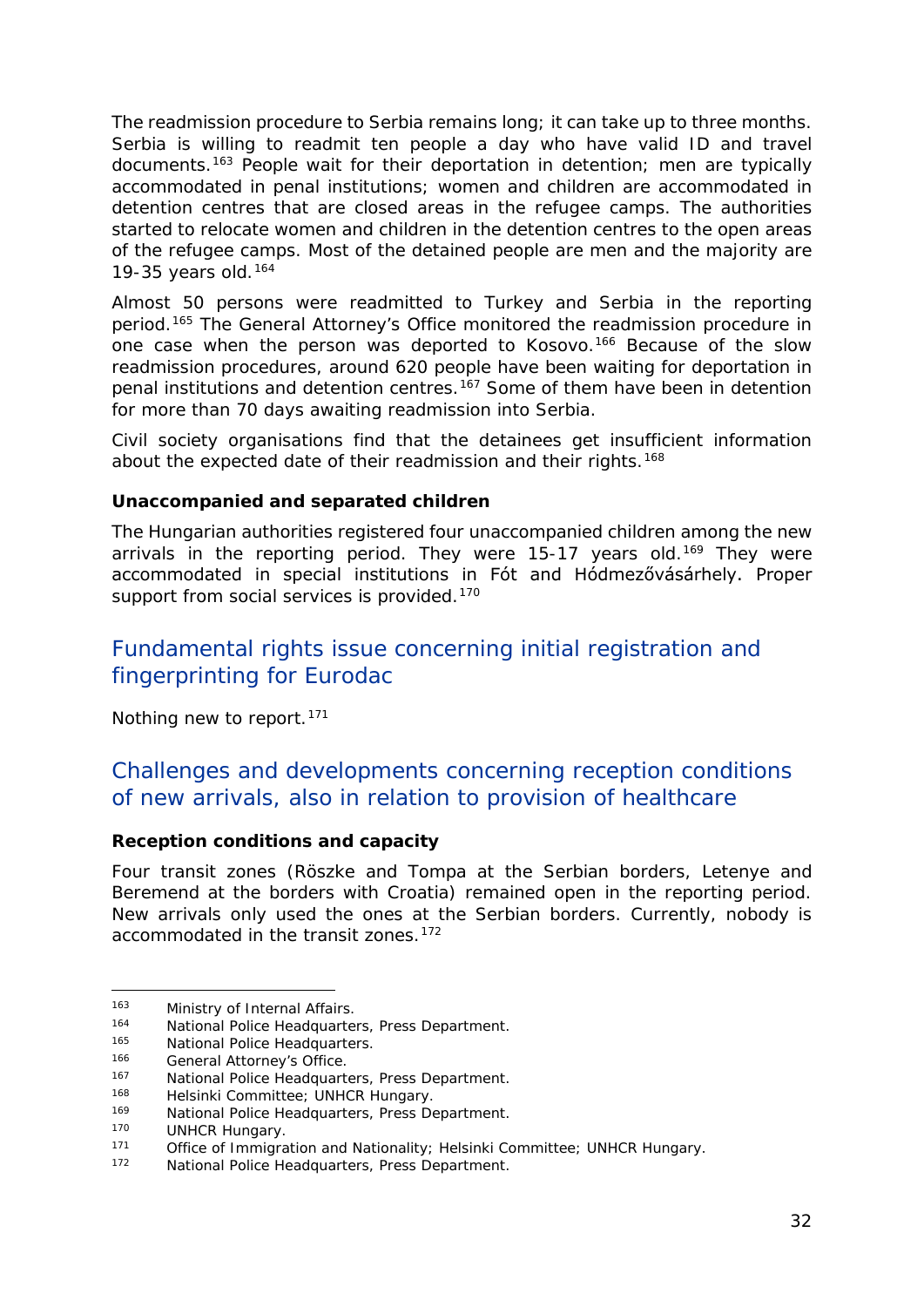The total capacity of the three refugee camps (Bicske, Vámosszabadi, Nagyfa) is 980. On 19 November, 260 asylum seekers were accommodated in Bicske, 150 in Vámosszabadi and 73 in Nagyfa. As the total number of asylum-seekers in the country (483) is still below the maximum capacity of these institutions, the authorities have started to relocate those who are currently in immigration or asylum detention in penal institutions and detention centres, and the authorities accommodate them in these refugee camps. The authorities relocated around 50 people in the open parts of the refugee camps. The relocated people were mainly women and children and they were released from the detention centres.<sup>[173](#page-32-0)</sup> Civil society organisations believe that the relocation procedures are the results of their demarches against automatic placement of asylum-seekers in detention.<sup>[174](#page-32-1)</sup>

Civil society organisations still experience that the authorities do not always provide people in the refugee camps with sufficient information about their rights and the rules of the asylum procedure. Therefore civil society organisations have to support people to gain access to proper information. Some persons did not get any information on their relocation to another centre.<sup>[175](#page-32-2)</sup>

### **Child protection**

The two institutions that accommodate unaccompanied or separated refugee children housed 22 children (ten in Fót, twelve in Hódmezővásárhely) in the reporting period. They have a total capacity of 88 beds.<sup>[176](#page-32-3)</sup> According to civil society organisations, children got proper support from social services in the two institutions.[177](#page-32-4)

In the previous reporting periods, civil society organisations reported some unaccompanied or separated children in detention centres.[178](#page-32-5) The authorities conducted age assessments for these children. As a result, two children were relocated from detention centres to the special institutions of Fót and Hódmezővásárhely, where they receive proper support from social services.<sup>[179](#page-32-6)</sup>

### **Health care**

Civil society organisations consider that the healthcare services provided to people detained in prisons are not satisfactory. Severe medical conditions still do not get treated immediately and it may take days for medical care to be provided, even in the more urgent cases.<sup>[180](#page-32-7)</sup>

### **Immigration detention**

Around 620 people are in immigration detention and around 400 people are in asylum detention. They are mainly from Syria, Afghanistan and Iraq.<sup>[181](#page-32-8)</sup>

j, <sup>173</sup> Ministry of Internal Affairs.<br><sup>174</sup> HINHCR Hungary: Helsinki (

<span id="page-32-1"></span><span id="page-32-0"></span><sup>&</sup>lt;sup>174</sup> UNHCR Hungary; Helsinki Committee.<br><sup>175</sup> Helsinki Committee

<span id="page-32-2"></span><sup>&</sup>lt;sup>175</sup> Helsinki Committee.<br><sup>176</sup> Ministry of Human C

<span id="page-32-3"></span><sup>&</sup>lt;sup>176</sup> Ministry of Human Capacities.<br><sup>177</sup> Holsinki Committee

<span id="page-32-4"></span> $177$  Helsinki Committee.<br> $178$  HINHCP HUDGAEV

<span id="page-32-5"></span><sup>&</sup>lt;sup>178</sup> UNHCR Hungary.<br><sup>179</sup> Ministry of Huma

<span id="page-32-6"></span><sup>&</sup>lt;sup>179</sup> Ministry of Human Capacities.<br><sup>180</sup> HINHCP Hungary: Holsinki Con

<span id="page-32-8"></span><span id="page-32-7"></span><sup>180</sup> UNHCR Hungary; Helsinki Committee.<br>181 Office of Immigration and Nationality:

Office of Immigration and Nationality; National Police Headquarters.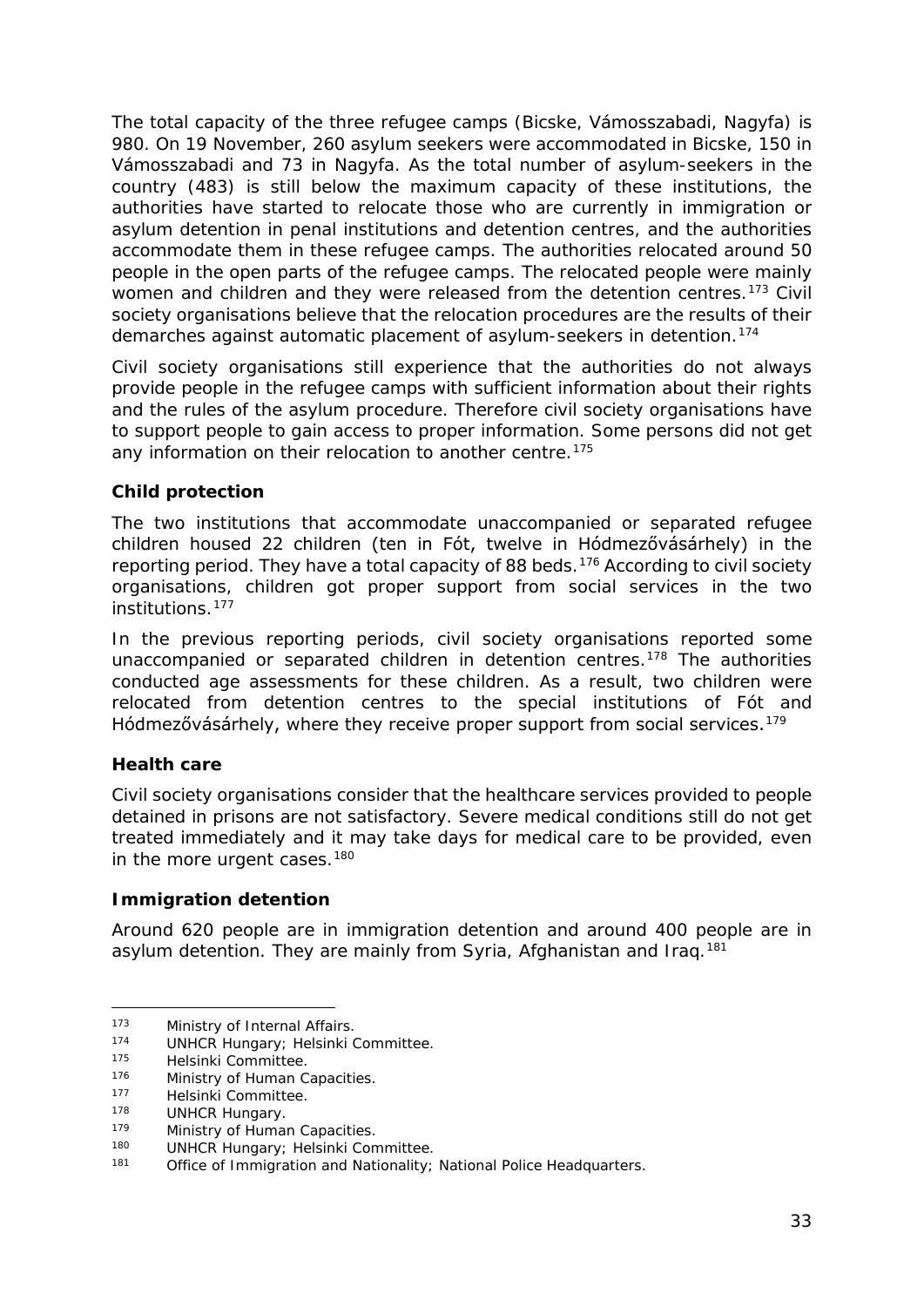During the reporting period, 35 migrants (all adults) have been placed into asylum detention.[182](#page-33-0)

People in the detention centres and the penal institutions are becoming impatient and tensions are growing, as most of them – especially those who should be readmitted to Serbia – have to wait for deportation for months and do not receive information about the readmission procedures.<sup>[183](#page-33-1)</sup> The police registered irregular behaviour in six cases (disobeying orders, yelling at officials, rejecting food, damaging furniture in the cell). Civil society organisations also experienced protests and dissatisfaction (impatient behaviour, complaints against the lack of information) on multiple occasions in the reporting period.<sup>[184](#page-33-2)</sup>

### Social response to the situation – including rallies, voluntary work (such as humanitarian assistance, private persons hosting asylum seekers) and similar actions

### **Rallies and incidents**

The Hungarian Academy of Sciences Centre for Social Sciences' Institute for Minority Studies (*MTA TK Kisebbségkutató Intézet*) organised a two-day long conference on 16-17 November titled 'Global migration tendencies and Hungary – Challenges and Answers.' The conference covered various topics related to the recent migration crisis, such as historic perspectives, racism and xenophobia in Hungary, the migration crisis and the labour market, and the possible integration of refugees. More than 300 people attended the conference.<sup>185</sup>

The Students' Union at the University of Debrecen (*Debreceni Egyetem*) held a conference on 17 November titled 'Break the Taboo!' with more than 100 participants. The keynote speaker of the conference addressed the migration crisis and its environmental and social impact. The keynote speaker, Chair of the BOCS Foundation (*BOCS Alapítvány),* a civil society organisation that was established in 1995 to serve the idea of a sustainable environment, proposed that birth control should be established in the developing countries. Many of the participants found this idea racist and inhuman.[186](#page-33-4)

### **NGO humanitarian activities**

The Hungarian Association of Refugees organised a visit to the mosque in Budapest on 21 November with the purpose of raising awareness about Islam among the general population. Around 100 people participated. Visitors could ask questions about Islam to the imams of the mosque. The Association found that

<span id="page-33-0"></span>j, 182 Office of Immigration and Nationality.

<span id="page-33-1"></span><sup>183</sup> Helsinki Committee.<br>184 Mational Police Hoad

<span id="page-33-3"></span><span id="page-33-2"></span><sup>184</sup> National Police Headquarters; Helsinki Committee.<br>185 HAS Centre for Social Sciences Hestitute for Minor

<sup>185</sup> HAS Centre for Social Sciences - Institute for Minority Studies, Global migration tendencies and Hungary – Challenges and Answers *(Globális migrációs folyamatok és Magyarórszág – Kihívások és válaszok)*, available at: [http://kisebbsegkutato.tk.mta.hu/hirek/2015/11/globalis-migracios-folyamatok-es-](http://kisebbsegkutato.tk.mta.hu/hirek/2015/11/globalis-migracios-folyamatok-es-magyarorszag)

<span id="page-33-4"></span>[magyarorszag.](http://kisebbsegkutato.tk.mta.hu/hirek/2015/11/globalis-migracios-folyamatok-es-magyarorszag) 186 Debreceni Egyetem, Break the Taboo! (*Tört meg a tabut!*), available at: [http://www.unideb.hu/portal/hu/node/17046.](http://www.unideb.hu/portal/hu/node/17046)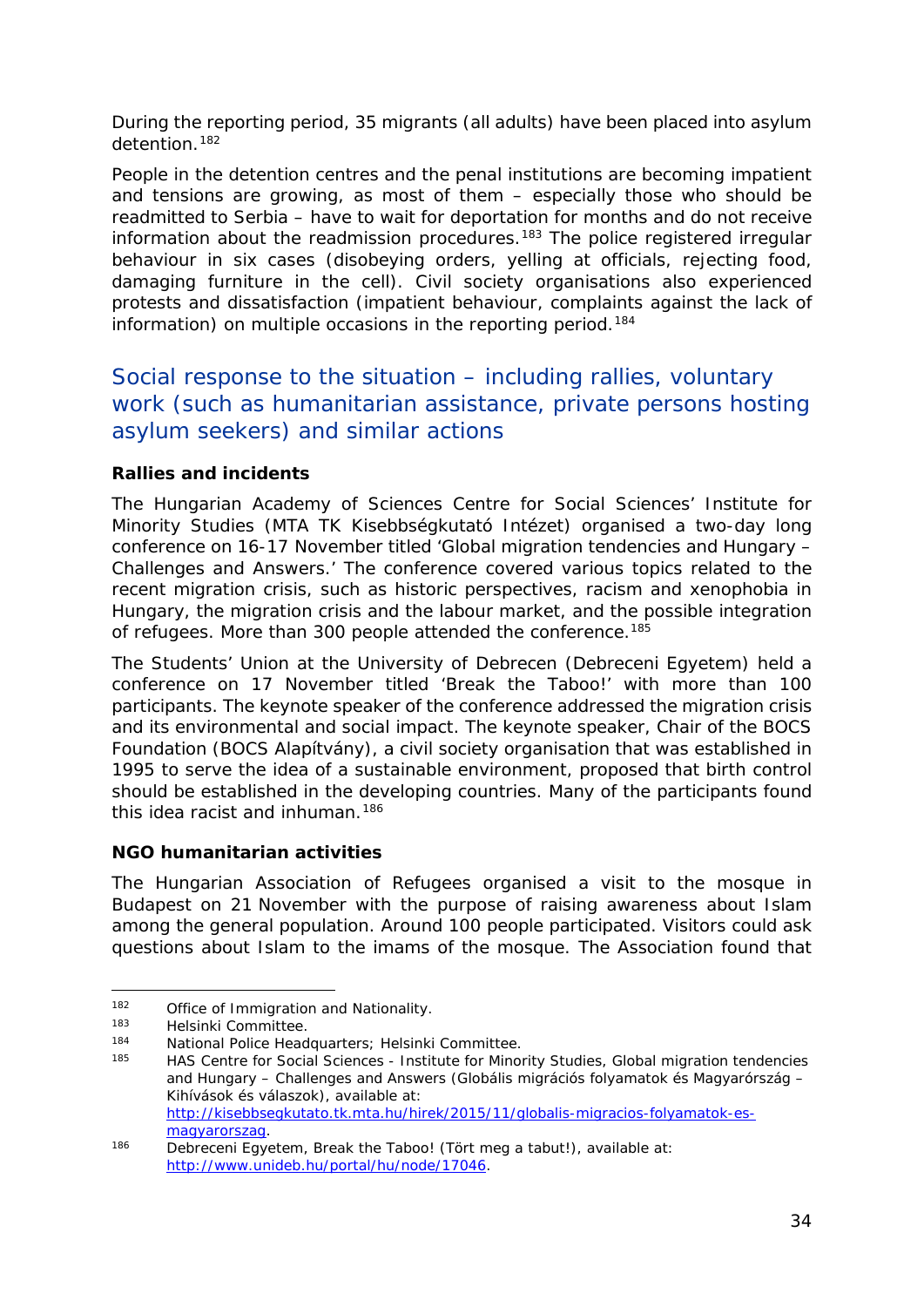such events are needed for the Hungarian society, especially after the attacks in Paris on 13 November 2015.<sup>[187](#page-34-0)</sup>

The Hungarian Interchurch Aid (*Magyar Ökumenikus Segélyszervezet)*, an internationally recognised charity organisation that was founded in 1991 to assist those in need, is assisting asylum-seekers in Hungary and Slovenia. Children and pregnant women are their main concern. The Interchurch Aid provides hygiene tools, nappies, talcum powder, medicine and winter clothes in the Slovenian refugee camps of Lendva and Gornja Radgona, and the Hungarian camps of Bicske and Vámosszabadi.[188](#page-34-1)

Hungarian NGOs continue to focus their efforts on the situation at the Croatian-Slovenian borders. Their activities mainly consist of providing useful items (telecommunication devices, warm clothes, medicine) and information.[189](#page-34-2) A few dozens of Hungarian volunteers are assisting civil society organisations in Austria, Serbia, Croatia and Slovenia on a daily basis.<sup>[190](#page-34-3)</sup>

### **Voluntary initiatives**

Migration Aid, the volunteer project organised on Facebook in June 2015, continues to collect donations for new arrivals at the Croatian-Slovenian borders and the Slovenian-Austrian borders. Migration Aid keeps posting calls for donations requesting specific supplies and items (mainly food, beverages, blankets, warm clothes, shoes) on their Facebook page on a daily basis.<sup>[191](#page-34-4)</sup>

Migration Aid International's started a new project, SIRIUS.HELP. The project aims to establish a life rescue unit in those locations where most life threatening incidents occur to refugees while attempting to reach the Greek islands from the shores of Turkey. The project supplied new arrivals with 1,000 pieces of insulation mats. The organisation is planning to buy heated tents and speedboats in the upcoming weeks. SIRIUS.HELP relies fully on private individuals and charity organisations.[192](#page-34-5)

### Legal and policy responses, including any changes to the law

On 17 November, the Hungarian Parliament adopted the legislative proposal No. T/7332 on initiating court procedures against the Council of the European Union's decision on the relocation quota scheme related to those seeking international protection.[193](#page-34-6) The new law obliges the Government to challenge Council Decision

<span id="page-34-0"></span><sup>-</sup>187 Hungarian Association for Migrants.<br>188 Magyar Idők Jotecchurch Aid Action

<span id="page-34-1"></span><sup>188</sup> Magyar Idők, Interchurch Aid Action for Refugees in Slovenia (*Ökumenikus segélyakció szlovéniai menekülteknek),* 18 November 2015, available at: [http://magyaridok.hu/belfold/szloveniai-migransokra-koncentralnak-az-okumenikusok-](http://magyaridok.hu/belfold/szloveniai-migransokra-koncentralnak-az-okumenikusok-122056/)

<span id="page-34-2"></span>[<sup>122056/.</sup>](http://magyaridok.hu/belfold/szloveniai-migransokra-koncentralnak-az-okumenikusok-122056/)<br>189 UNHCR Hungary; Helsinki Committee; Migration Aid; Hungarian Association for Migrants.<br>190 A video interview with two volunteers titled Walking into the unknown should be a relief. A video interview with two volunteers titled 'Walking into the unknown should be a relief in itself for some people' is available at:

<span id="page-34-4"></span><span id="page-34-3"></span>[www.youtube.com/watch?v=4hiCq0FyLUI&app=desktop.](http://www.youtube.com/watch?v=4hiCq0FyLUI&app=desktop)<br>
191 Migration Aid.<br>
192 Migration Aid.<br>
193 Logislative proposal No. 7/7333 on initiating court proceed

<span id="page-34-6"></span><span id="page-34-5"></span>

Legislative proposal No. T/7332 on initiating court procedure against the Council of the European Union's decision on the relocation quota scheme related to those seeking international protection (*az Európai Unió Tanácsa által a nemzetközi védelmet kérők*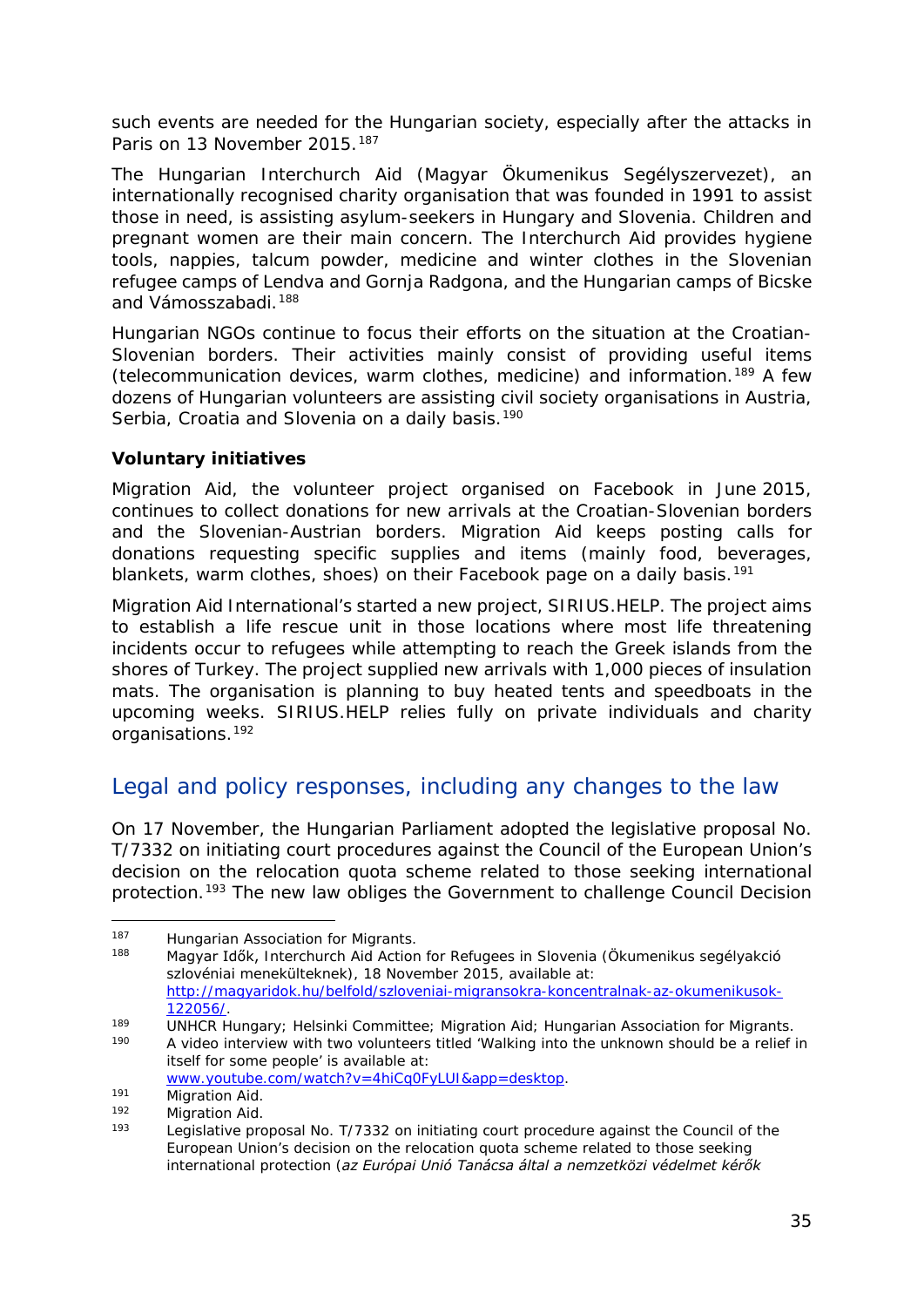(EU) 2015/1601 of 22 September 2015 establishing provisional measures in the area of international protection for the benefit of Italy and Greece <sup>[194](#page-35-0)</sup> before the European Court of Justice. The new law states that the Council Decision violates the principles of public international law as no sovereign country can be obliged to take over and decide on claims of international protection submitted in another country. The new law stresses that the Council Decision also violates the principle of subsidiarity as the national Parliaments did not get an opportunity to express their opinions about the proposed relocation quota scheme prior to its adoption. The President of Hungary is expected to sign the new act in a few days, and it should enter into force the day after it will be promulgated in the Official Journal of Hungary (*Magyar Közlöny*).[195](#page-35-1)

After the attacks in Paris on 13 November 2015, two of the opposition parties, the Democratic Coalition (*Demokratikus Koalíció)* and Together (*Együtt),* suspended their campaign to get signatures from people who support the relocation quota scheme on 16 November 2015. They believe that people need some time to think after the attacks as government officials often blame the migrants and mark them as scapegoats in the press[.196](#page-35-2)

A contingent of 49 Slovakian police officers arrived in Szeged on 20 November to assist the Hungarian authorities at the Hungarian-Serbian borders. The Slovakian policemen will be wearing armbands labelled 'V4' referring to the coalition of the Visegrád Countries.[197](#page-35-3)

The Decree of the Minister of Internal Affairs No. 60/2015. (XI. 16.), on reordering partial border closure at the Hungarian-Croatian border,<sup>[198](#page-35-4)</sup> extended the closure of three rail crossing points (Murakeresztúr, Gyékényes, Magyarbóly) at the Hungarian borders with Croatia. Trains arriving from Croatia may still occasionally enter at Gyékényes. The extended closure of the rail crossing points will be in effect for 30 days, then the Minister of Internal Affairs reviews whether the border closure is still necessary.

*kötelező kvóták szerinti elosztásáról elfogadott határozattal összefüggésben indítandó bírósági eljárásról szóló T/7332. törvényjavaslat),* available at:

<span id="page-35-0"></span>[www.parlament.hu/irom40/07332/07332.pdf.](http://www.parlament.hu/irom40/07332/07332.pdf)<br>Council Decision (EU) 2015/1601 of 22 September 2015 establishing provisional measures

in the area of international protection for the benefit of Italy and Greece, available at:

<span id="page-35-2"></span><span id="page-35-1"></span>[http://eur-lex.europa.eu/legal-content/EN/TXT/?uri=OJ:JOL\\_2015\\_248\\_R\\_0014.](http://eur-lex.europa.eu/legal-content/EN/TXT/?uri=OJ:JOL_2015_248_R_0014)<br>Official Journal of Hungary (Magyar Közlöny), available at: [www.magyarkozlony.hu.](http://magyarkozlony.hu/)<br>Magyar Idők, Gyurcsány still supports the relocation (Gyurcsányék *betelepítés mellett)*, 16 November 2015, available at: [http://magyaridok.hu/belfold/gyurcsanyek-tovabbra-kvota-mellett-148774/;](http://magyaridok.hu/belfold/gyurcsanyek-tovabbra-kvota-mellett-148774/) Politico, *All the terrorists are migrants*, 23 November 2015, available at: [www.politico.eu/article/viktor](http://www.politico.eu/article/viktor-orban-interview-terrorists-migrants-eu-russia-putin-borders-schengen/)[orban-interview-terrorists-migrants-eu-russia-putin-borders-schengen/.](http://www.politico.eu/article/viktor-orban-interview-terrorists-migrants-eu-russia-putin-borders-schengen/)

<span id="page-35-4"></span><span id="page-35-3"></span><sup>197</sup> National Police Headquarters, Press Department.<br>198 Decree of the Minister of Internal Affairs no. 60/2

Decree of the Minister of Internal Affairs no. 60/2015. (XI. 16.) on reordering partial border closure at the Hungarian-Croatian border (*60/2015. (XI. 16.) BM rendelet részleges határzár Magyar-horvát határon történő ismételt elrendeléséről)*, available at: [http://net.jogtar.hu/jr/gen/hjegy\\_doc.cgi?docid=A1500060.BM.](http://net.jogtar.hu/jr/gen/hjegy_doc.cgi?docid=A1500060.BM)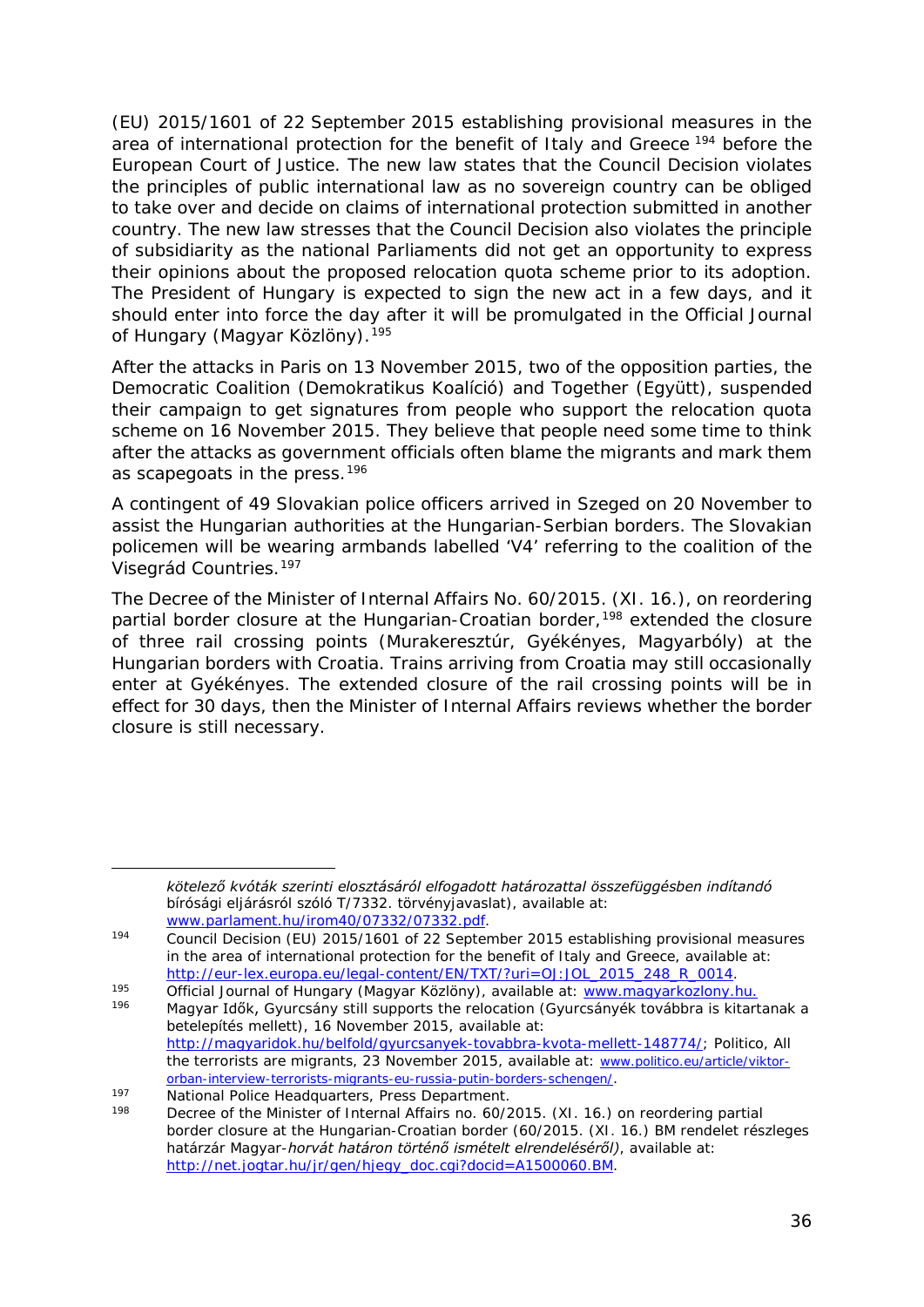### Incidents affecting persons in need of international protection as well as irregular migrants

The number of racist comments has increased significantly on the internet where people comment on articles and Facebook entries reporting about the Paris attacks and the relocation quota scheme.<sup>[199](#page-36-0)</sup>

<span id="page-36-0"></span><sup>-</sup><sup>199</sup> Information is based on expert's personal observation between the period of 16-22 November 2015.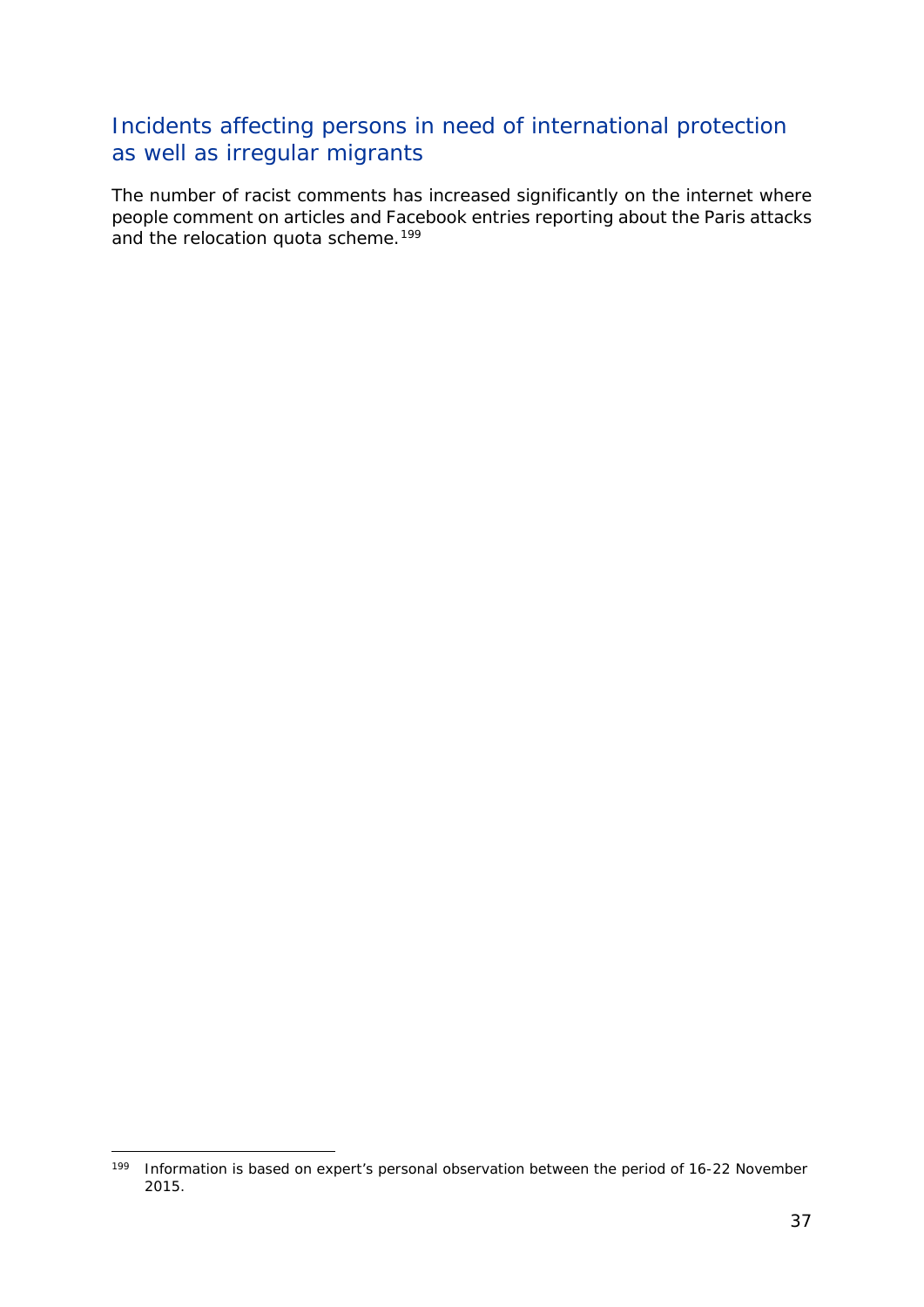## <span id="page-37-0"></span>**Italy**

### Stakeholders contacted

The interviews were conducted by phone and email with the following stakeholders:

- Ministry of the Interior, Public Security Department, Directorate General for Immigration and Border Police (Ministero dell'Interno, Dipartimento della Pubblica Sicurezza, Direzione centrale dell'Immigrazione e della Polizia delle Frontiere);
- NGO Doctors Without Borders Italy (Medici Senza Frontiere Italia) (MSF Italia);
- Association for Legal Studies on Immigration (Associazione per gli Studi Giuridici sull'Immigrazione, ASGI);
- Mediterranean Hope, a project by the Federation of Evangelical Churches in Lampedusa (Federazione delle Chiese Evangeliche in Italia, FCEI);
- Italian Red Cross (IRC);
- Italian Refugees Council (Consiglio italiano per i rifugiati, CIR).

### Overview of the situation in terms of size and patterns of new arrivals

### **Numbers and patterns of new arrivals**

During the reporting period, some 200 persons were rescued by the Irish ship 'LÉ Samuel Beckett', later on embarked on the MSF ship 'Argos', <sup>200</sup> with passengers originating mainly from sub-Saharan countries, and by the Italian Navy ship 'Duilio', and then transferred to the ship 'Aliseo'.<sup>[201](#page-37-2)</sup> Some 2000 persons applied for asylum.[202](#page-37-3)

Between 6 and 14 November, some 1300 persons arrived by sea and were disembarked in Pozzallo and Trapani, Sicily, originating mainly from Syria, Eritrea and sub-Saharan countries. [203](#page-37-4)

According to IRC, in the reporting week, two Nigerian women and one from Togo reported having suffered rape and sexual assaults. The necessity to identify and register as many new arrivals as possible does not allow to properly identify people in need of international protection or their protection needs. As an example, after disembarkation a Nigerian woman reported having suffered violence during the

<span id="page-37-1"></span> $200$ Information available on the Twitter accounts of MSF (@MSF\_sea) and the Irish Defence Forces (@defenceforces).

<span id="page-37-2"></span> $201$  Mediterranean Hope and Information available on the Twitter account of the Italian Navy (@italian\_navy).

<span id="page-37-3"></span><sup>202</sup> Ministry of the Interior, Civil Liberties and Immigration Department (*Ministero dell'Interno, Dipartimento per le Libertà civili e l'Immigrazione*).

<span id="page-37-4"></span><sup>203</sup> UNHCR, *Europe's Refugee Emergency Response – Update #10,* 6-12 November 2015 and IRC.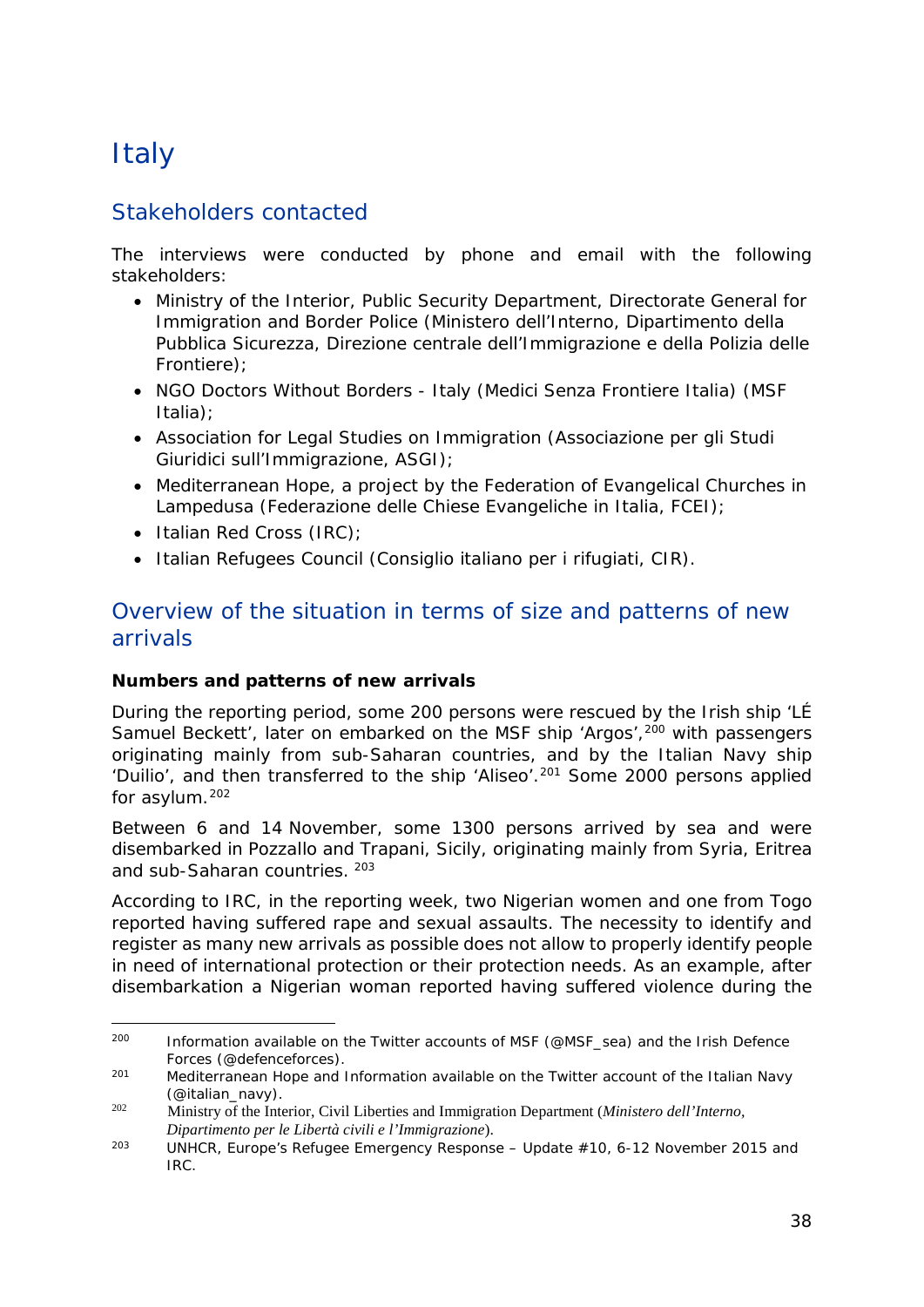journey. As she had declared to be in Italy for work related reasons, the police was about to transfer her to the nearby identification and expulsion centre. IRC and UNHCR intervened and managed to transfer her to a proper reception centre.[204](#page-38-0)

#### **Unaccompanied and separated children**

MSF recalls that in September a group of children from Egypt spent more than 15 days in the centre in Pozzallo due to lack of appropriate reception centres for children. They were held in a confined room, without any possibility to go out in open air and deprived of any recreational activities. This contributed to a very tense situation, and some children suffered from anxiety. One engaged in an act of self-harm.[205](#page-38-1)

### Fundamental rights issue concerning initial registration and fingerprinting for Eurodac

In the above mentioned hearing at the Chamber of Deputies, MSF pointed out that people do not seem to fully understand what happens during the initial registration in Pozzallo. During the medical screening inside the centre (which occurs after the registration procedure), they frequently ask MSF staff for clarifications, information, and details.<sup>[206](#page-38-2)</sup>

MSF clearly states that although their operators have no competence to assess the quality of the information provided, they maintain that the initial registration and identification takes place so rapidly that they seriously doubt that it is adequate to identify particular vulnerabilities and asylum seekers. In addition, MSF outlines that the situation is chaotic, without a clear identification of roles and responsibilities. As a result, new arrivals are very confused about what is going on.[207](#page-38-3)

The Italian Refugees Council (CIR) agrees with MSF. Asylum seekers assisted by CIR confirmed that the registration and identification procedures in Pozzallo are not clear. According to CIR, the centres in Pozzallo and Porto Empedocle are *de facto* working as hotspots: several 'delayed rejections at the border' (*respingimento differito*)[208](#page-38-4) have been acted upon. Access for NGOs to these centres has become harder. Two weeks ago, CIR, along with other Italian NGOs, asked for a meeting with the Minister of the Interior to discuss the procedures in Pozzallo and Porto Empedocle. Yet they have not received a response.

UNHCR highlights the need to improve the coordination system and to develop a standard registration and identification procedure within hotspots.<sup>209</sup>

<span id="page-38-0"></span> $^{204}$  Italian Red Cross.

<span id="page-38-1"></span><sup>205</sup> Medecins Sans Frontieres.<br>206 Litelian Refugees Council

<span id="page-38-3"></span><span id="page-38-2"></span><sup>206</sup> Italian Refugees Council.<br>207 Medecins Sans Frontieres.<br>208 Defensed and back/Delayed and

<span id="page-38-4"></span>Deferred push-back/Delayed removal is implemented when migrants have avoided border checks and have been stopped at the entrance or immediately after the entrance, or are entitled to enter temporarily in order to be rescued, but they are not entitled to stay on the territory of the Italian State.

<span id="page-38-5"></span><sup>209</sup> UNHCR, *Europe's Refugee Emergency Response – Update #10,* 6-12 November 2015.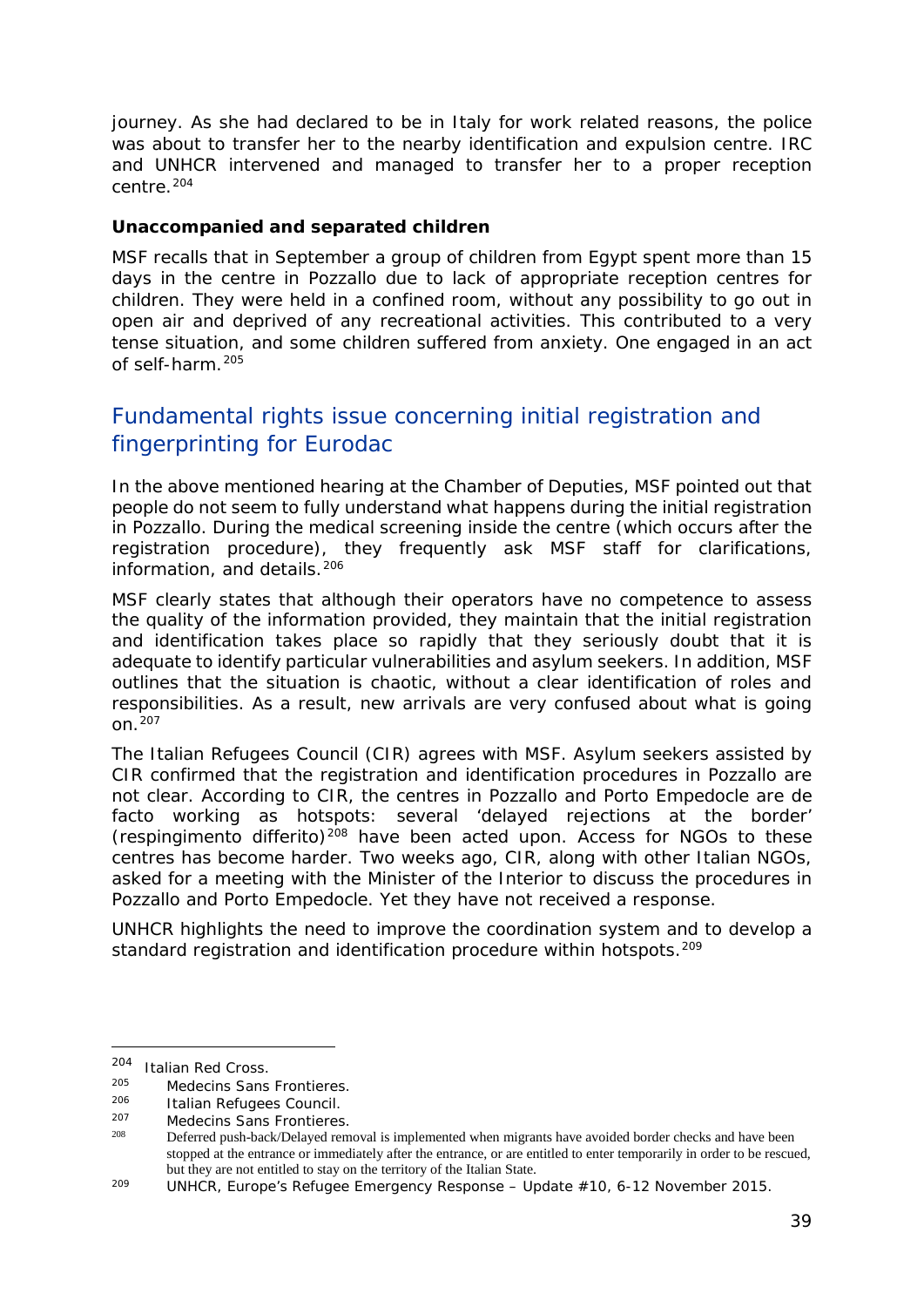### Challenges and developments concerning reception conditions of new arrivals, also in relation to provision of healthcare.

### **Reception conditions and capacity**

In the above mentioned hearing at the Chamber of Deputies, $210$  MSF Italia reported on the conditions of the first-aid and reception centre (*Centro di Primo Soccorso e Accoglienza*, CPSA) in Pozzallo.[211](#page-39-1) MSF voiced several issues of concerns. The centre needs maintenance: there are some water infiltrations from the roof, showers and toilets do not work properly, and toilets do not have doors. Furthermore, there have been episodes of cockroach infestation. These precarious conditions become even more unbearable when the centre is overcrowded. Safety is also a serious shortcoming. The safety door is often blocked by a police car parked in front of it. The main door is blocked by a piece of wood which is removed when the personnel of the centre needs to enter or exit. In the event of fire, security risks are very high also because of flaws in the fire prevention system. Therefore, MSF raises serious doubts about the suitability of the reception system in Pozzallo.<sup>[212](#page-39-2)</sup>

In other regions of Italy, local authorities promoted public initiatives to improve the capacities for receiving asylum seekers. For example, the Municipality of Arzachena (Sardinia) published a call for services to develop reception facilities to receive asylum seekers arriving in Sardinia. Funds are provided by the Ministry of the Interior.<sup>[213](#page-39-3)</sup> On 16 November, an agreement was signed between by the Province of Trento (Trentino-Alto Adige) and the local diocese in order to develop reception facilities for 120 asylum seekers, using buildings belonging to the local parishes and the diocese. The project is supposed to be fully operational by the end of  $2015.<sup>214</sup>$  $2015.<sup>214</sup>$  $2015.<sup>214</sup>$ 

### **Child protection**

-

On 20 November, the Italian Authority for Childhood and Adolescence (*Autorità Garante per l'Infanzia e l'Adolescenza*) issued a roadmap to develop a standard procedure for the reception and care of unaccompanied children arriving in Italy. The roadmap aims at improving the Italian legislation about unaccompanied migrant children and at developing standard procedures that can be implemented on the Italian soil.[215](#page-39-5) This decision is particularly important considering that in

<span id="page-39-1"></span><span id="page-39-0"></span><sup>&</sup>lt;sup>210</sup> Italian Refugees Council.<br><sup>211</sup> Hearing available at: [http://webtv.camera.it/evento/8623;](http://webtv.camera.it/evento/8623) Medecins Sans Frontieres, *Rapporto Pozzallo: condizioni inacccettabili, servono risposte urgenti e strutturate,* 17 November 2015, available at: [www.medicisenzafrontiere.it/notizie/comunicato](http://www.medicisenzafrontiere.it/notizie/comunicato-stampa/rapporto-pozzallo-condizioni-inaccettabili-servono-risposte-urgenti-e)[stampa/rapporto-pozzallo-condizioni-inaccettabili-servono-risposte-urgenti-e.](http://www.medicisenzafrontiere.it/notizie/comunicato-stampa/rapporto-pozzallo-condizioni-inaccettabili-servono-risposte-urgenti-e)<br>
Medecins sans Frontieres.<br>
Municipality of Arzochene. Public appeupement of 10 November 2015, availa

<span id="page-39-2"></span>

<span id="page-39-3"></span>Municipality of Arzachena, Public announcement of 10 November 2015, available at: [www.comunearzachena.gov.it/images/stories/Amministrazione\\_trasparente/Settore4/avvis](http://www.comunearzachena.gov.it/images/stories/Amministrazione_trasparente/Settore4/avviso%20esplorativo%20accoglienza%20migranti%202015.pdf)<br>0%20esplorativo%20accoglienza%20migranti%202015.pdf

<span id="page-39-4"></span><sup>&</sup>lt;sup>214</sup> Melting Pot, *In Trentino 120 richiedenti asilo nelle strutture parrocchiali,* 18 Novembre 2015, available at: [www.meltingpot.org/In-Trentino-120-richiedenti-asilo-nelle](http://www.meltingpot.org/In-Trentino-120-richiedenti-asilo-nelle-strutture.html%23.VlApK3YvfIU)[strutture.html#.VlApK3YvfIU.](http://www.meltingpot.org/In-Trentino-120-richiedenti-asilo-nelle-strutture.html%23.VlApK3YvfIU)

<span id="page-39-5"></span><sup>215</sup> Italian Authority for Childhood and Adolescence, *Verso un Sistema di tutela dei minorenni stranieri non accompagnati,* 20 November 2015, available at: [http://garanteinfanzia.s3](http://garanteinfanzia.s3-eu-west-1.amazonaws.com/s3fs-public/Verso%20un%20sistema%20di%20tutela.pdf) [eu-west-1.amazonaws.com/s3fs-public/Verso%20un%20sistema%20di%20tutela.pdf](http://garanteinfanzia.s3-eu-west-1.amazonaws.com/s3fs-public/Verso%20un%20sistema%20di%20tutela.pdf)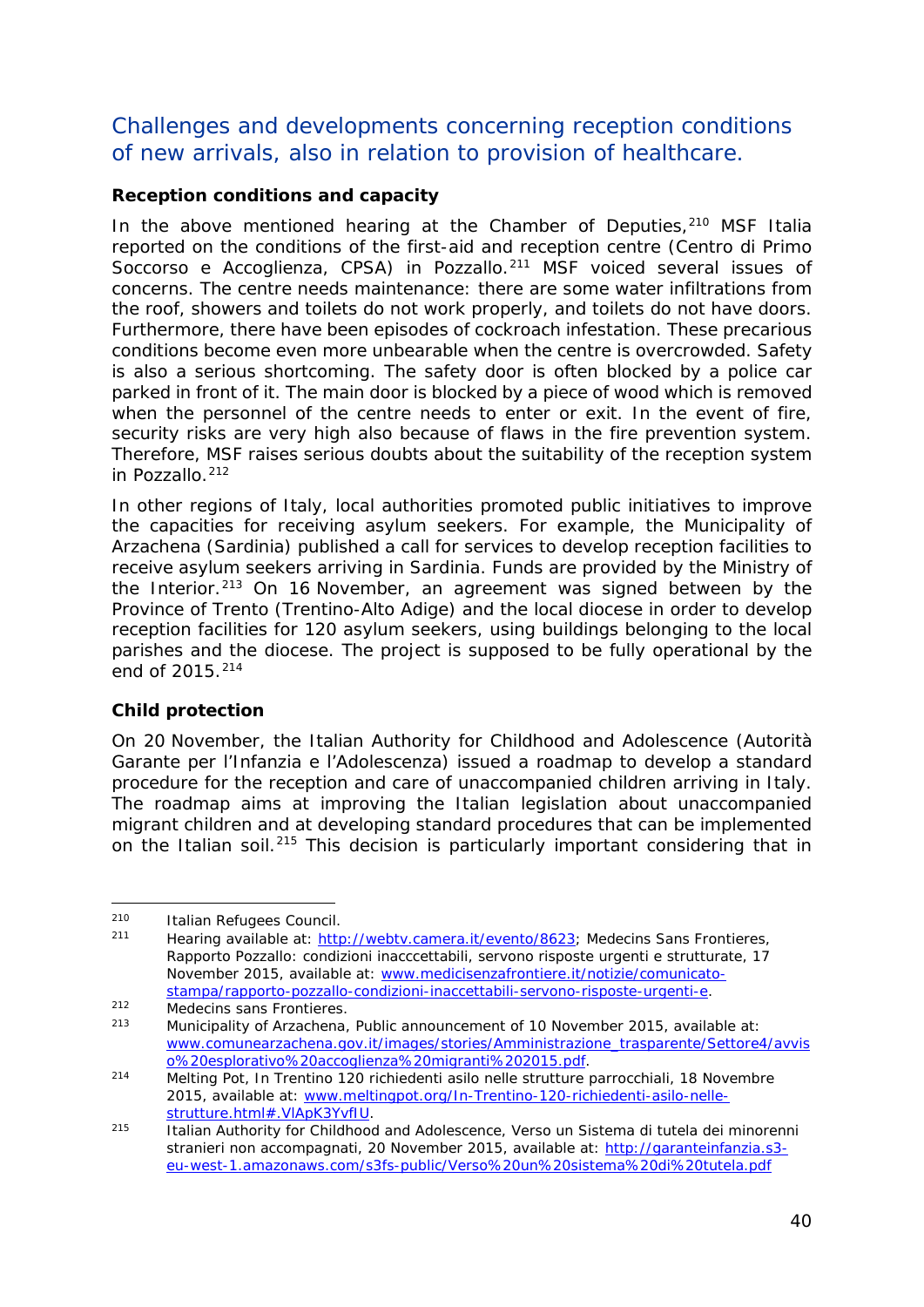Italy there are currently 15,000 unaccompanied children: more than 5,500 have left reception facilities and are not included in the records.<sup>[216](#page-40-0)</sup>

### **Healthcare**

In the above mentioned hearing at the Chamber of Deputies, MSF pointed out the involvement of the Local Health District Authority (*Azienda Sanitaria Locale*, ASL) as a promising practice implemented in Pozzallo. MSF, in cooperation with ASL, has developed an effective health screening procedure.

The health screening goes through several steps. The first screening is carried out on board by the doctors of the Maritime, Air, and Border Health Offices (*Uffici di Sanità Marittima, Aerea e di Frontiera*, USMAF). The second screening is performed at the dock by ASL doctors specialised in emergency healthcare. Before people enter the centre, a third screening is carried out, specifically targeted at diagnosing any infectious diseases (the most frequent are scabies and dermatological problems, along with respiratory diseases). In the Pozzallo centre, a doctor is available for eight hours a day, and a nurse for 24 hours a day. The team consists of doctors from both MSF and ASL. Everybody hosted in the centre is screened again for any disease. Less than 5 % need to be hospitalised. Pregnant women are systematically hospitalised. Acts of self-harm were all connected with a prolonged stay in the centre.<sup>217</sup>

Despite this, several shortcomings have been outlined. The personal hygiene kit is not always provided. There is no suitable area to treat people suffering from scabies. People hosted in the centre have difficulties in communicating with relatives or other people by phone. There is only one public phone, and this is in the court in front of the centre, and the phone cards provided to migrants are often not suitable to call the countries they come from. As MSF outlines, this has some effects on people's psychological health, especially in the period immediately after disembarkation. Finally, the lack of information and the chaotic situation during the initial registration and fingerprinting procedure have consequences also on people's health conditions. These severe shortcomings of the centres seriously affect healthcare, no matter how good the implemented procedure is.<sup>[218](#page-40-2)</sup>

### Social response to the situation – including rallies, voluntary work (such as humanitarian assistance, private persons hosting asylum seekers) and similar actions

Nothing new to report.

### Legal and policy responses, including any changes to the law

On 17 November, the deadline for the adoption by the Government of a decree to implement the decriminalisation of the offence of irregular immigration – which

<span id="page-40-0"></span><sup>216</sup> Redattore Sociale, *Minori stranieri non accompagnati: sono oltre 5,5 mila gli "irreperibili"*, 20 November 2015,available at[: www.redattoresociale.it/Notiziario/Articolo/495126/Minori-stranieri-non-accompagnati-sono](http://www.redattoresociale.it/Notiziario/Articolo/495126/Minori-stranieri-non-accompagnati-sono-oltre-5-5-mila-gli-irreperibili)[oltre-5-5-mila-gli-irreperibili.](http://www.redattoresociale.it/Notiziario/Articolo/495126/Minori-stranieri-non-accompagnati-sono-oltre-5-5-mila-gli-irreperibili)

<span id="page-40-1"></span><sup>217</sup> Medecins Sans Frontieres.<br>218 Medecins Sans Frontieres.

<span id="page-40-2"></span>Medecins Sans Frontieres.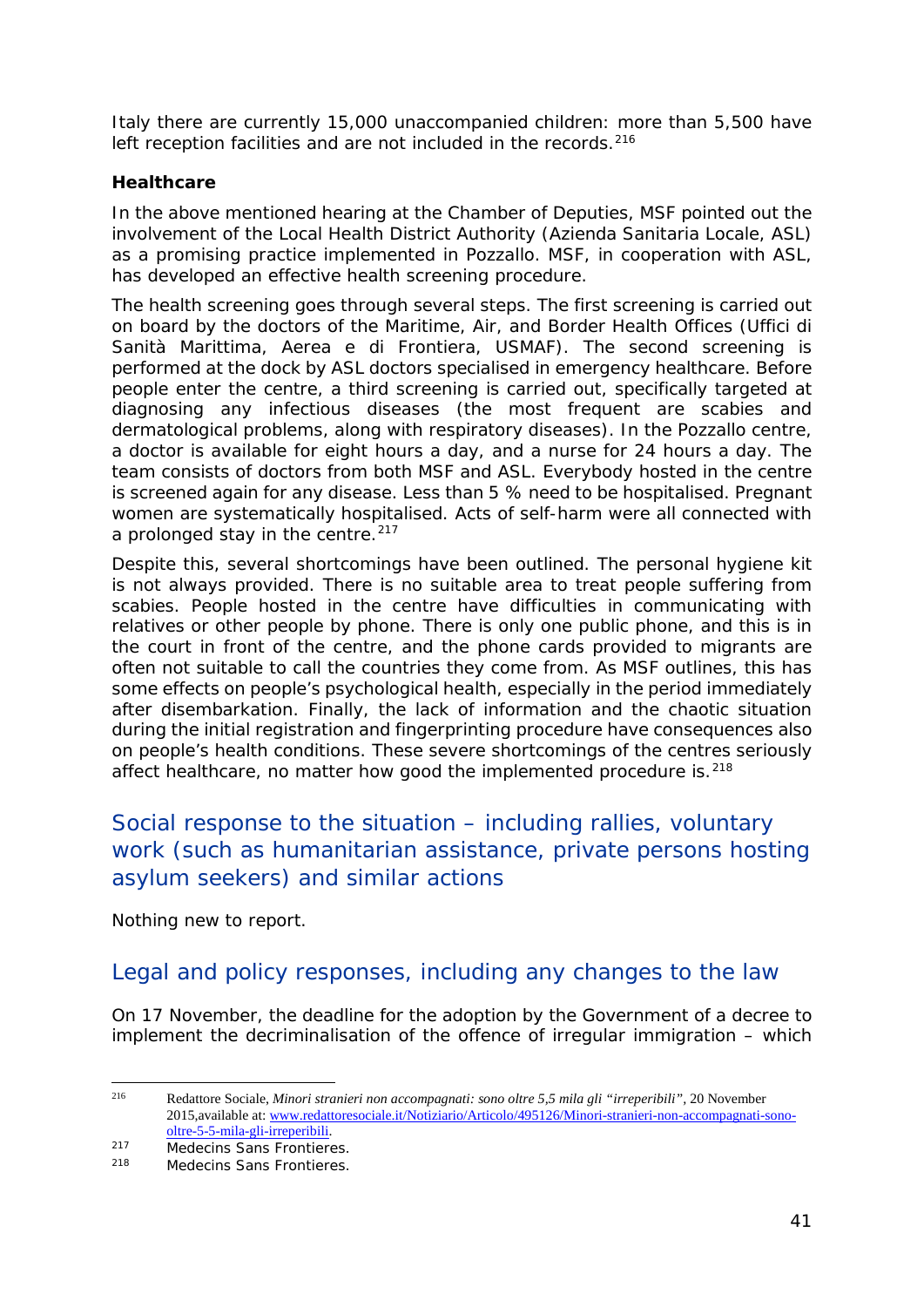had been decided by the Houses of Parliament  $-$  expired.<sup>[219](#page-41-0)</sup> The offence of  $irregular migration is consequently still in place.<sup>220</sup> According to CIR, the office$  $irregular migration is consequently still in place.<sup>220</sup> According to CIR, the office$  $irregular migration is consequently still in place.<sup>220</sup> According to CIR, the office$ has not had a big impact on asylum seekers as a deterrent measure.

<span id="page-41-0"></span><sup>219</sup> <sup>219</sup> Deadline was established by Law No. 67 of 28 April 2014 – *Legge 28 aprile 2014, n. 67, Deleghe al Governo in materia di pene detentive non carcerarie e di riforma del sistema sanzionatorio. Disposizioni in materia di sospensione del procedimento con messa alla prova e nei confronti degli irreperibili*

<span id="page-41-1"></span><sup>220</sup> Il Sole 24 ore, *Depenalizzazione vicina al traguardo, ma sull'immigrazione clandestine deciderà il Parlamento,* 13 November 2015, available at: [http://www.ilsole24ore.com/art/notizie/2015-11-13/depenalizzazione-vicina-traguardo](http://www.ilsole24ore.com/art/notizie/2015-11-13/depenalizzazione-vicina-traguardo-ma-sull-immigrazione-clandestina-decidera-parlamento-170955.shtml?uuid=ACPOoMZB)[ma-sull-immigrazione-clandestina-decidera-parlamento-170955.shtml?uuid=ACPOoMZB.](http://www.ilsole24ore.com/art/notizie/2015-11-13/depenalizzazione-vicina-traguardo-ma-sull-immigrazione-clandestina-decidera-parlamento-170955.shtml?uuid=ACPOoMZB) At a later stage, the information should be made available on the following web page of the Italian Parliament: [www.parlamento.it/parlam/leggi/deleghe/14067ld.htm](http://www.parlamento.it/parlam/leggi/deleghe/14067ld.htm)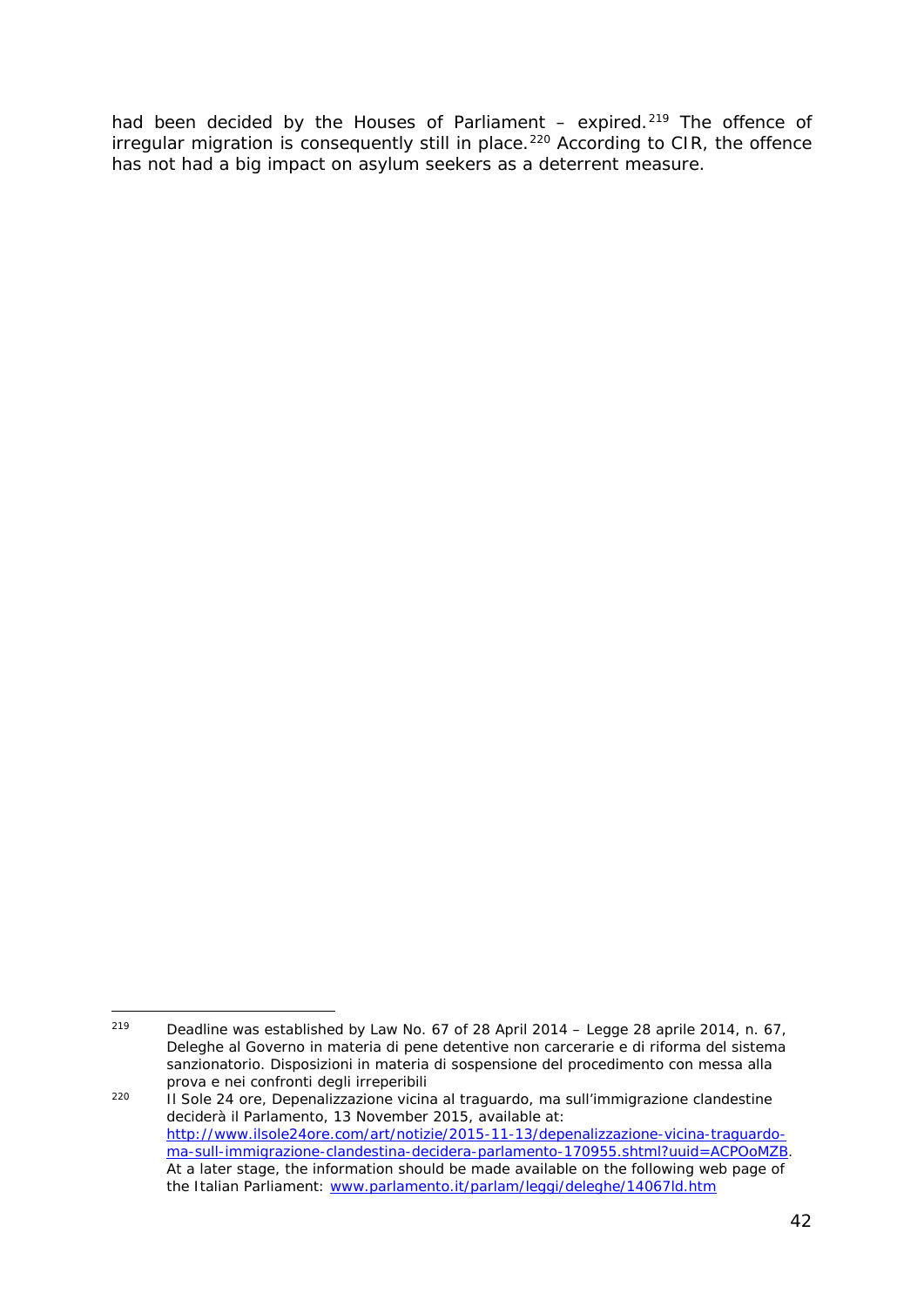## <span id="page-42-0"></span>Slovenia

### **Stakeholders contacted**

The interviews were conducted by phone and email with the following stakeholders:

- The Directorate for Internal Administrative Affairs, Migration, and Naturalization (*Direktorat za upravne notranje zadeve, migracije in naturalizacijo*) at the Ministry of the Interior (*Ministrstvo za notranje zadeve*, *MNZ*).
- The Police (*Policija*), a constituent body of the Ministry of the Interior (*Ministrstvo za notranje zadeve*);
- Administration of the Republic of Slovenia for Civil Protection and Disaster Relief (*Uprava Republike Slovenije za zaščito in reševanje*, *URSZR*) – responsible for reception conditions;
- Centre for foreigners in Postojna (*Center za tujce Postojna*);
- The Office of the State Prosecutor General of the Republic of Slovenia (*Vrhovno državno tožilstvo Republike Slovenije*);
- Red Cross Slovenia (*Rdeči Križ Slovenije*);
- ADRA Slovenia (*ADRA Slovenija*), a humanitarian organization established by the Seventh-day Adventist Church (*Krščanska adventistična cerkev*);
- Slovenian Philanthropy (*Slovenska Filantropija*), an NGO;
- Caritas Slovenia (Slovenska Karitas);
- Amnesty International Slovenia (*Amnesty International Slovenije*), an NGO;
- Human rights division of the Legal Information Centre of NGOs (*Pravnoinformacijski center nevladnih organizacij, PIC*) - the UNCHR implementation partner in Slovenia;
- UNICEF Slovenia;
- Advocacy division at SLOGA, a platform for non-profit NGOs;
- The Peace Institute (*Mirovni Inštitut*);
- Society for non-violent communication (*Društvo za nenasilno komunikacijo*), an NGO;
- Coordinator of the hotline for reporting hate speech and child sexual abuse images on the internet "Web eye" (*Spletno oko*).

### Overview of the situation in terms of size and patterns of new arrivals

### **Registration**

All new arrivals are being registered by the police.<sup>[221](#page-42-1)</sup> The police reports more than 42,000 persons having entered Slovenia during the reporting period. As these figures are revised in the registration procedure, the number of people recorded in the main police statistical database for this period following registration

<span id="page-42-1"></span> $221$ The police, Ministry of the Interior.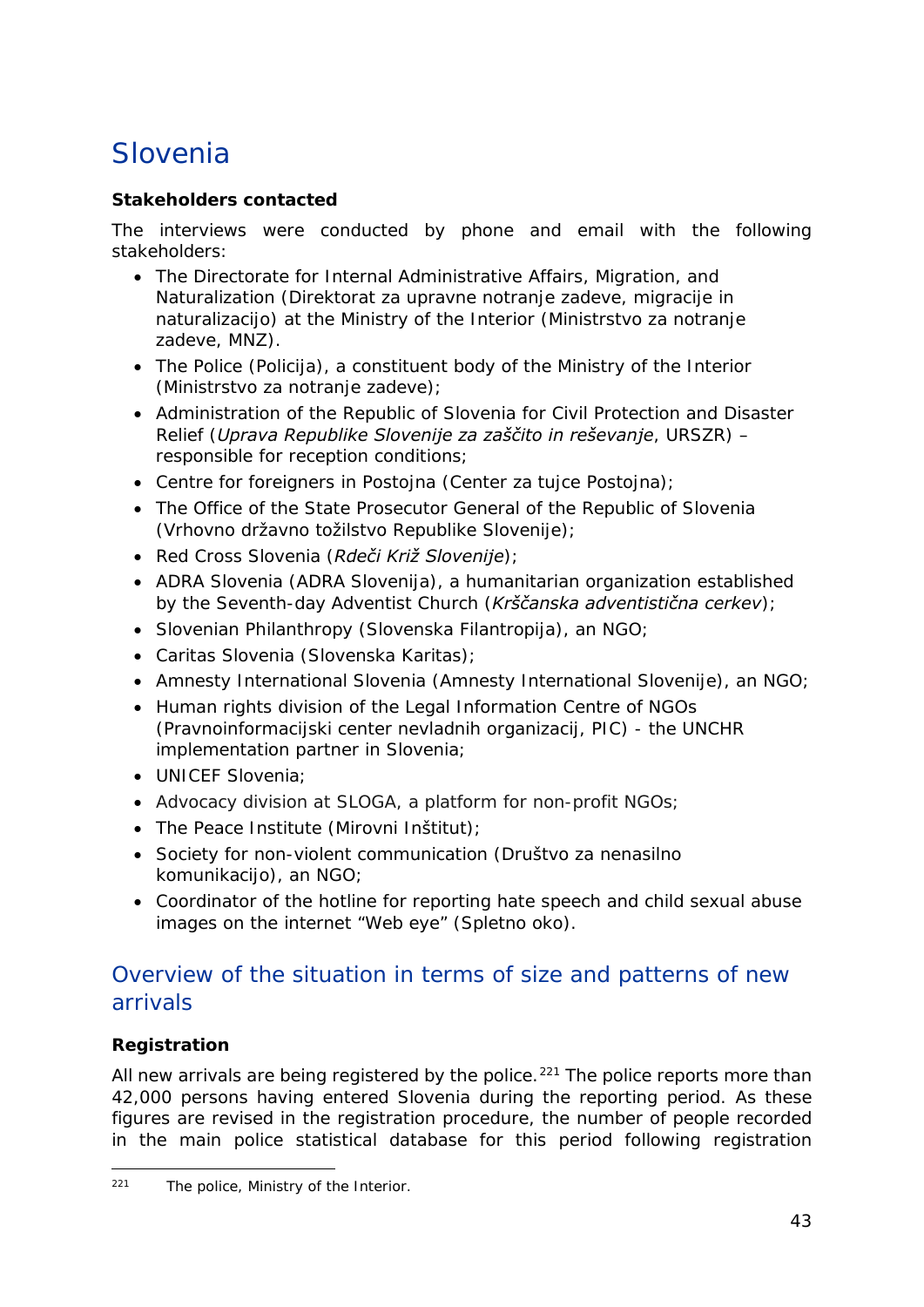amounts to some 25,000 persons, mostly originating from Syria, Afghanistan and Iraq. Except for two persons, all of them arrived from Croatia, mostly by train or bus. The majority indicated Germany as desired final destination, followed by Austria and Sweden.<sup>[222](#page-43-0)</sup>

Slightly less than half of them were children and women.

#### **Figure 1: Number of people who entered and left Slovenia, 15–22 November 2015**



### **Asylum applications**

During the reporting period, four persons sought asylum, including an unaccompanied child from Pakistan.<sup>[223](#page-43-1)</sup>

### **Asylum proceedings**

From 16 October 2015 until 16 November 2015, some 80 persons had applied for international protection.<sup>[224](#page-43-2)</sup>

### **Criminal proceedings or punitive sanctions against irregular border crossing**

In Slovenia, irregular border crossing is not a crime. It is a petty offence/misdemeanour.[225](#page-43-3) During the reporting period, the police issued a fine for avoiding border control to three persons, including two nationals of Croatia.<sup>[226](#page-43-4)</sup>

<span id="page-43-0"></span> $222$  $222$  The police, Ministry of the Interior.<br> $223$  The police, Ministry of the Interior.

<span id="page-43-1"></span><sup>&</sup>lt;sup>223</sup> The police, Ministry of the Interior.

<span id="page-43-2"></span><sup>224</sup> Ministry of the Interior, *Šefic: The situation in Slovenia is stable and secure*, Press conference, 17 November 2015, available at: [www.mnz.gov.si/en/media\\_room/news/article/12137/9505/8fdd321eed7758eb188f080118](http://www.mnz.gov.si/en/media_room/news/article/12137/9505/8fdd321eed7758eb188f080118615bc7/) [615bc7/](http://www.mnz.gov.si/en/media_room/news/article/12137/9505/8fdd321eed7758eb188f080118615bc7/) and Ministry of the Interior, *Activities to control the influx of migrants assessed as good*, Press conference, 23 November 2015, available at: [www.mnz.gov.si/nc/en/media\\_room/news/article/12137/9518/.](http://www.mnz.gov.si/nc/en/media_room/news/article/12137/9518/)

<span id="page-43-3"></span><sup>225</sup> As stipulated in Articles 142 to 147 of the Aliens Act (*Zakon o tujcih*), 27 June 2011, available at: [www.pisrs.si/Pis.web/pregledPredpisa?id=ZAKO5761.](http://www.pisrs.si/Pis.web/pregledPredpisa?id=ZAKO5761)

<span id="page-43-4"></span><sup>226</sup> The police, Ministry of the Interior.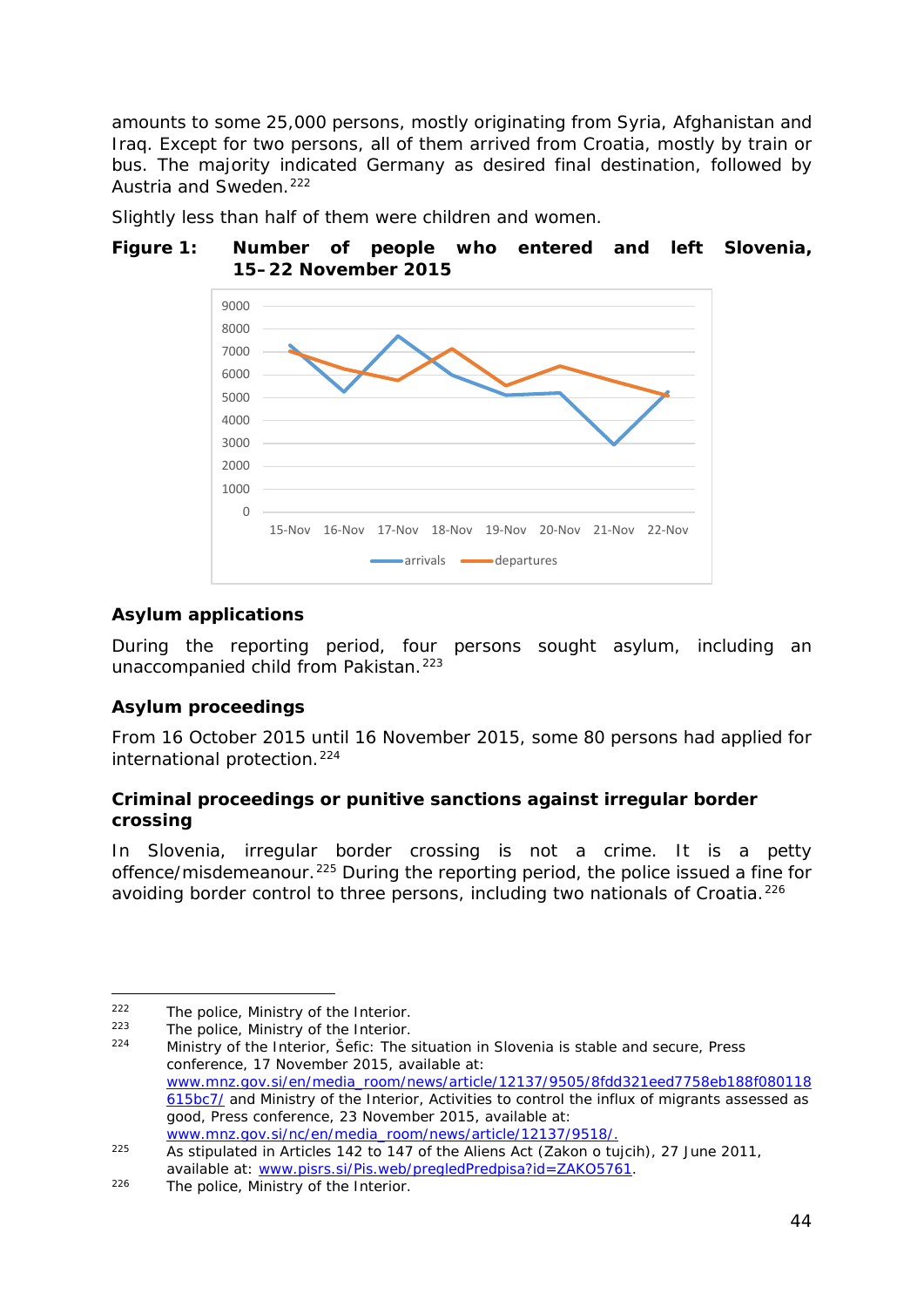### **Returns**

During the reporting period eight Albanians were readmitted by Croatia.<sup>[227](#page-44-0)</sup>

### **Other procedures**

During the reporting period, almost 90 persons were detained for irregular border crossing in the Centre for foreigners in Postojna (*Center za tujce Postojna*) in order to establish their identity, which included on unaccompanied child from Syria, or prepare their return, which included 62 people from Morocco to be returned on the basis of a bilateral agreement to Croatia.<sup>[228](#page-44-1)</sup>

### Fundamental rights issue concerning initial registration and fingerprinting for Eurodac

Nothing new to report.

### Challenges and developments concerning reception conditions of new arrivals, also in relation to provision of healthcare

### **Reception conditions and capacity**

While the flow of migrants has remained constant between 15 and 21 November, the strain on reception and accommodation centres has been manageable.<sup>[229](#page-44-2)</sup> The Dobova Livarna reception centre, which has been renovated a couple of weeks ago, is well kept.<sup>[230](#page-44-3)</sup> Running water can now be heated up to 20 degrees Celsius.

During the reporting period, the Šentilj accommodation centre, accommodating up to 2,000 persons, was overcrowded on three days with more than 3,000 persons staying there on 16 and 17 November.<sup>[231](#page-44-4)</sup> Public order and peace offences at the centre included efforts by people to make a hole and leave the tent, in some instances also taking blankets and beds with them. The situation subsequently improved as the police gradually let people leave for Austria (a group every hour $)$ .  $^{232}$  $^{232}$  $^{232}$ 

Since 14 November, the capacities of the accommodation and reception centres have increased from 7,393 to 9,393.<sup>[233](#page-44-6)</sup> It has been noted that people are staying in Slovenia for longer periods of time. While the centres are still operating adequately, on a long term basis this will become a logistical challenge for the approximately 500 staff of the Administration for Civil Protection and Disaster

<span id="page-44-0"></span> $227$  The police, Ministry of the Interior.<br> $228$  Centre for foreigners in Dectains.

<span id="page-44-2"></span><span id="page-44-1"></span> $228$  Centre for foreigners in Postojna.<br> $229$  Administration of the Republic of

<sup>229</sup> Administration of the Republic of Slovenia for Civil Protection and Disaster Relief, *Daily report on protection, rescue and help activities*, 15, 16, 18, 18, 19, 20, and 21 November 2015.

<span id="page-44-3"></span><sup>&</sup>lt;sup>230</sup> Slovenian Philanthropy.<br> $231$  Administration of the Pe

<span id="page-44-4"></span><sup>231</sup> Administration of the Republic of Slovenia for Civil Protection and Disaster Relief, *Daily report on protection, rescue and help activities*, 16, 17 and 20 November 2015.

<span id="page-44-5"></span><sup>232</sup> Administration of the Republic of Slovenia for Civil Protection and Disaster Relief, *Daily report on protection, rescue and help activities*, 18 November 2015.

<span id="page-44-6"></span><sup>233</sup> Administration of the Republic of Slovenia for Civil Protection and Disaster Relief, *Daily report on protection, rescue and help activities*, 14 November 2015.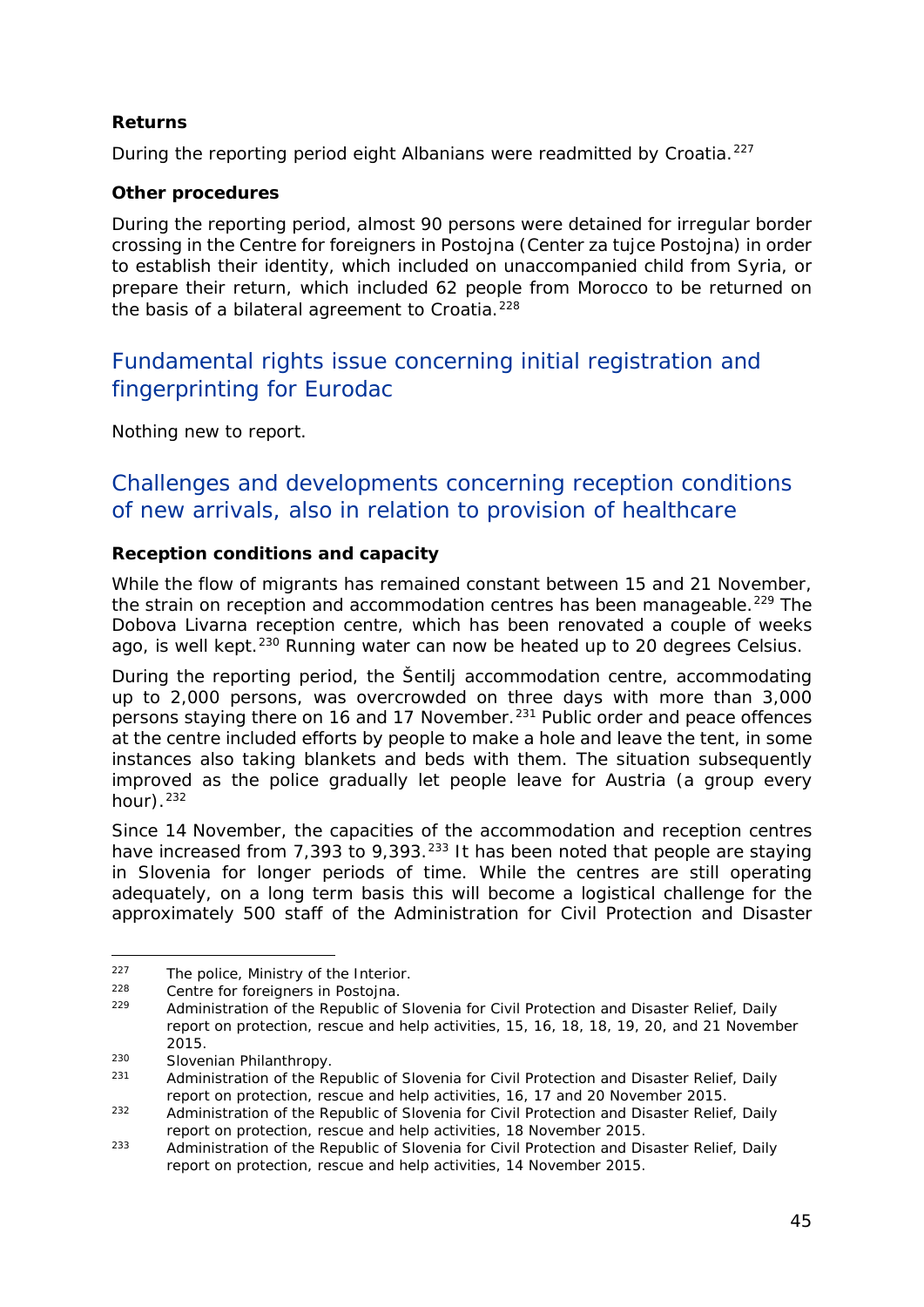Relief and volunteers working in the centres.<sup>[234](#page-45-0)</sup> Communication with Croatia as well as Austria has been good, although "Slovenia would appreciate it if Croatia was able to further slow down the frequency of transporting people to Slovenia". <sup>[235](#page-45-1)</sup>

Two key issues of concern remain unresolved: the sanitary situation at the train station at Dobova, the main entry point to Slovenia, and the "no man's land" area between Slovenia and Austria, next to the Šentilj accommodation centre.

There have been some positive developments at Dobova train station and at reception centre Dobova Livarna. On 20 November, a meeting took place between the Administration of the Republic of Slovenia for Civil Protection and Disaster Relief (*URSZR*), the Slovenian police, the Slovenian army and NGOs. It was agreed to provide running (or, if possible, drinking) water at the Dobova train station. This is a difficult task because the pipes at the train station have not been used for twelve years.<sup>[236](#page-45-2)</sup> The NGO Adra suggested covering the asphalted train station platform with wood, in order to make it warmer when people have to wait on the platform. The issue is still being discussed.<sup>[237](#page-45-3)</sup> Plastic mobile toilets will be replaced with metal containers that are a closer to a real toilet. The train platforms are being cleaned a few times a day. The public cleaning company, however, announced that they will not be cleaning the platforms any longer during the night, i.e. after 10 pm. $^{238}$  $^{238}$  $^{238}$  The smell is still unpleasant, but the area is a bit cleaner. $^{239}$  $^{239}$  $^{239}$ 

Improvements were noted concerning the "no man's land" area in Šentilj between Slovenia and Austria. People generally waited in the area for a reasonable amount of time, except for on 17 November when they had to wait for several hours as the pace of accepting people into Austria slowed down.<sup>[240](#page-45-6)</sup> The human rights division of the Legal Information Centre of NGOs (*PIC*) informed the Ministry of the Interior about the congestion, and the situation was resolved by 18 November.<sup>[241](#page-45-7)</sup> The Ministry of the Interior's longer-term solution for these occasional congestions is that all three exit points from Slovenia, i.e. Šentilj, Jesenice and Gornja Radgona, are to become equally permeable. For now Šentilj has been carrying an excessively large part of the traffic. The discussions on how to arrange this are taking place between the Slovenian and Austrian police forces.[242](#page-45-8)

Additionally, the Administration of the Republic of Slovenia for Civil Protection and Disaster Relief (*URSZR*) agreed to order six additional toilet cabins while Adra will provide a few more volunteers in the "no man's land" area, $243$  which had been subject to discussion with the Administration of the Republic of Slovenia for Civil

<span id="page-45-0"></span><sup>234</sup> <sup>234</sup> Ministry of the Interior, *Šefic: The situation in Slovenia is stable and secure,* Press release, 17 November 2015, available at[: www.mnz.gov.si/nc/en/media\\_room/news/article/12027/9505/.](http://www.mnz.gov.si/nc/en/media_room/news/article/12027/9505/)

<span id="page-45-1"></span><sup>&</sup>lt;sup>235</sup> Administration of the Republic of Slovenia for Civil Protection and Disaster Relief.

<span id="page-45-2"></span><sup>236</sup> Slovenian Philanthropy.

<span id="page-45-3"></span> $237$  Adra.<br> $238$  Slove

<span id="page-45-4"></span><sup>&</sup>lt;sup>238</sup> Slovenian Philanthropy; Adra.<br><sup>239</sup> Amnesty International Sloveni

<span id="page-45-5"></span><sup>&</sup>lt;sup>239</sup> Amnesty International Slovenia.<br>240 Administration of the Penublic of

<span id="page-45-6"></span><sup>240</sup> Administration of the Republic of Slovenia for Civil Protection and Disaster Relief, *Daily report on protection, rescue and help activities*, 17 November 2015.

<span id="page-45-7"></span><sup>&</sup>lt;sup>241</sup> Human rights division of the Legal Information Centre of NGOs.<br>242 **Administration of the Republic of Slovenia for Civil Protection and** 

<span id="page-45-8"></span> $242$  Administration of the Republic of Slovenia for Civil Protection and Disaster Relief.<br>
Administration of the Republic of Slovenia for Civil Protection and Disaster Relief

<span id="page-45-9"></span><sup>243</sup> Administration of the Republic of Slovenia for Civil Protection and Disaster Relief, *Daily report on protection, rescue and help activities*, 20 November 2015.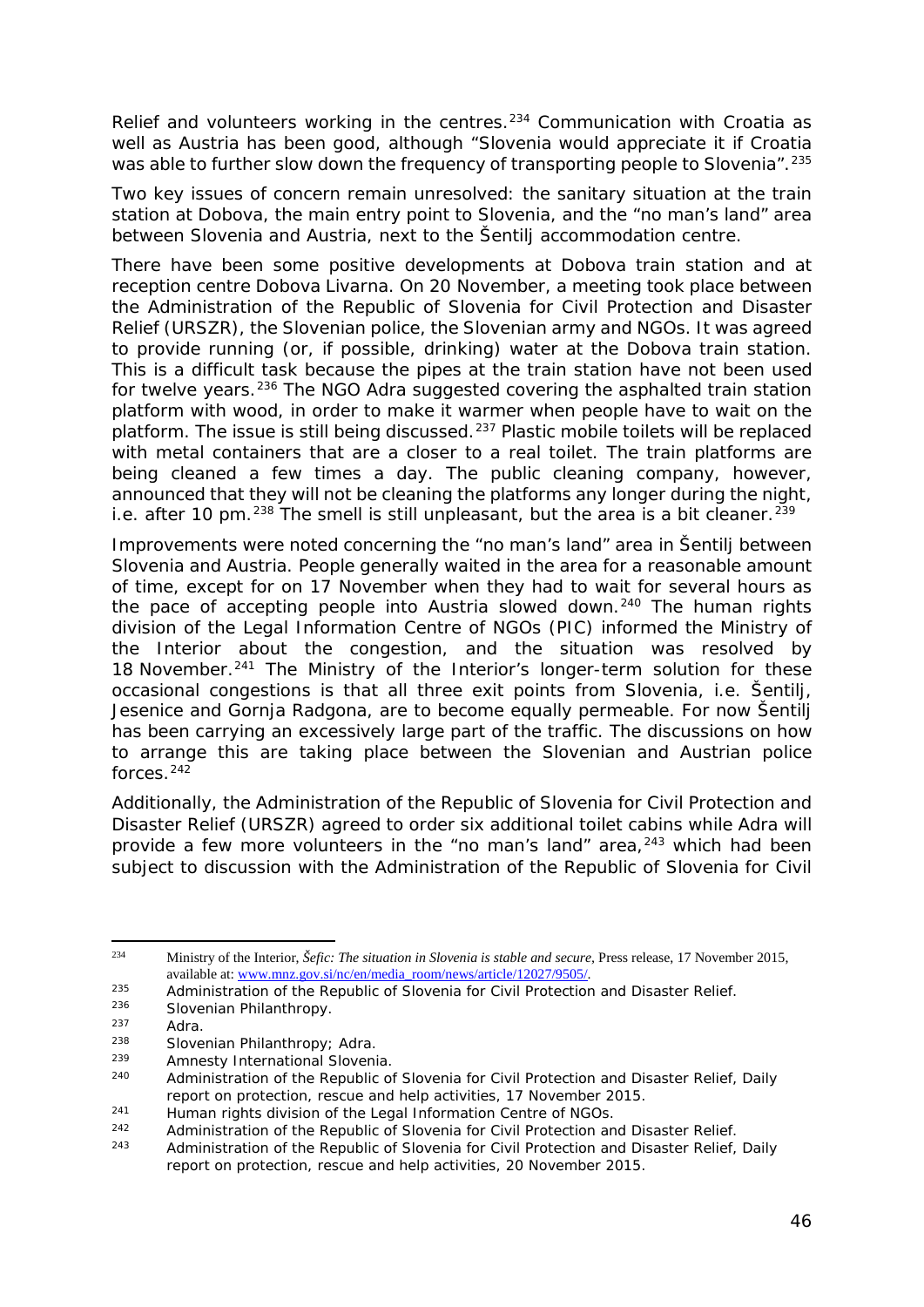Protection and Disaster Relief (URSZR) for quite some time.<sup>[244](#page-46-0)</sup> In addition, another dining room is to be set up in the Šentilj accommodation centre. $245$ 

Reports on the behaviour by the police show a mixed picture: some officers are very helpful<sup>[246](#page-46-2)</sup> while others yell impatiently. It has been suggested that the atmosphere would be calmer if the police was using megaphones that allow for a calmer voice instead of yelling.[247](#page-46-3) The Legal Information Centre of NGOs (*PIC*), UNHCR implementation partner in Slovenia, reported a group of policemen for yelling and pushing people. The policemen were not violent, however, their behaviour was inhospitable. Procedures against them are underway. The organization also informed the Slovenian Ombudsman (*Varuh človekovih pravic Republike Slovenije*) about the situation. Following these two measures, the situation improved at Dobova train station and Dobova Livarna.<sup>[248](#page-46-4)</sup>

As temperatures decrease, the Administration of the Republic of Slovenia for Civil Protection and Disaster Relief (*URSZR*) has several concerns: adapting the sanitary facilities in Šentilj to cold weather,<sup>[249](#page-46-5)</sup> heating up 50 tents in Gruškovje that are still not being heated, finding a solution for pipes bursting due to low temperatures.<sup>[250](#page-46-6)</sup>

There are still reports of difficulties (i.e. long waiting times) to accommodate persons at the centres upon arrival of large numbers at once. For instance on 18 November at 13:55, twenty buses carrying around 1,000 people arrived at the accommodation centre Vrhnika. The strain of the crowd at the entrance made their reception and the provision of care very difficult.<sup>[251](#page-46-7)</sup>

### **Child protection**

There is still no regular schedule for activities intended for children due to the fact that the police consider such activities a security issue. They are afraid of losing control if the volunteers mix in the crowd of migrants and refugees for longer periods of time.[252](#page-46-8) At the weekly meeting of non-governmental organizations (NGOs) on 19 November, the Human rights division of the Legal Information Centre of NGOs (*PIC*) proposed to extend the participation in the meetings to organizations interested in working with children.<sup>[253](#page-46-9)</sup>

UNICEF Slovenia plans to set up family friendly spaces in the accommodation centres between 23 and 29 November. The idea is to create areas separated from other people (a part of a tent, for example) where mothers can breastfeed and children can play.[254](#page-46-10)

<span id="page-46-0"></span> $244$  Adra.<br> $245$  Huma

<span id="page-46-1"></span><sup>&</sup>lt;sup>245</sup> Human rights division of the Legal Information Centre of NGOs.<br><sup>246</sup> Ampesty International Slovenia

Amnesty International Slovenia.

<span id="page-46-3"></span><span id="page-46-2"></span><sup>247</sup> Slovenian Philanthropy.

<span id="page-46-4"></span><sup>&</sup>lt;sup>248</sup> Human rights division of the Legal Information Centre of NGOs.

<span id="page-46-5"></span><sup>249</sup> Administration of the Republic of Slovenia for Civil Protection and Disaster Relief, *Daily report on protection, rescue and help activities*, 16 November 2015.

<span id="page-46-6"></span><sup>250</sup> Administration of the Republic of Slovenia for Civil Protection and Disaster Relief, *Daily report on protection, rescue and help activities*, 16 November 2015.

<span id="page-46-7"></span><sup>251</sup> Administration of the Republic of Slovenia for Civil Protection and Disaster Relief, *Daily report on protection, rescue and help activities*, 18 November 2015.

<span id="page-46-8"></span> $\frac{252}{253}$  Slovenian Philanthropy.

<span id="page-46-10"></span><span id="page-46-9"></span><sup>&</sup>lt;sup>253</sup> Human rights division of the Legal Information Centre of NGOs.<br><sup>254</sup> HUNICEE Slovenia

UNICEF Slovenia.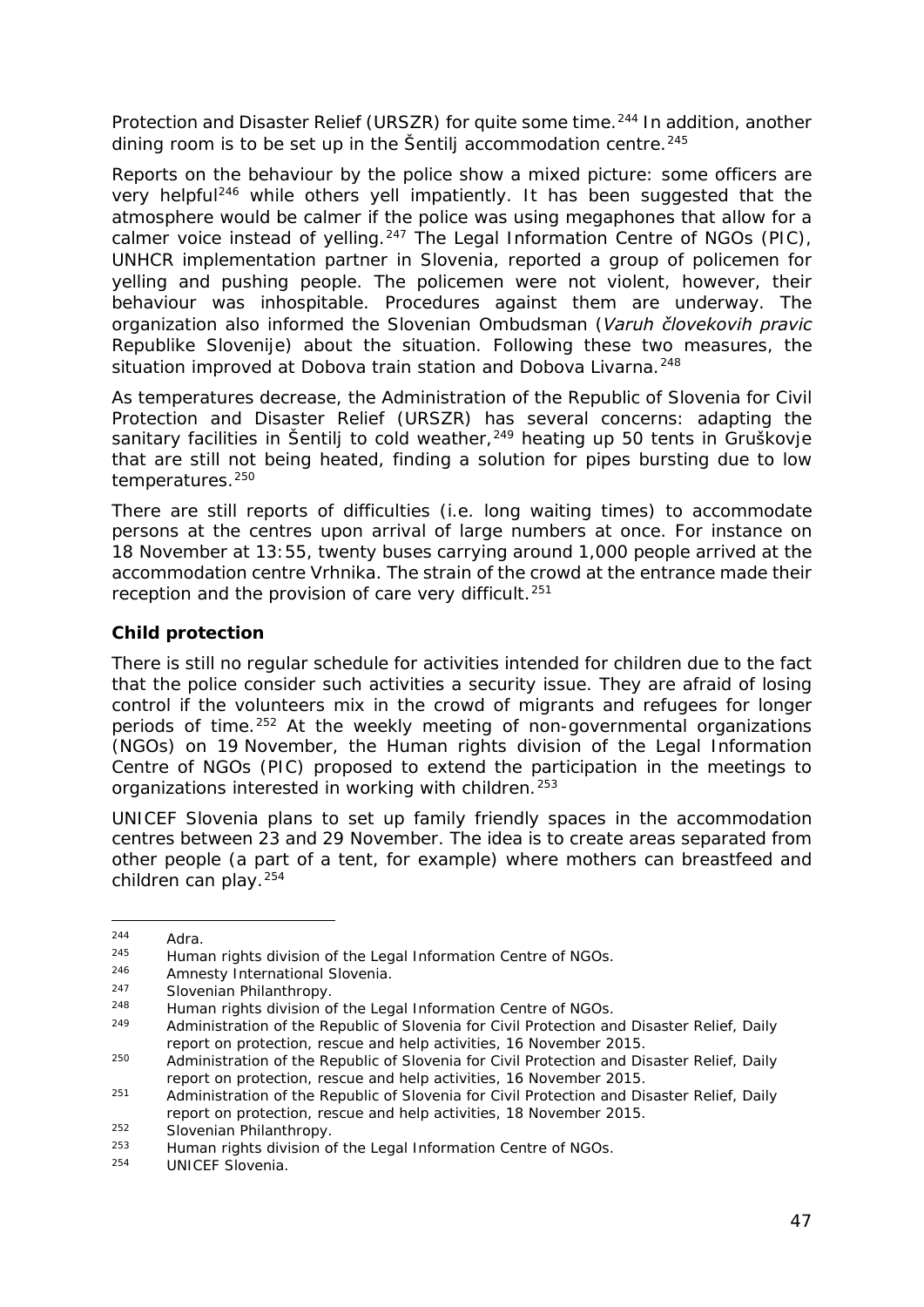#### **Medical issues**

On 13 November, a person from Syria died due to internal organ failure after being found very ill during registration procedures at the Petišovci reception centre at night.[255](#page-47-0) The person's two children (one now an unaccompanied child) were located and brought to the reception centre for asylum seekers – called the 'Asylum Home' (*Azilni dom*) – located in Ljubljana, until a decision is reached, "possibly for them to be returned to Turkey where their mother is".  $256$ 

A person presumably of Syrian nationality died on 17 November at Ptuj general hospital after having entered Slovenia in a group of some 500 persons via the Gruškovje border crossing point. The deceased complained of severe chest and stomach pain, was given medical assistance and taken to Ptuj hospital. Her relatives have been notified.<sup>[257](#page-47-2)</sup> No wrongdoing of authorities has been reported by the stakeholders or the media.

On 19 November, a couple was taken from the accommodation centre Logatec to the maternity hospital in Ljubljana where the woman gave birth. Other members of her family were taken to the accommodation centre Vrhnika, where they awaited their return. The centre for social work has been notified.<sup>[258](#page-47-3)</sup>

Finally, a ROLE 1 type mobile hospital that was brought from the Czech Republic has now been set up and is operating in the accommodation centre in Šentilj.<sup>[259](#page-47-4)</sup>

Social response to the situation – including rallies, voluntary work (such as humanitarian assistance, private persons hosting asylum seekers) and similar actions

### **NGO humanitarian activities**

The weekly meeting of NGOs and HOs took place on 19 November at *SLOGA* (a platform for non-profit NGOs) headquarters.<sup>[260](#page-47-5)</sup> Among others, a letter inquiring about the government's intentions concerning the setting up the new, larger accommodation centre will be sent to the Ministry of the Interior (*Ministrstvo za notranje zadeve*) by *SLOGA*.

<span id="page-47-0"></span>255 <sup>255</sup> The police, *A migrant dies in Murska Sobota hospital yesterday – information update at 9:00*, Press release, 14 November, available at: [www.policija.si/images/stories/DelovnaPodrocja/meja/migracije/angleska\\_besedila/Novem](http://www.policija.si/images/stories/DelovnaPodrocja/meja/migracije/angleska_besedila/November/14_november/20151114_A_migrant_dies_in_Murska_Sobota_hospital_yesterday.doc) [ber/14\\_november/20151114\\_A\\_migrant\\_dies\\_in\\_Murska\\_Sobota\\_hospital\\_yesterday.doc.](http://www.policija.si/images/stories/DelovnaPodrocja/meja/migracije/angleska_besedila/November/14_november/20151114_A_migrant_dies_in_Murska_Sobota_hospital_yesterday.doc) <sup>256</sup> Administration of the Republic of Slovenia for Civil Protection and Disaster Relief, *Daily* 

<span id="page-47-2"></span><span id="page-47-1"></span>*report on protection, rescue and help activities*, 15 November 2015. <sup>257</sup> The police, *A migrant dies in Ptuj hospital this morning,* Press release, 17 November, available at:

[www.policija.si/images/stories/DelovnaPodrocja/meja/migracije/angleska\\_besedila/Novem](http://www.policija.si/images/stories/DelovnaPodrocja/meja/migracije/angleska_besedila/November/17_november/17112015_umrla_migrantka_ptuj.doc) [ber/17\\_november/17112015\\_umrla\\_migrantka\\_ptuj.doc.](http://www.policija.si/images/stories/DelovnaPodrocja/meja/migracije/angleska_besedila/November/17_november/17112015_umrla_migrantka_ptuj.doc)

<span id="page-47-3"></span><sup>258</sup> Administration of the Republic of Slovenia for Civil Protection and Disaster Relief, *Daily report on protection, rescue and help activities*, 15 November 2015.

<span id="page-47-4"></span><sup>259</sup> Administration of the Republic of Slovenia for Civil Protection and Disaster Relief, *Daily report on protection, rescue and help activities*, 16 November 2015.

<span id="page-47-5"></span><sup>&</sup>lt;sup>260</sup> Weekly meeting of NGO's dealing with migrants and refugees at *SLOGA* headquarters.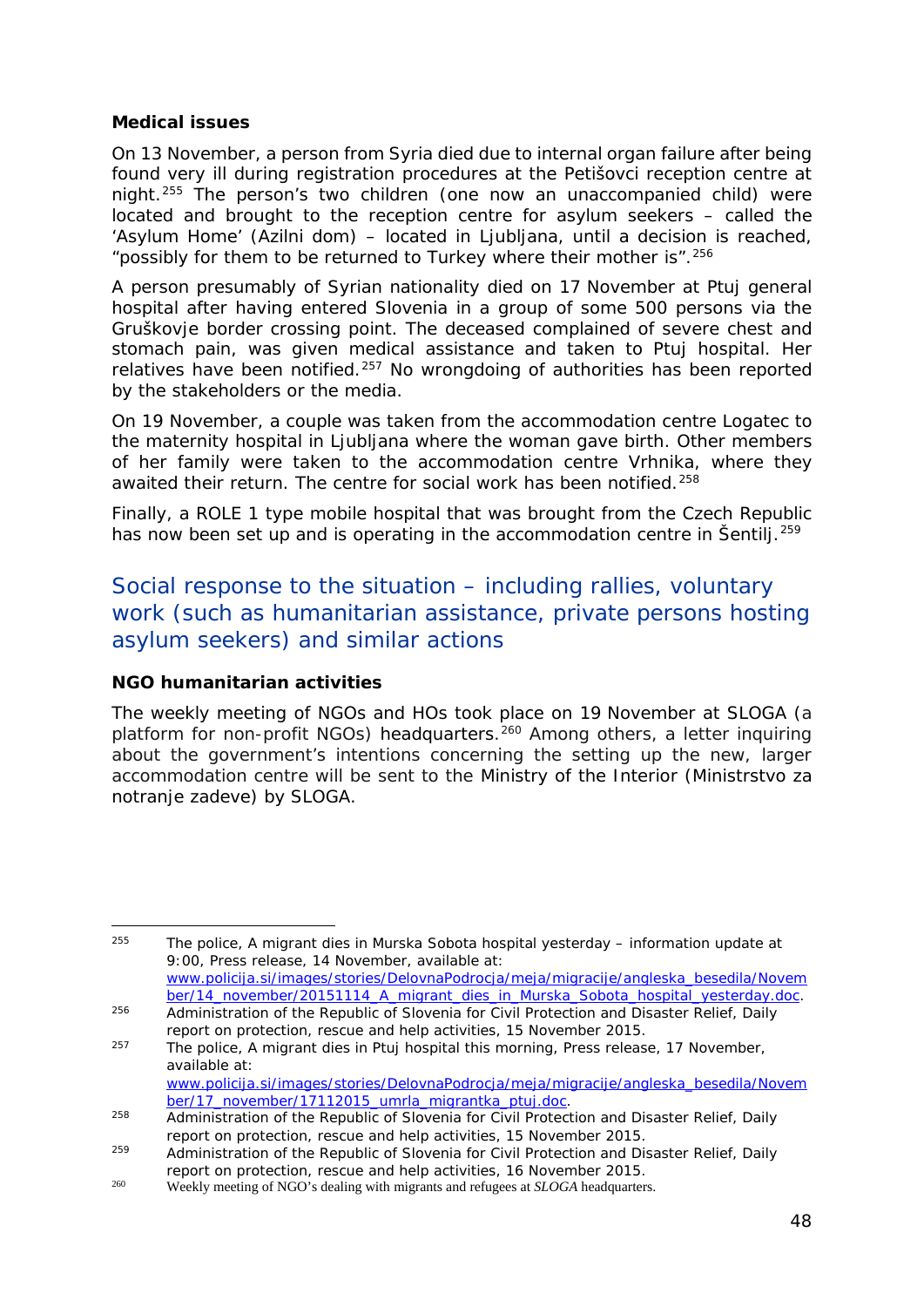### **Voluntary initiatives**

Less people are signing up at Slovenian Philanthropy (*Slovenska filantropija*) to volunteer during the week and particularly at night. The need to increase the number of volunteers that are present in the accommodation and reception centres at night was brought up at the weekly meeting of NGOs and HOs on 19 November. There is still, however, ample interest to volunteer during the weekends. Additionally, NGOs and HOs representatives present at the meeting agreed to find a way to include smaller and foreign NGOs and HOs that are offering their assistance in the established system of Slovenian organizations engaged in working with migrants and refugees.<sup>[261](#page-48-0)</sup>

### **Response to hate speech online**

The Slovenian hotline for reporting hate speech incidents on the internet "Web eye" (*Spletno oko*) has analysed reports from the period 9 to 15 November: the hotline received 46 reports of hate speech, one involving the influx of refugees was so serious that it was referred to the police.<sup>[262](#page-48-1)</sup>

On-line social response remains high. Journalism ethics committees find that their peers are in general reporting in a matter of fact way on this issue, condemn hate speech online and urge media outlets to do more to stop it.<sup>[263](#page-48-2)</sup> The National radio television web portal MMC RTVSLO [\(www.rtvslo.si\)](http://www.rtvslo.si/) still restricts online commenting to only one news article related to this issue per day.

### Legal and policy responses, including any changes to the law

### **Development in registration procedures**

The police has introduced a special app for faster registration that enables entering personal information directly in the police records. By 23 November, the names of some 230,000 persons had been entered into the register; some 150,000 photographed, and almost 35,000 fingerprinted.<sup>[264](#page-48-3)</sup>

### **A fence of razor wire is being built on segments of the border**

By 19 November, Slovenia had built "temporary physical barriers" of over 40 kilometres on the border with Croatia (near Metlika, Rigonci and Središče ob Dravi).[265](#page-48-4) By 23 November, a total of over 50 kilometres of physical barriers were

<span id="page-48-0"></span>j, <sup>261</sup> Weekly meeting of NGO's dealing with migrants and refugees at *SLOGA* headquarters. Coordinator of "Web eye".

<span id="page-48-2"></span><span id="page-48-1"></span><sup>263</sup> STA (Slovenska tiskovna agencija – Slovenian Press Agency), 'Journalism ethics committees condemn hate speech on internet forums' (*V novinarskih častnih razsodiščih kritični do sovražnega govora na forumih*), 23 November 2015, available at: [www.sta.si/2199566/v-novinarskih-castnih-razsodiscih-kriticni-do-sovraznega-govora-na](http://www.sta.si/2199566/v-novinarskih-castnih-razsodiscih-kriticni-do-sovraznega-govora-na-forumih)[forumih.](http://www.sta.si/2199566/v-novinarskih-castnih-razsodiscih-kriticni-do-sovraznega-govora-na-forumih)

<span id="page-48-3"></span><sup>264</sup> Ministry of the Interior, *Activities to control the influx of migrants assessed as good*, Press conference, 23 November 2015, available at: [www.mnz.gov.si/nc/en/media\\_room/news/article/12137/9518/.](http://www.mnz.gov.si/nc/en/media_room/news/article/12137/9518/)

<span id="page-48-4"></span><sup>265</sup> Ministry of the Interior *Šefic: An agreement on returning economic migrants is vital*, Press conference, 19 November 2015, available at: [www.mnz.gov.si/nc/en/media\\_room/news/article/12137/9514/.](http://www.mnz.gov.si/nc/en/media_room/news/article/12137/9514/)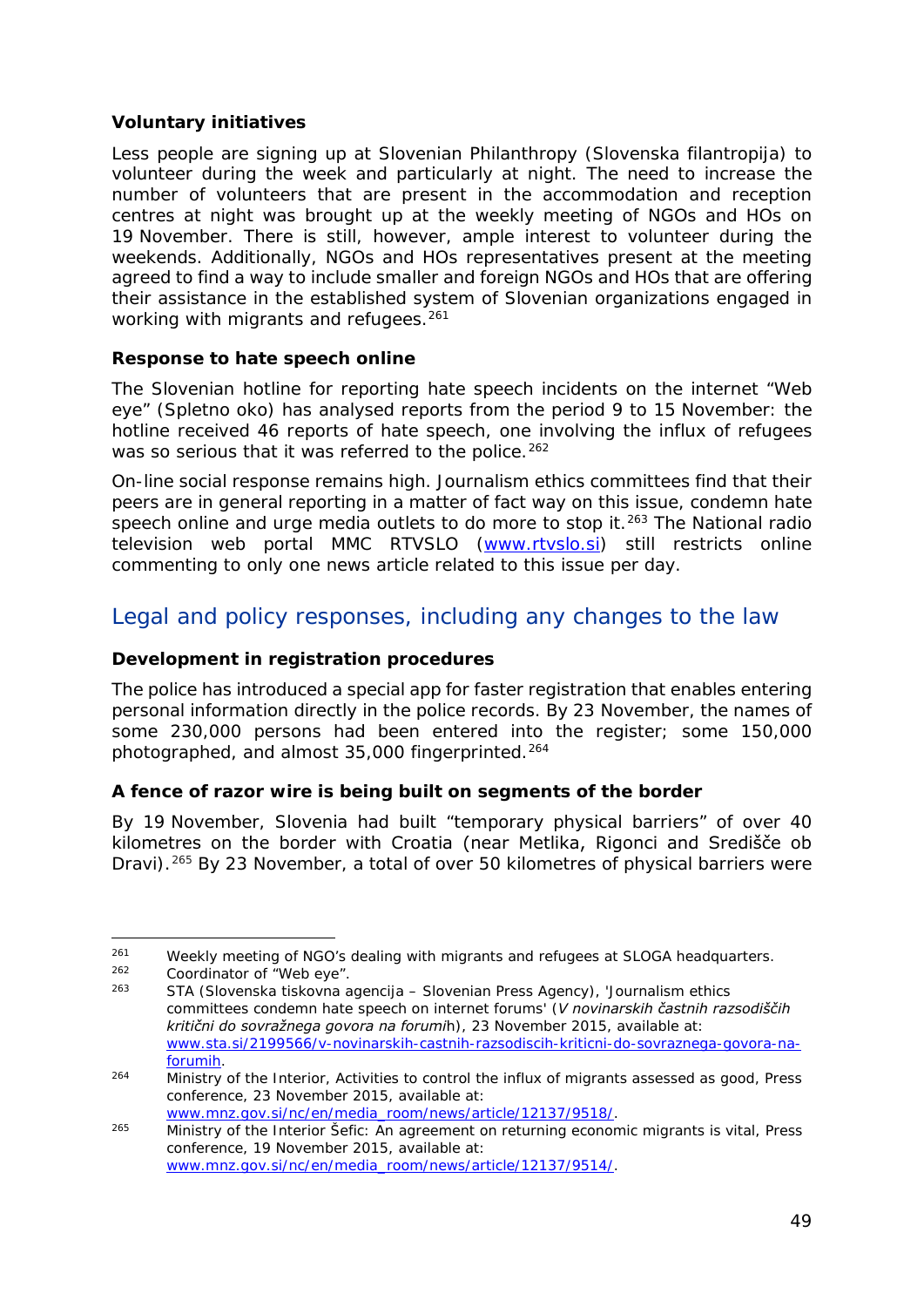put up. New ones are being currently set up in the area of Novo Mesto (southern region), Celje and Maribor (northern part of the country).<sup>[266](#page-49-0)</sup>

The Government emphasises: "In cooperation with the neighbouring countries, Slovenia is adopting measures to regulate the flow of migration, taking into account the available capacities and the number of migrants we can receive and the number of migrants we can pass on. These measures do not represent closure of the border".<sup>[267](#page-49-1)</sup>

#### **Harsher asylum legislation is expected[268](#page-49-2)**

A new act on international protection (asylum) is being coordinated among departments, which will envisage faster processing and more stringent asylum conditions. [269](#page-49-3)

#### **Further possible measures: return of economic migrants – profiling on the basis of nationality as condemned by UNHCR, IOM, and UNICEF[270](#page-49-4)**

On 18 November, Slovenia proposed "the return of 160 Moroccan migrants" to Croatia on the basis of a bilateral agreement. Croatia rejected their return on 19 November. Mr Boštjan Šefic, State Secretary at the Ministry of the Interior (*Ministrstvo za notranje zadeve*) explained that these people were "classic economic migrants who had joined the stream at some point". <sup>[271](#page-49-5)</sup> When Croatia rejected their return they "were allowed to again join this stream and continue their way towards Austria". This seems to have applied only to some of these people. According to the police, the same day "80 economic migrants (79 citizens of Morocco and 1 citizen of Egypt) were detained in the Centre for foreigners in Postojna (*Center za tujce Postojna*). All are still being held there and are in the process of removal from the country." 272

The State Secretary emphasised that this has been the only instance of attempt to return. Slovenia remains open and is still allowing all people to enter (economic migrants or refugees).<sup>[273](#page-49-7)</sup> However, he also emphasised the need to return

<span id="page-49-0"></span>-<sup>266</sup> Ministry of the Interior, *Activities to control the influx of migrants assessed as good*, Press conference, 23 November 2015, available at:

<span id="page-49-1"></span>[www.mnz.gov.si/nc/en/media\\_room/news/article/12137/9518/.](http://www.mnz.gov.si/nc/en/media_room/news/article/12137/9518/) <sup>267</sup> The police, *Measures to regulate migration flow do not mean closing borders*, Press release, 16 November 2015, available at: [www.policija.si/eng/index.php/component/content/article/13-news/1781-measures-to](http://www.policija.si/eng/index.php/component/content/article/13-news/1781-measures-to-regulate-migration-flow-do-not-mean-closing-borders)[regulate-migration-flow-do-not-mean-closing-borders.](http://www.policija.si/eng/index.php/component/content/article/13-news/1781-measures-to-regulate-migration-flow-do-not-mean-closing-borders)

<span id="page-49-2"></span><sup>&</sup>lt;sup>268</sup> As announced by the Prime Minister during the last reporting period (RTVSLO MMC web portal, *Cerar: Slovenia will disagree with returning of refugees*, 13 November 2015, available at: [www.rtvslo.si/news-in-english/cerar-slovenia-will-disagree-with-returning-of](http://www.rtvslo.si/news-in-english/cerar-slovenia-will-disagree-with-returning-of-refugees/378578)[refugees/378578\)](http://www.rtvslo.si/news-in-english/cerar-slovenia-will-disagree-with-returning-of-refugees/378578).

<span id="page-49-3"></span><sup>269</sup> Ministry of the Interior, *Activities to control the influx of migrants assessed as good*, Press conference, 23 November 2015, available at:

<span id="page-49-4"></span>[www.mnz.gov.si/nc/en/media\\_room/news/article/12137/9518/.](http://www.mnz.gov.si/nc/en/media_room/news/article/12137/9518/) 270 UNHCR, *Joint UNHCR, IOM, and UNICEF statement on new border restrictions in the Balkans,* press briefing, 20 November 2015, available at: [www.unhcr.org/564ee87b6.html.](http://www.unhcr.org/564ee87b6.html)

<span id="page-49-5"></span><sup>271</sup> Ministry of the Interior, *Šefic: An agreement on returning economic migrants is vital*, Press conference, 19 November 2015, available at:

[www.mnz.gov.si/nc/en/media\\_room/news/article/12137/9514/.](http://www.mnz.gov.si/nc/en/media_room/news/article/12137/9514/)<br>
272 Centre for foreigners in Postojna.<br>
273 MMC PTVSLO web portal. 'Šofic: we are not returning economic

<span id="page-49-6"></span>

<span id="page-49-7"></span>MMC RTVSLO web portal, 'Šefic: we are not returning economic migrants automatically' (*Šefic: Ekonomskih migrantov ne vračamo samodejno*), 19 October 2015, available at: [www.rtvslo.si/svet/sefic-ekonomskih-migrantov-ne-vracamo-samodejno/379011.](http://www.rtvslo.si/svet/sefic-ekonomskih-migrantov-ne-vracamo-samodejno/379011)